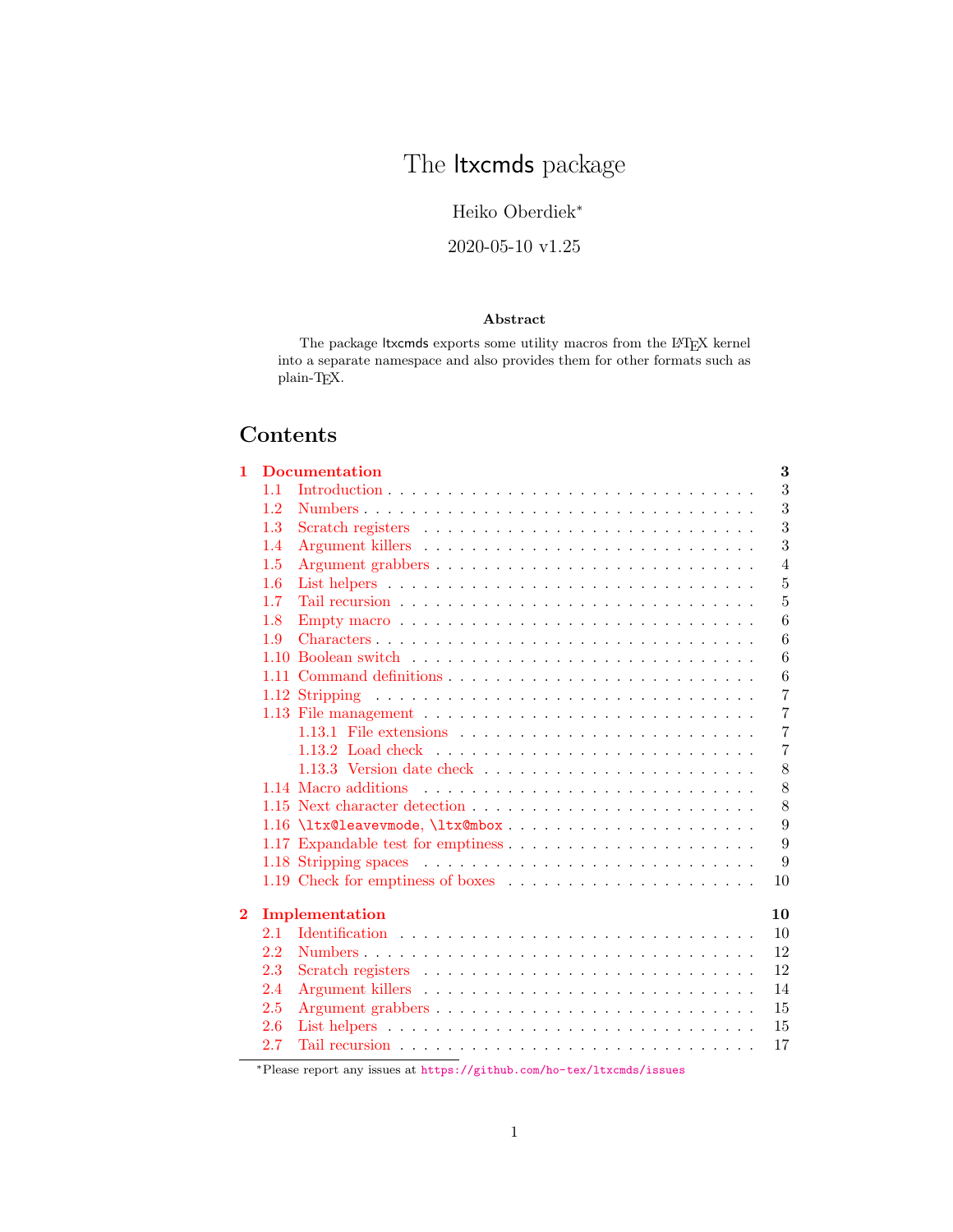|                         | 2.8                                                                                                             | 17               |
|-------------------------|-----------------------------------------------------------------------------------------------------------------|------------------|
|                         | 2.9<br>Characters                                                                                               | 17               |
|                         |                                                                                                                 | 18               |
|                         |                                                                                                                 | 19               |
|                         |                                                                                                                 | 20               |
|                         |                                                                                                                 | 20               |
|                         |                                                                                                                 | 20               |
|                         |                                                                                                                 | 20               |
|                         |                                                                                                                 | 21               |
|                         |                                                                                                                 | 21               |
|                         |                                                                                                                 | 22               |
|                         |                                                                                                                 | 23               |
|                         |                                                                                                                 | 24               |
|                         |                                                                                                                 | 24               |
|                         |                                                                                                                 | 24               |
|                         |                                                                                                                 |                  |
|                         |                                                                                                                 | 25               |
|                         |                                                                                                                 | 26               |
|                         |                                                                                                                 | 26               |
|                         |                                                                                                                 | 26               |
| $\overline{\mathbf{3}}$ | <b>Installation</b>                                                                                             | 28               |
|                         |                                                                                                                 |                  |
|                         | 3.1                                                                                                             | 28               |
|                         | 3.2                                                                                                             | 28               |
|                         | 3.3<br>Refresh file name databases $\ldots \ldots \ldots \ldots \ldots \ldots \ldots \ldots$                    | ${\bf 28}$       |
|                         | Some details for the interested $\cdots \cdots \cdots \cdots \cdots \cdots \cdots$<br>3.4                       | 28               |
| 4                       | <b>References</b>                                                                                               | 29               |
|                         |                                                                                                                 |                  |
|                         |                                                                                                                 |                  |
| 5                       | <b>History</b>                                                                                                  | 30               |
|                         | $[2009/08/05 \text{ v}1.0]$                                                                                     | 30               |
|                         |                                                                                                                 | 30               |
|                         | $[2010/01/28 \text{ v}1.2] \ldots \ldots \ldots \ldots \ldots \ldots \ldots \ldots \ldots \ldots \ldots$        | 30               |
|                         | $[2010/03/01 \text{ v}1.3] \ldots \ldots \ldots \ldots \ldots \ldots \ldots \ldots \ldots \ldots \ldots$        | 30               |
|                         | $[2010/03/09 \text{ v}1.4] \ldots \ldots \ldots \ldots \ldots \ldots \ldots \ldots \ldots \ldots \ldots$        | 30               |
|                         | $[2010/04/08 \text{ v}1.5] \ldots \ldots \ldots \ldots \ldots \ldots \ldots \ldots \ldots \ldots \ldots \ldots$ | 30               |
|                         | $[2010/04/16 \text{ v}1.6] \ldots \ldots \ldots \ldots \ldots \ldots \ldots \ldots \ldots \ldots \ldots$        | 30               |
|                         |                                                                                                                 | 30               |
|                         | $[2010/04/26 \text{ v}1.7] \ldots \ldots \ldots \ldots \ldots \ldots \ldots \ldots \ldots \ldots \ldots$        | 30               |
|                         | $[2010/09/11 \text{ v}1.8] \ldots \ldots \ldots \ldots \ldots \ldots \ldots \ldots \ldots \ldots \ldots$        | 31               |
|                         | $[2010/10/25 \text{ v}1.9]$ .                                                                                   |                  |
|                         |                                                                                                                 | 31               |
|                         | $[2010/11/12 \text{ v}1.11]$                                                                                    | $31\,$           |
|                         | $[2010/12/02 \text{ v}1.12]$                                                                                    | $31\,$           |
|                         | $[2010/12/04 \text{ v}1.13]$                                                                                    | 31               |
|                         | $[2010/12/07 \text{ v}1.14]$                                                                                    | 31               |
|                         | $[2010/12/12 \text{ v}1.15]$                                                                                    | 31               |
|                         | $[2011/02/04 \text{ v}1.16]$                                                                                    | 31               |
|                         | $[2011/02/05 \text{ v}1.17]$                                                                                    | 31               |
|                         | $[2011/03/16 \text{ v}1.18]$                                                                                    | 31               |
|                         | $[2011/04/14 \text{ v}1.19]$                                                                                    | 31               |
|                         | $[2011/04/18 \text{ v}1.20]$                                                                                    | 31               |
|                         | $[2011/08/22 \text{ v}1.21]$                                                                                    | $32\,$           |
|                         | $[2011/11/09 \text{ v}1.22]$                                                                                    | $32\,$           |
|                         | $[2016/05/16 \text{ v}1.23]$<br>$[2019/12/15 \text{ v}1.24]$                                                    | $32\,$<br>$32\,$ |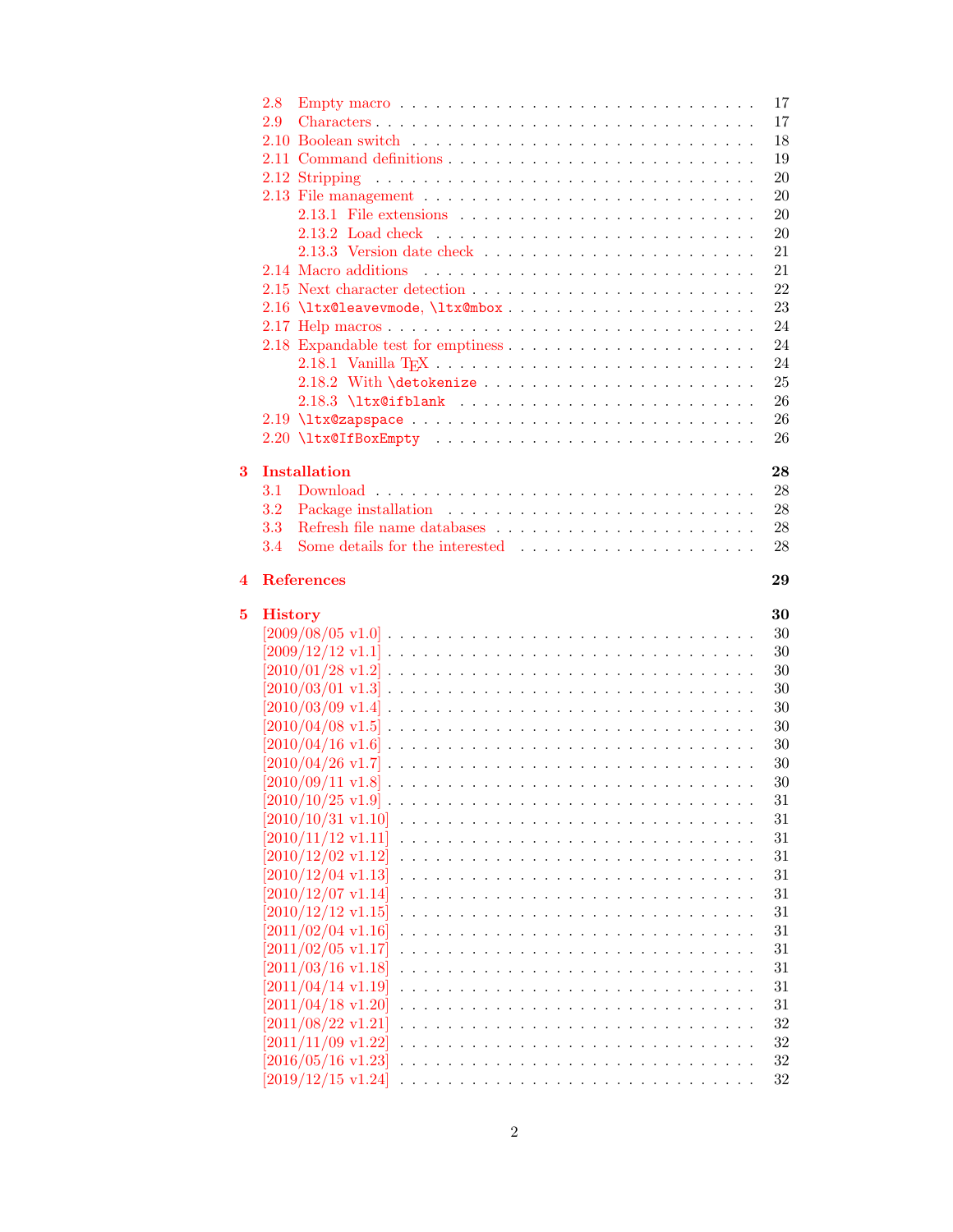| $[2020-05-10 \text{ v}1.25]$<br>VI.Z51 |  |  |  |  |  |  |  |  |  |  |  |  |  |  |  |  |  |  |  |  |  |  |  |  |  |  |  |  |  |  |
|----------------------------------------|--|--|--|--|--|--|--|--|--|--|--|--|--|--|--|--|--|--|--|--|--|--|--|--|--|--|--|--|--|--|
|----------------------------------------|--|--|--|--|--|--|--|--|--|--|--|--|--|--|--|--|--|--|--|--|--|--|--|--|--|--|--|--|--|--|

## [6 Index](#page-31-5) 32

## <span id="page-2-0"></span>1 Documentation

## <span id="page-2-1"></span>1.1 Introduction

Many of my packages also support other formats such as plain-T<sub>E</sub>X. Because I am rather familiar with the utility macros from LAT<sub>EX</sub>'s kernel (e.g. \@gobble, \@firstoftwo), I found myself rewriting them again and again, because they are lacking in plain-T<sub>F</sub>X.

Therefore this package provides often used macros and similar ones with the name prefix \ltx@. This avoids also faulty redefinitions. I remember an example where a package redefined **\@firstoftwo** with forgetting **\long**.

### <span id="page-2-2"></span>1.2 Numbers

<span id="page-2-5"></span>

| \ltx@zero     | $\rightarrow$ |     |
|---------------|---------------|-----|
| \ltx@one      |               |     |
| \ltx@two      |               |     |
| \ltx@cclv     | $\rightarrow$ | 255 |
| \ltx@minusone |               | - 1 |

These commands are numbers 0, 1, 2, 255 and -1. They are not digits and a space is not gobbled afterwards. Macro \ltx@minusone is available since version 2010/12/12 v1.15.

## <span id="page-2-3"></span>1.3 Scratch registers

Following the conventions of plain T<sub>EX</sub> and LAT<sub>EX</sub> the first ten registers are free to use. Even numbered registers are for local, odd numbered for global use.

#### <span id="page-2-4"></span>\ltx@(Loc,Glob)(Toks,Dimen,Skip)(A,B,C,D,E)

The name consists of the prefix  $\text{ltx}\$ , then Loc or Glob for local or global usage follows. The register type is given by Toks for token register, Dimen for dimen register and Skip for skip register. As last part the registers are numbered from A to E. Example: \ltx@LocToksA.

Since 2011/04/14 v1.19.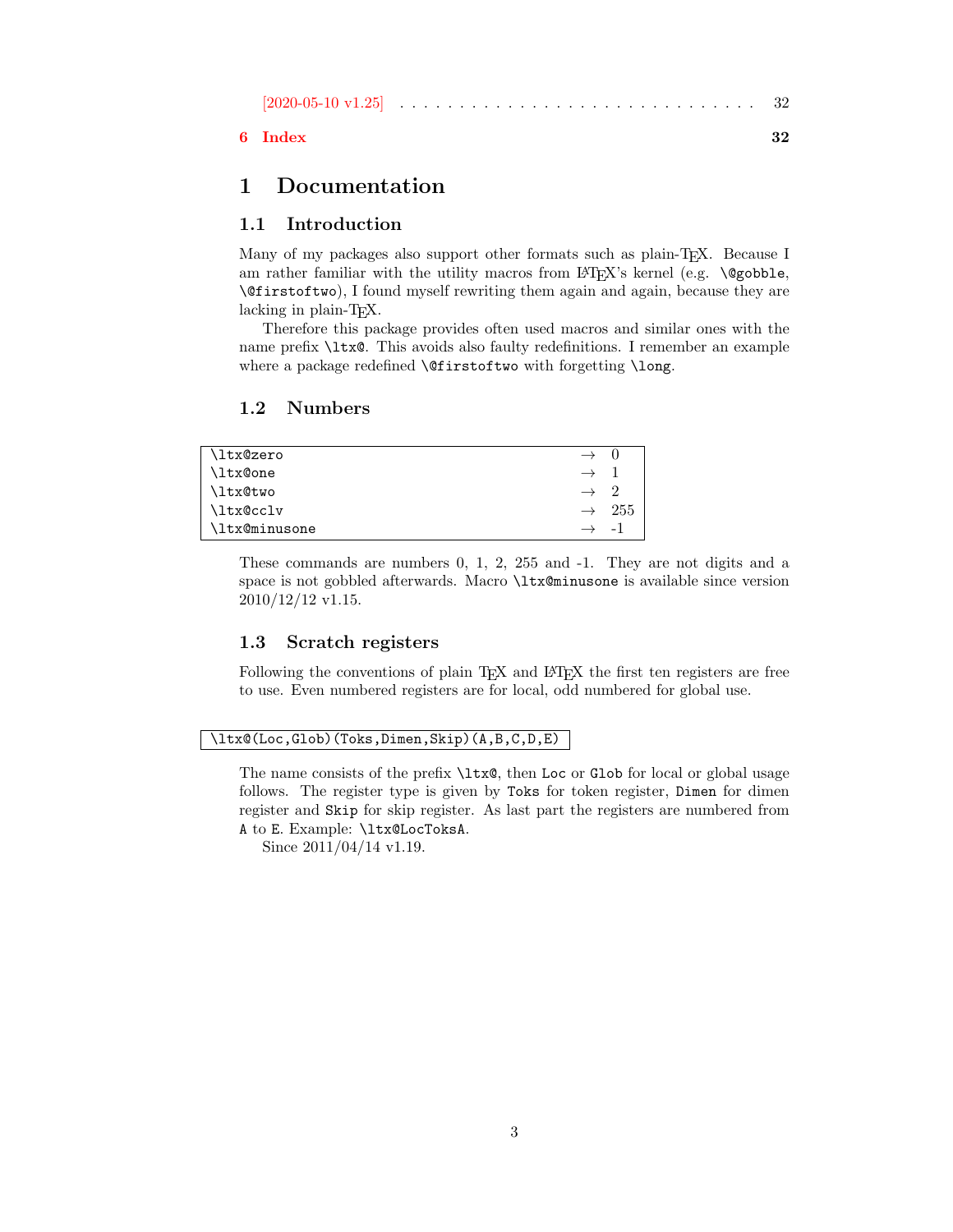## <span id="page-3-0"></span>1.4 Argument killers

```
\texttt{\textbackslash}ltx@gobble \{\langle 1 \rangle\} \rightarrow\texttt{\textbackslash}ltx@gobbletwo \{\langle 1 \rangle\} \{\langle 2 \rangle\} \rightarrow\text{ltx@gobblethree } \langle 1 \rangle \{ \langle 2 \rangle \} \{ \langle 3 \rangle \} \rightarrow\text{ltx@gobblefour } {\langle 1 \rangle} {\langle 2 \rangle} {\langle 3 \rangle} {\langle 4 \rangle} \longrightarrow
```
<span id="page-3-4"></span> $\left\{ \Delta \left\{ \left\langle num \right\rangle \right\} \right\} \left\{ \left\langle 1 \right\rangle \right\} \left\{ \left\langle \emptyset \right\rangle \right\} \ldots \left\{ \left\langle \left\langle num \right\rangle \right\rangle \right\} \quad \rightarrow \quad \Delta$ 

The first argument  $\langle num \rangle$  of macro \ltx@GobbleNum specifies, how many following arguments are eaten. Macro \ltx@GobbleNum is expandable in exact two expansion steps.

## <span id="page-3-1"></span>1.5 Argument grabbers

```
\text{ltx@firstofone } \langle 1 \rangle \rightarrow \langle 1 \rangle\text{MatrixOfityo } \{\langle 1 \rangle\} \{\langle 2 \rangle\} \rightarrow \langle 1 \rangle\text{ltx@secondoftwo} \{\langle 1 \rangle\} \{\langle 2 \rangle\} \rightarrow \langle 2 \rangle\text{Utx@first of three } {\langle 1 \rangle} {\langle 2 \rangle} {\langle 3 \rangle} \longrightarrow \langle 1 \rangle\ltx@secondofthree \{\langle 1 \rangle\} \{\langle 2 \rangle\} \{\langle 3 \rangle\} \rightarrow \langle 2 \rangle\ltx@thirdofthree \{\langle 1 \rangle\} \{\langle 2 \rangle\} \{\langle 3 \rangle\} \rightarrow \langle 3 \rangle\label{eq:convolution} $$\ltimes f\text{for }\{\langle 1 \rangle \} \ {\langle 3 \rangle} \ {\langle 4 \rangle} \longrightarrow \langle 1 \rangle$$\label{eq:11112} $$\ltimes \operatorname{form} {\langle 1 \rangle} {\langle 2 \rangle} {\langle 3 \rangle} {\langle 4 \rangle} \longrightarrow \langle 2 \rangle\ltx@thirdoffour \{\langle 1 \rangle\} \{\langle 2 \rangle\} \{\langle 3 \rangle\} \{\langle 4 \rangle\} \rightarrow \langle 3 \rangle\ltx@fourthoffour \{\langle 1 \rangle\} \{\langle 2 \rangle\} \{\langle 3 \rangle\} \{\langle 4 \rangle\} \rightarrow \langle 4 \rangle
```
Macros \ltx@firstofthree, \ltx@secondofthree and \ltx@thirdofthree were added in version 2010/11/12 v1.11. Macros \ltx@firstoffour, ..., \ltx@fourthoffour were added in version  $2011/02/04$  v1.16.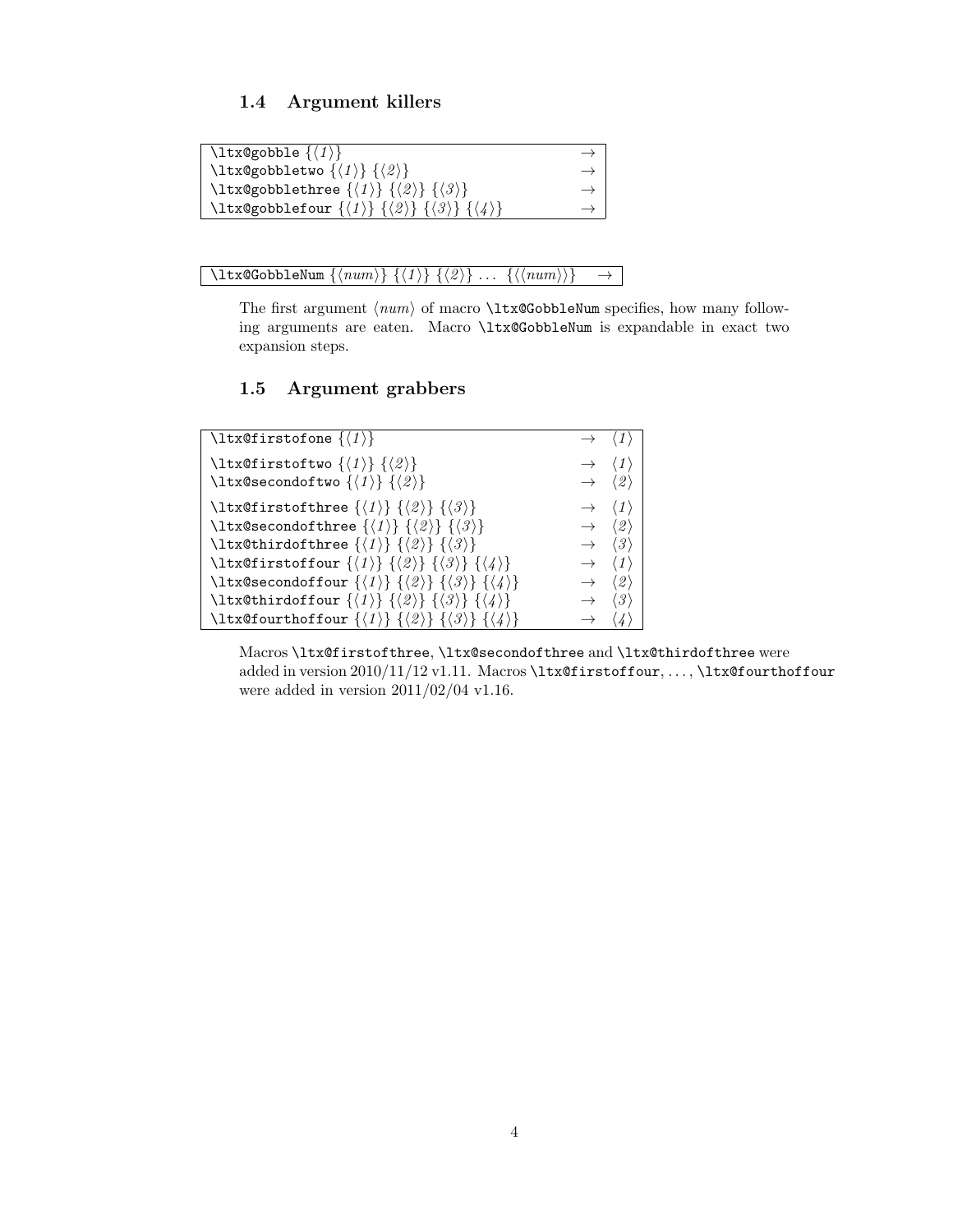## <span id="page-4-0"></span>1.6 List helpers

<span id="page-4-7"></span>

| \ltx@carzero\@nil |  |
|-------------------|--|
| \ltx@cdrzero\@nil |  |

<span id="page-4-2"></span>

| $\setminus$ ltx@car $\{\langle 1 \rangle\}$ \@nil |               | $\rightarrow \langle 1 \rangle$ |
|---------------------------------------------------|---------------|---------------------------------|
| \ltx@cdr $\{\langle 1 \rangle\}$ \@nil            | $\rightarrow$ |                                 |

<span id="page-4-6"></span>

| \ltx@cartwo $\{\langle 1 \rangle\}$ $\{\langle 2 \rangle\}$ \@nil    | $\rightarrow \langle 1 \rangle \langle 2 \rangle$ |
|----------------------------------------------------------------------|---------------------------------------------------|
| \ltx@carsecond $\{\langle 1 \rangle\}$ $\{\langle 2 \rangle\}$ \@nil | $\rightarrow \langle 2 \rangle$                   |
| \ltx@cdrtwo $\{\langle 1 \rangle\}$ $\{\langle 2 \rangle\}$ \@nil    | $\rightarrow$                                     |

<span id="page-4-5"></span>

| \ltx@carthree $\{\langle 1 \rangle\}$ $\{\langle 2 \rangle\}$ $\{\langle 3 \rangle\}$ \@nil |               | $\rightarrow \langle 1 \rangle \langle 2 \rangle \langle 3 \rangle$ |
|---------------------------------------------------------------------------------------------|---------------|---------------------------------------------------------------------|
| \ltx@carthird $\{\langle 1 \rangle\}$ $\{\langle 2 \rangle\}$ $\{\langle 3 \rangle\}$ \@nil |               | $\rightarrow$ $\langle 3 \rangle$                                   |
| \ltx@cdrthree $\{\langle 1 \rangle\}$ $\{\langle 2 \rangle\}$ $\{\langle 3 \rangle\}$ \@nil | $\rightarrow$ |                                                                     |

<span id="page-4-3"></span>

| \ltx@carfour $\{\langle 1 \rangle\}$ $\{\langle 2 \rangle\}$ $\{\langle 3 \rangle\}$ $\{\langle 4 \rangle\}$ \@nil $\rightarrow \langle 1 \rangle \langle 2 \rangle \langle 3 \rangle \langle 4 \rangle$ |  |
|----------------------------------------------------------------------------------------------------------------------------------------------------------------------------------------------------------|--|
| \ltx@carfourth $\{\langle 1 \rangle\}$ $\{\langle 2 \rangle\}$ $\{\langle 3 \rangle\}$ $\{\langle 4 \rangle\}$ \@nil $\rightarrow \langle 4 \rangle$                                                     |  |
| \ltx@cdrfour $\{\langle 1 \rangle\}$ $\{\langle 2 \rangle\}$ $\{\langle 4 \rangle\}$ \@nil $\rightarrow$                                                                                                 |  |

<span id="page-4-4"></span>
$$
\left\{\text{Carnlum }\{(num)\} \{ \langle 1 \rangle \} \dots \{ \langle num \rangle \} \{ \langle num \rangle + 1 \rangle \} \dots \text{Voni1} \rightarrow \{ \langle 1 \rangle \} \dots \{ \langle num \rangle \} \} \dots
$$
\n
$$
\left\{\text{Carnlumth }\{(num) \} \{ \langle 1 \rangle \} \dots \{ \langle num \rangle \} \} \{ \langle num \rangle + 1 \} \dots \text{Voni1} \rightarrow \{ \langle num \rangle \} \dots
$$
\n
$$
\left\{\text{Carnlumth }\{(num) \} \{ \langle 1 \rangle \} \dots \{ \langle num \rangle \} \} \{ \langle num \rangle + 1 \} \dots \text{Voni1} \rightarrow \{ \langle num \rangle + 1 \} \dots
$$

Macros with uppercase letters are expandable in two expansion steps. Changes in version 2020-05-10 v1.25:

- Macros \ltx@carsecond, \ltx@carthird, \ltx@carfourth, \ltx@CarNumth added.
- Macros \ltx@cdr, \ltx@cdrtwo, \ltx@cdrthree, \ltx@cdrfour, \ltx@CdrNum are expandable in two expansion steps and retain spaces and braces after the first gobbled arguments.

## <span id="page-4-1"></span>1.7 Tail recursion

<span id="page-4-8"></span>

| \ltx@ReturnAfterFi $\{\langle 1 \rangle\}$ \fi                                                        | $\rightarrow \$ i(1)                  |
|-------------------------------------------------------------------------------------------------------|---------------------------------------|
| $\label{thm:rel} $$ \ltt x@Return AfterElseFi {\langle 1 \rangle} \le lse {\langle 2 \rangle} \tif \$ | $\rightarrow \$ i $\langle 1 \rangle$ |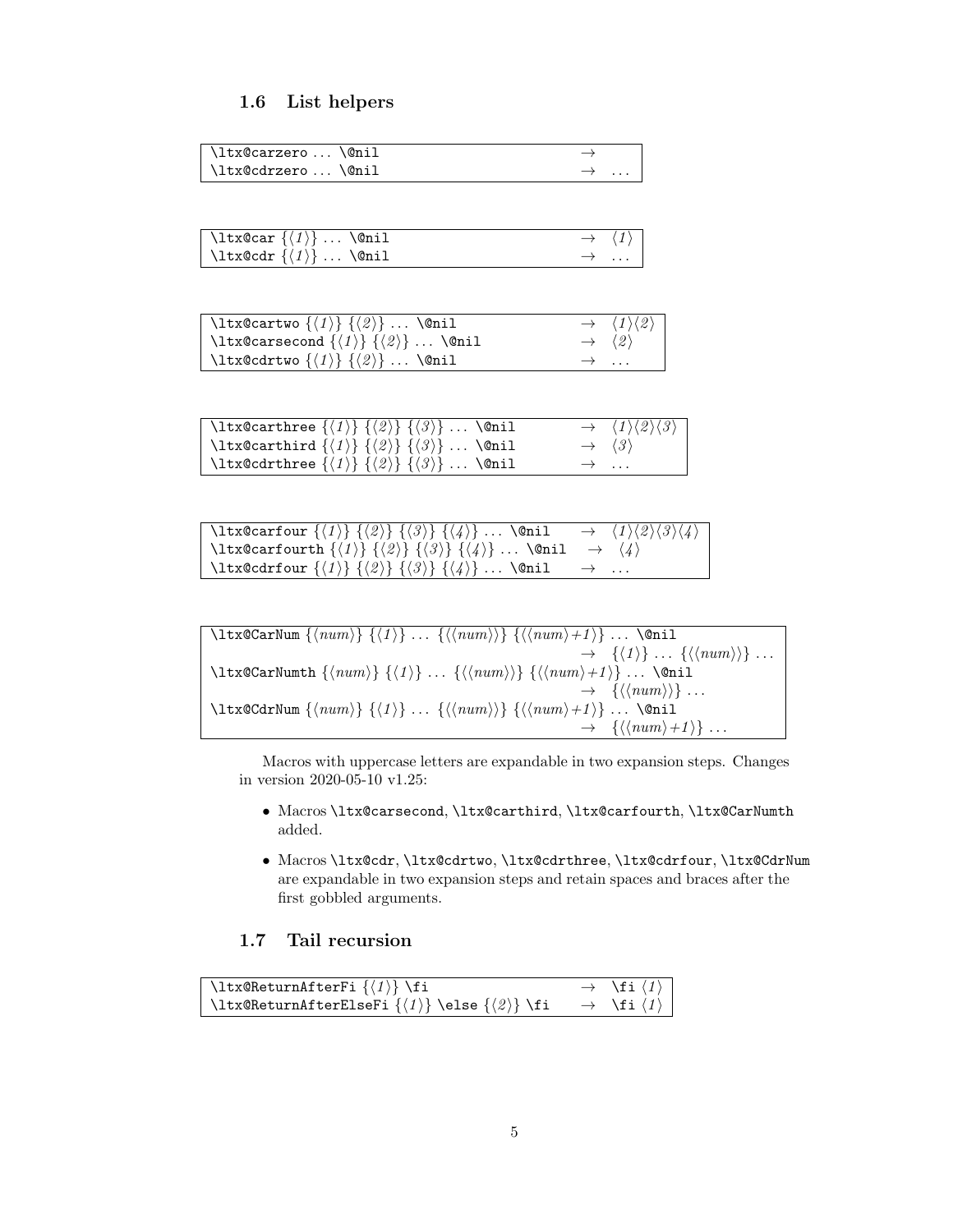### <span id="page-5-0"></span>1.8 Empty macro

```
\lambdaltx@empty \rightarrow
```
### <span id="page-5-1"></span>1.9 Characters

<span id="page-5-10"></span>

| \ltx@space          | $\rightarrow$ $\rightarrow$ |              |
|---------------------|-----------------------------|--------------|
| \ltx@percentchar    | $\rightarrow$ %             |              |
| \ltx@backslashchar  | $\rightarrow$               |              |
| \ltx@hashchar       | $\rightarrow$ #             | (since v1.7) |
| \ltx@leftbracechar  | $\rightarrow$               | (since v1.8) |
| \ltx@rightbracechar | $\rightarrow$               | (since v1.8) |

## <span id="page-5-2"></span>1.10 Boolean switch

#### <span id="page-5-9"></span> $\text{ltx@newif } \{ \langle cmd \rangle \}$

 $\text{Theorem 3}$  a new boolean switch  $\langle cmd \rangle$  like  $\text{Theorem 4}$ . Unlike plain TEX's  $\neq$  \newif, \ltx@newif is not \outer. The command  $\langle cmd \rangle$  must start with the two characters if.

#### <span id="page-5-8"></span> $\texttt{\texttt{\&}cmd}$

 $\text{ltx@newglobal}$  defines a new boolean switch  $\langle cmd \rangle$  like  $\text{ltx@new}$  f. However the switch setting commands,  $\langle cmd \rangle$  without the prefix if and followed by true or false are acting globally.

## <span id="page-5-3"></span>1.11 Command definitions

#### <span id="page-5-6"></span>\ltx@ifundefined  $\{\langle cmd \rangle\}$   $\{\langle yes \rangle\}$   $\{\langle no \rangle\}$

If  $\varepsilon$ -T<sub>E</sub>X is available, **\ifcsname** is used that does not have the side effect of defining undefined commands with meaning of \relax. This command is always expandable. Change in version 1.1: Also the meaning \relax is always considered "undefined".

### <span id="page-5-5"></span>\ltx@IfUndefined  $\{\langle cmd \rangle\}$   $\{\langle yes \rangle\}$   $\{\langle no \rangle\}$

If  $\varepsilon$ -T<sub>F</sub>X is available, **\ifcsname** is used that does not have the side effect of defining undefined commands with meaning of \relax. Also it always checks for the meaning of \relax and considers this as undefined. This macro is not expandable without  $\varepsilon$ -T<sub>E</sub>X.

#### <span id="page-5-7"></span>\ltx@LocalExpandAfter

It expands the token after the next token but in a local context. That is the difference to \expandafter. The local context discards the side effect of \csname and let the command undefined after the expansion step.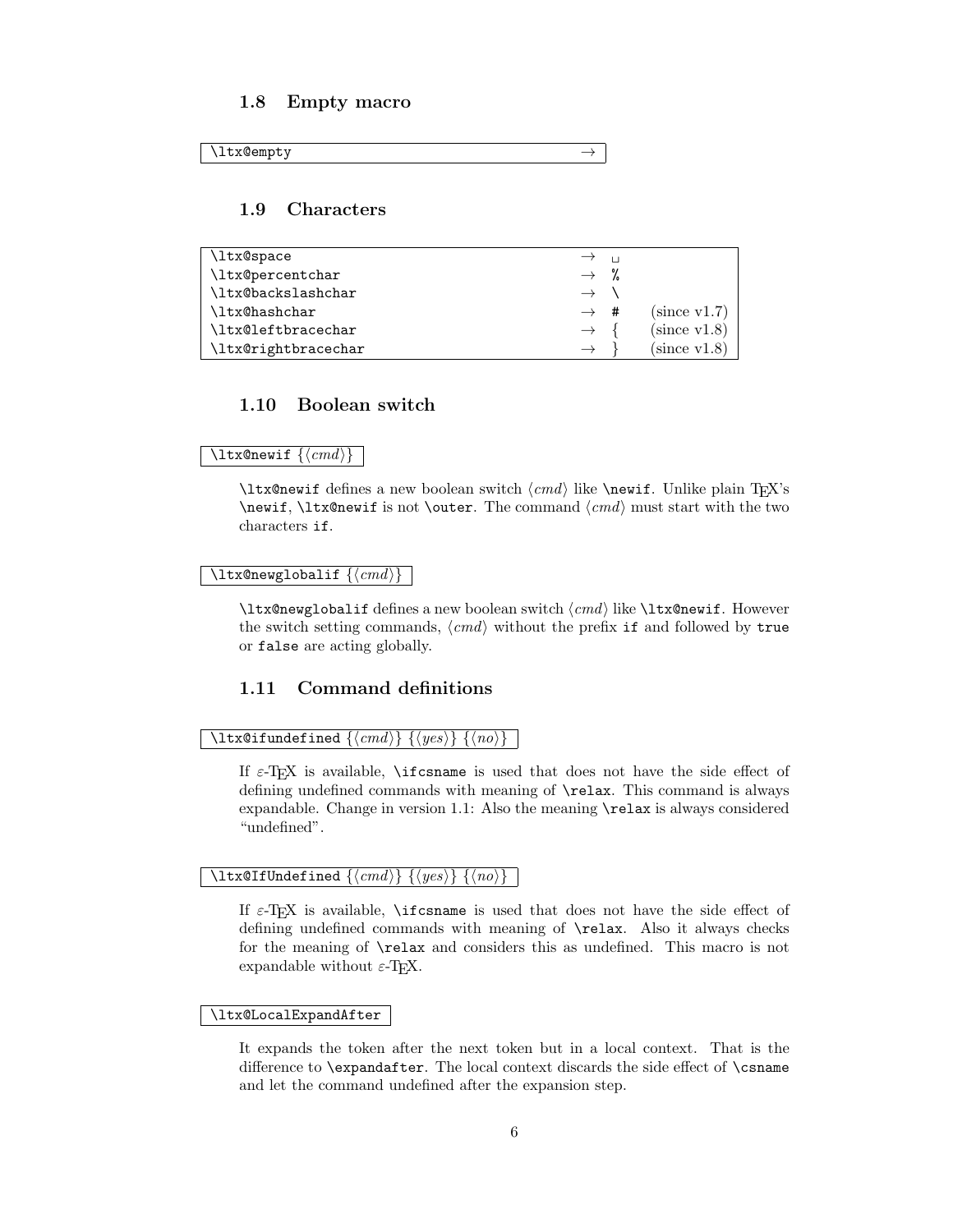## <span id="page-6-0"></span>1.12 Stripping

```
\ltx@RemovePrefix
\ltx@StripPrefix
```
All tokens up to and including the next available character  $\langle \rangle$  are thrown away. Usually it is used to strip the first part of the output of the commands \meaning or \pdflastmatch. Macro \ltx@RemovePrefix has the same meaning as  $\cancel{BT}x$ 's \strip@prefix, whereas macro \ltx@StripPrefix expands the next token once before stripping the prefix.

#### <span id="page-6-7"></span> $\texttt{\textbackslash}$ ltx@onelevel@sanitize  $\{\langle macro\rangle\}$

Macro \ltx@onelevel@sanitize provides LATFX's \@onelevel@sanitize. The macro is expanded once and the contents is converted to characters with catcode 12 (other) and space tokens with catcode 10 (space). Then then sanitized contents is stored into the macro again. Since version 1.12.

### <span id="page-6-1"></span>1.13 File management

All macros in this section are expandable like the counterparts of the LAT<sub>E</sub>X kernel. Also they can be used after the preamble.

### <span id="page-6-2"></span>1.13.1 File extensions

<span id="page-6-4"></span>\ltx@clsextension

\ltx@pkgextension

Macros \ltx@clsextension and \ltx@styextension stores the strings cls and sty. In opposite to LAT<sub>EX</sub>'s **\@clsextension** and **\@styextension** they can also be used after \begin{document}.

### <span id="page-6-3"></span>1.13.2 Load check

```
\setminusltx@ifclassloaded \{\langle class \rangle\} \{\langle yes \rangle\} \{\langle no \rangle\}\ltx@ifpackageloaded \{\langle package\rangle\} \{\langle yes\rangle\} \{\langle no\rangle\}
```
Macros \ltx@ifclassloaded/\ltx@ifpackageloaded execute  $\langle yes \rangle$ , if the  $\langle class \rangle$ or  $\langle package \rangle$  is loaded, otherwise  $\langle no \rangle$  is called. Both  $\langle class \rangle$  and  $\langle package \rangle$  are specified without extension. The macros can also be used after \begin{document}.

### <span id="page-6-6"></span>\ltx@iffileloaded  $\{\langle file \rangle\}$   $\{\langle yes \rangle\}$   $\{\langle no \rangle\}$

If LATEX's **\ProvidesFile** macro was called before using  $\langle file \rangle$  as argument, then  $\text{ltx@iffileloaded calls } \langle yes \rangle$ , otherwise  $\langle no \rangle$ . Therefore it is possible that the  $\langle file \rangle$  is loaded, but  $\langle no \rangle$  is executed because of a missing **\ProvidesFile.** The LATEX kernel does not have a counterpart of \ltx@iffileloaded.

Note that the file name used in \ProvidesFile and \ltx@iffileloaded must match. For example, if  $T_F X$ 's default extension .tex was given in the first command, then it must also specified in the latter command and vice versa.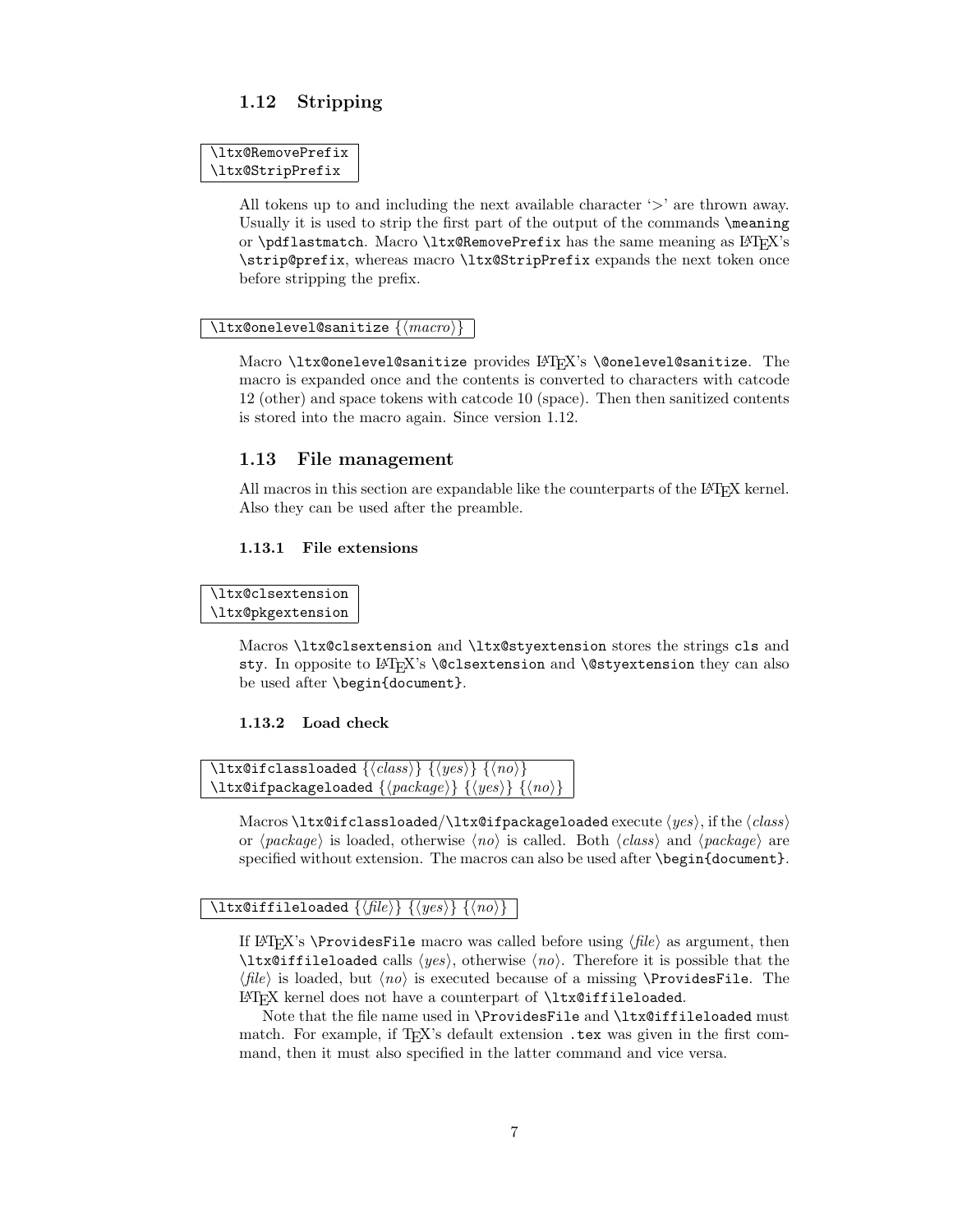#### <span id="page-7-0"></span>1.13.3 Version date check

<span id="page-7-5"></span>

| \ltx@ifclasslater $\{\langle class \rangle\}$ $\{\langle date \rangle\}$ $\{\langle yes \rangle\}$ $\{\langle no \rangle\}$     |
|---------------------------------------------------------------------------------------------------------------------------------|
| \ltx@ifpackagelater { $\langle package \rangle$ } { $\langle date \rangle$ } { $\langle yes \rangle$ } { $\langle no \rangle$ } |
| \ltx@iffilelater $\{\langle file \rangle\}$ $\{\langle date \rangle\}$ $\{\langle yes \rangle\}$ $\{\langle no \rangle\}$       |

If a \ProvidesClass/\ProvidesPackage/\ProvidesFile command with exact the same class/package/file was executed before with an optional argument that starts with a LATEX version date, then this version date is compared with the argument  $\langle date \rangle$ . If they are equal or if the version date is the later date, then  $\langle yes \rangle$  is called. In all other cases  $\langle no \rangle$  is executed.

A LATEX date has the format YYYY/MM/DD with YYYY as year with four digits, MM as month with two digits and DD as day with two digits. If  $pdfTr[X's \partial_t]$ available, then it is used to detect the version date, to reject invalid date formats and to reject some invalid dates. Dates before 1994/01/01 are always invalid, because version dates are introduced with  $\text{LATEX } 2_{\varepsilon}$  in 1994.

### <span id="page-7-1"></span>1.14 Macro additions

<span id="page-7-3"></span>

| \ltx@GlobalAppendToMacro $\{\langle cmd \rangle\}$ $\{\langle addition \rangle\}$ |  |
|-----------------------------------------------------------------------------------|--|
| \ltx@LocalAppendToMacro $\{\langle cmd \rangle\}$ $\{\langle addition \rangle\}$  |  |

The  $\langle addition \rangle$  is appended to the parameterless macro  $\langle cmd \rangle$ . If  $\langle cmd \rangle$  is undefined or has the meaning **\relax**, then it will be initialized as empty macro beforehand. Due to a bug  $\langle addition \rangle$  must not contain  $\parrow$ par before version 2010/10/25 v1.9.

```
\texttt{\texttt{{\char'134}lttx@GlobalPrependToMaccro}} \\texttt{\texttt{{\char'134}ltxdLocalPrependToMacro}} \verb"({<math>cmd</math>}{<math>{{\cal{A}}ddition}</math>}
```
The  $\langle addition \rangle$  is prepended to the parameterless macro  $\langle cmd \rangle$ . If  $\langle cmd \rangle$  is undefined or has the meaning \relax, then it will be initialized as empty macro beforehand. The macros were added in version 2011/08/22 v1.21.

## <span id="page-7-2"></span>1.15 Next character detection

### <span id="page-7-6"></span>\ltx@ifnextchar  $\{\langle char \rangle\}$   $\{\langle yes \rangle\}$   $\{\langle no \rangle\}$

If next character is  $\langle char \rangle$  then  $\langle yes \rangle$  is called, otherwise  $\langle no \rangle$ . The character is not removed. Spaces are silently removed when looking for  $\langle char \rangle$  as LATEX's version \kernel@ifnextchar does. But there are also small differences:

- The space can be used as  $\langle char \rangle$ . In this case optional spaces before  $\langle char \rangle$ are not supported of course.
- If the optional space is a command that is a character (defined by **\let** or \futurelet), then \kernel@ifnextchar breaks with an TEX error. \ltx@ifnextchar silently removes this token as optional space.

Since  $2010/03/01$  v1.3.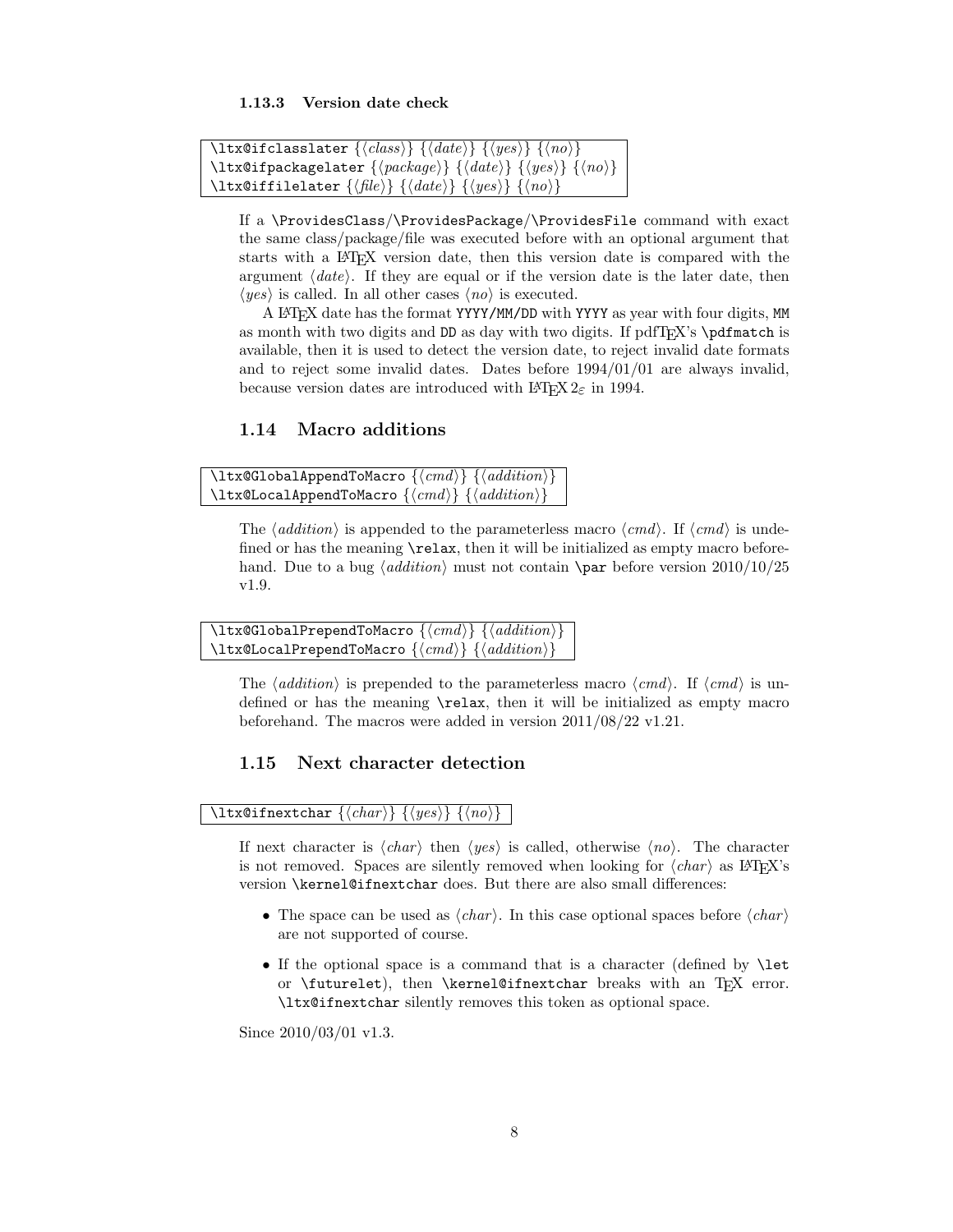#### <span id="page-8-5"></span> $\setminus$ ltx@ifnextchar@nospace  $\{\langle char \rangle\}$   $\{\langle yes \rangle\}$   $\{\langle no \rangle\}$

Macro \ltx@ifnextchar@nospace behaves like macro \ltx@ifnextchar with the exception that optional spaces are not supported before  $\langle char \rangle$ . Since 2011/04/14 v1.19.

### <span id="page-8-0"></span>1.16 \ltx@leavevmode, \ltx@mbox

#### <span id="page-8-6"></span>\ltx@leavevmode

Macro \ltx@leavevmode calls pdfTFX's \quitvmode. Otherwise \leavevmode is used and defined if it is necessary.

#### <span id="page-8-7"></span>\ltx@mbox

Macro \ltx@mbox reimplements \mbox with two changes. Instead of \leavevmode it uses \ltx@leavevmode and stops right after \hbox. Especially it does not grab the argument and allows the extended syntax of \hbox.

### <span id="page-8-1"></span>1.17 Expandable test for emptiness

#### <span id="page-8-4"></span> $\setminus$ ltx@ifempty  $\{\langle \mathit{stuff} \rangle\}$   $\{\langle \mathit{yes} \rangle\}$   $\{\langle \mathit{no} \rangle\}$

Macro  $\text{Utx}$  eifempty checks in exact two expansion steps whether  $\text{int}($  is empty or contains token. Depending on the result  $\langle yes \rangle$  or  $\langle no \rangle$  is executed. The token in  $\langle \text{supp} \rangle$  may contain  $\parrow$  and unmatched conditionals  $(\iota, \ell)$ . Since version 2010/11/12 v1.11.

#### <span id="page-8-3"></span> $\setminus$ ltx@ifblank  $\{\langle \mathit{stuff} \rangle\}$   $\{\langle \mathit{yes} \rangle\}$   $\{\langle \mathit{no} \rangle\}$

Macro  $\text{Utx}$ Gifblank tests in exact two expansion steps if  $\text{S}$  is empty or contain only blank spaces. In this case argument  $\langle yes \rangle$  is called. If  $\langle stuff \rangle$  contains other tokens than spaces then  $\langle n\rho \rangle$  is executed. Since version 2010/12/04 v1.13.

### <span id="page-8-2"></span>1.18 Stripping spaces

<span id="page-8-8"></span> $\text{ltx@zapspace } \{ \sqrt{stuff} \}$ 

Macro  $\text{Utx}$  expansion is that are not hidden inside curly braces. Like L<sup>AT</sup><sub>E</sub>X's **\zap@space** it is expandable. Differences:

- Syntax:  $\zeta$  is also expects a space token and  $\{\emptyset\}$  after  $\langle \text{stuff} \rangle$ .
- Macro \ltx@zapspace is expandable in exact two expansion steps.
- Macro \ltx@zapspace always retains curly braces.
- Macro \zap@space has a bug. It stops stripping spaces after a token group in curly braces if the first two tokens inside the group are equal.
- Macro \ltx@zapspace also works with \par and conditionals (\if, \else,  $\setminus$ fi,  $\dots$ ).

Macro \ltx@zapspace is available since version 2010/12/07 v1.14.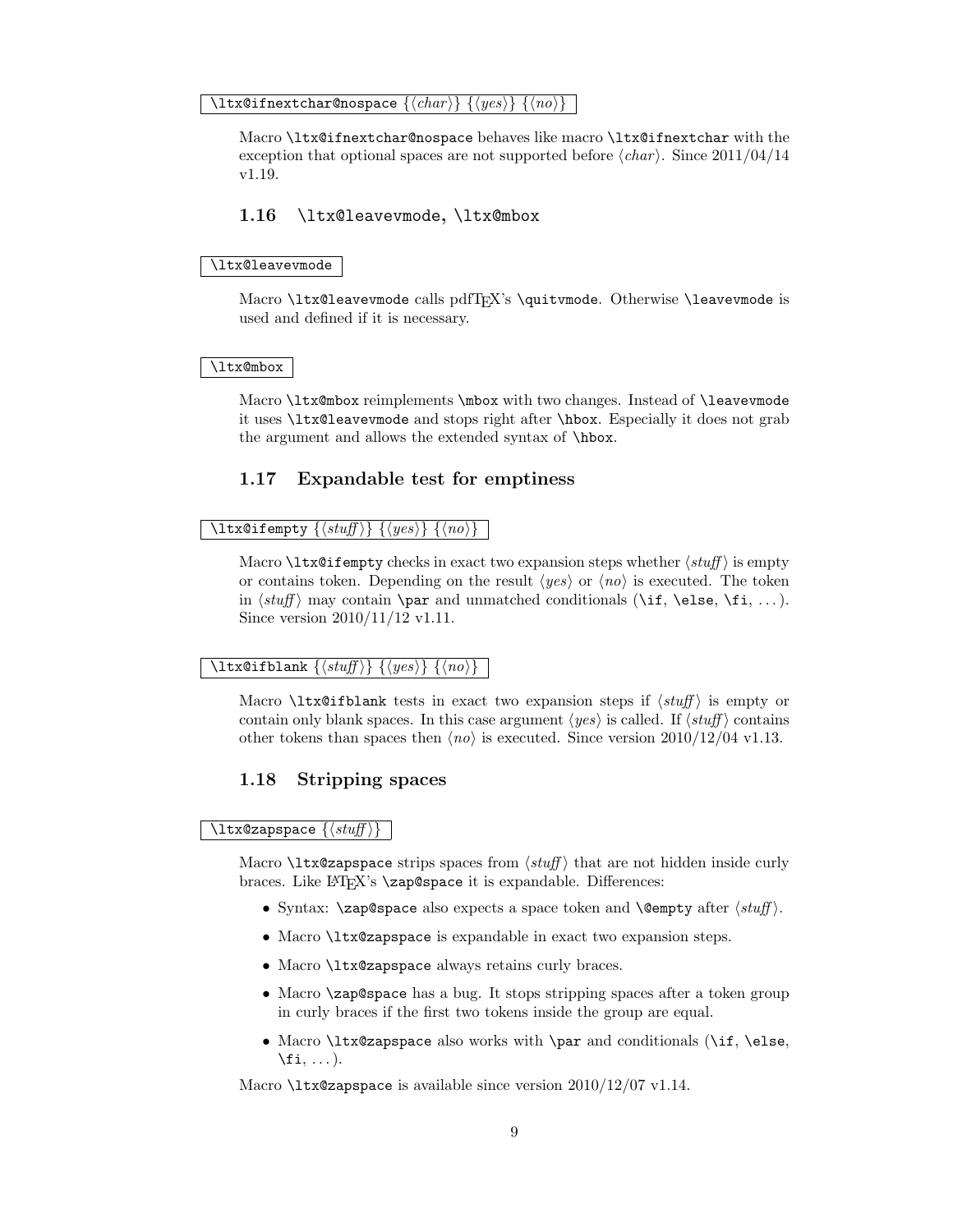## <span id="page-9-0"></span>1.19 Check for emptiness of boxes

<span id="page-9-22"></span> $\{\text{Ext}\}\,{\mathcal{A}}$  (box register number)  $\{\langle yes \rangle\}$   $\{\langle no \rangle\}$ 

Macro  $\text{Utx@IfBoxEmpty}$  calls  $\langle yes \rangle$  if the box exists ( $\text{Vifvoid returns false}$ ) and the box does not contain any content. Otherwise if the box is void or contains something, then  $\langle n\rho \rangle$  is executed. Thus being empty means that the box exists and is either an  $\hbar$  or a  $\bar{\text{two}}$  and may even have dimensions other than 0.0 pt, but the box does not contain anything. Macro \ltx@IfBoxEmpty is available since  $2010/02/04$  v1.16.

<span id="page-9-23"></span>\ltx@IfBoxVoidOrEmpty  $\{\langle box\ register\ number \rangle\}$   $\{\langle yes \rangle\}$   $\{\langle no \rangle\}$ 

Macro  $\text{Utx@IfBox}$ VoidOrEmpty calls  $\langle yes \rangle$  if the box is either void or does not contain any content. Otherwise  $\langle n\rangle$  is executed. Macro \ltx@IfBoxVoidOrEmpty is available since  $2010/02/04$  v1.16.

## <span id="page-9-1"></span>2 Implementation

## <span id="page-9-2"></span>2.1 Identification

#### $1 \langle *$ package $\rangle$

<span id="page-9-4"></span>Reload check, especially if the package is not used with LAT<sub>EX</sub>. 2 \begingroup\catcode61\catcode48\catcode32=10\relax%

```
3 \catcode13=5 % ^^M
4 \endlinechar=13 %
5 \catcode35=6 % #
6 \catcode39=12 % '
7 \ \ \ \ \ \ \ \ \ \ \ \9
8 \catcode45=12 % -
9 \catcode46=12 % .
10 \catcode58=12 % :
11 \catcode64=11 % @
12 \catcode123=1 % {
13 \catcode125=2 % }
14 \expandafter\let\expandafter\x\csname ver@ltxcmds.sty\endcsname
15 \ifx\x\relax % plain-TeX, first loading
16 \else
17 \def\empty{}%
18 \ifx\x\empty % LaTeX, first loading,
19 % variable is initialized, but \ProvidesPackage not yet seen
20 \else
21 \expandafter\ifx\csname PackageInfo\endcsname\relax
22 \det\left\{x\#1\#2\{\% \right\}23 \immediate\write-1{Package #1 Info: #2.}%
24 }%
25 \else
26 \def\x#1#2{\PackageInfo{#1}{#2, stopped}}%
27 \setminusfi
28 \x{ltxcmds}{The package is already loaded}%
29 \aftergroup\endinput
30 \foralli
31 \fi
32 \endgroup%
```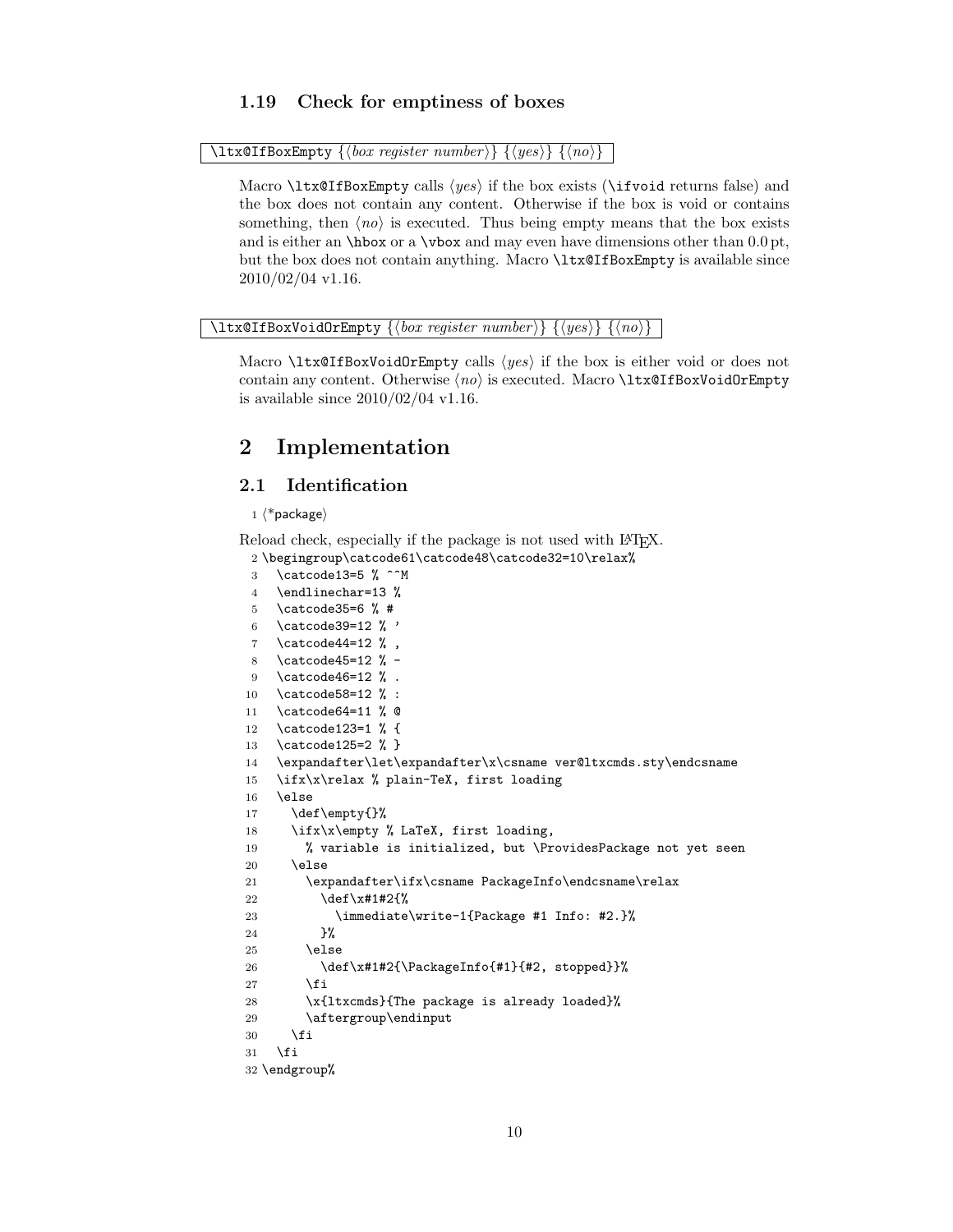```
Package identification:
33 \begingroup\catcode61\catcode48\catcode32=10\relax%
34 \catcode13=5 % ^^M
35 \endlinechar=13 %
36 \catcode35=6 % #
37 \catcode39=12 % '
38 \catcode40=12 % (
39 \catcode41=12 % )
40 \catcode44=12 % ,
41 \catcode45=12 % -
42 \catcode46=12 % .
43 \catcode47=12 % /
44 \catcode58=12 % :
45 \catcode64=11 % @
46 \catcode91=12 % [
47 \catcode93=12 % ]
48 \catcode123=1 % {
49 \catcode125=2 % }
50 \expandafter\ifx\csname ProvidesPackage\endcsname\relax
51 \def\x#1#2#3[#4]{\endgroup
52 \immediate\write-1{Package: #3 #4}%
53 \xdef#1{#4}%
54 }%
55 \else
56 \def\x#1#2[#3]{\endgroup
57 #2[{#3}]%
58 \ifx#1\@undefined
59 \xdef#1{#3}%
60 \overline{\text{1}}61 \iint x#1\relax62 \xdef#1{#3}%
63 \setminusfi
64 }%
65 \fi
66 \expandafter\x\csname ver@ltxcmds.sty\endcsname
67 \ProvidesPackage{ltxcmds}%
68 [2020-05-10 v1.25 LaTeX kernel commands for general use (HO)]%
69 \begingroup\catcode61\catcode48\catcode32=10\relax%
70 \catcode13=5 % ^^M
71 \endlinechar=13 %
72 \catcode123=1 % {
73 \catcode125=2 % }
74 \catcode64=11 % @
75 \def\x{\endgroup
76 \expandafter\edef\csname LTXcmds@AtEnd\endcsname{%
77 \endlinechar=\the\endlinechar\relax
78 \catcode13=\the\catcode13\relax
79 \catcode32=\the\catcode32\relax
80 \catcode35=\the\catcode35\relax
81 \catcode61=\the\catcode61\relax
82 \catcode64=\the\catcode64\relax
83 \catcode123=\the\catcode123\relax
84 \catcode125=\the\catcode125\relax
85 }%
86 }%
87 \x\catcode61\catcode48\catcode32=10\relax%
88 \catcode13=5 % ^^M
89 \endlinechar=13 %
```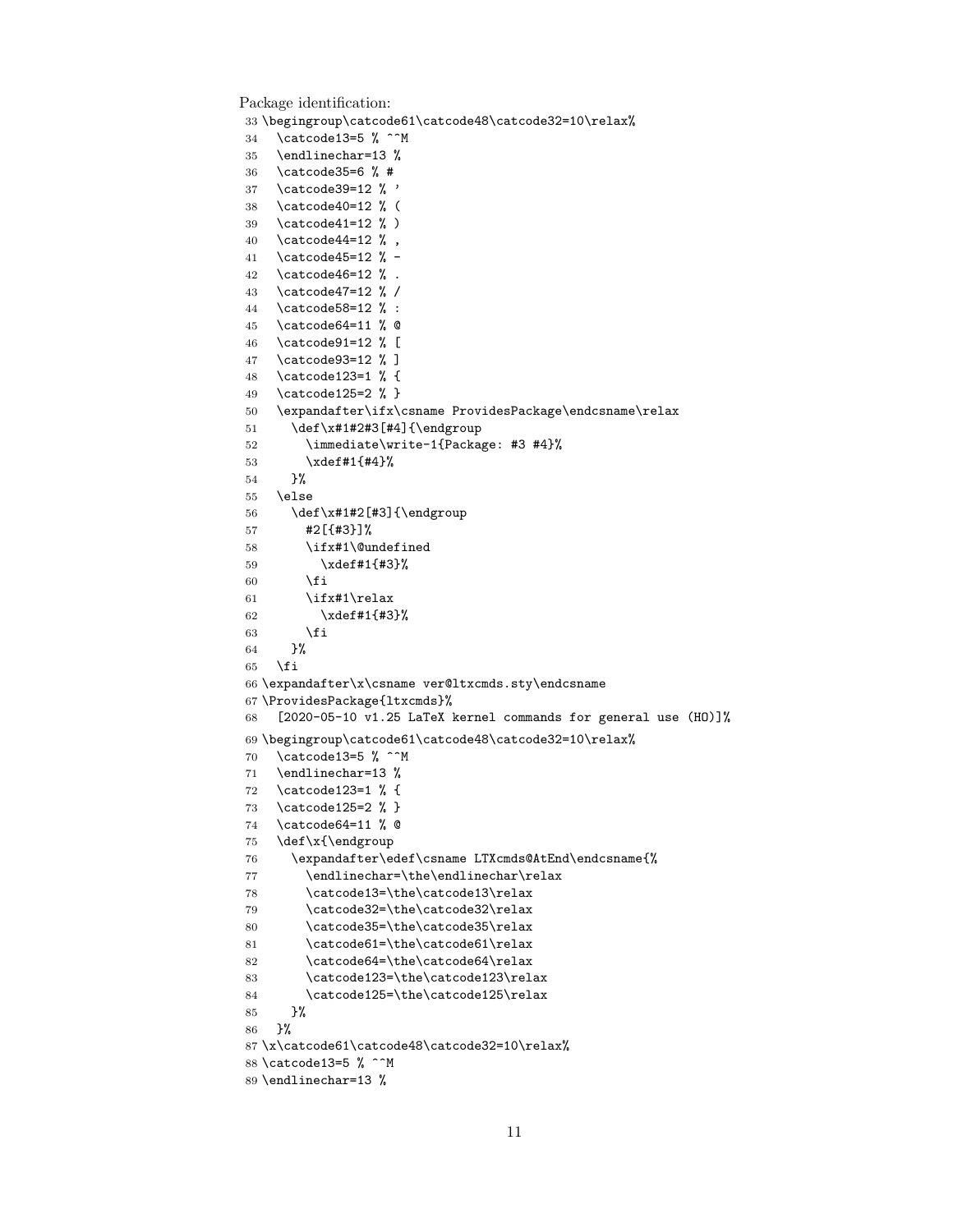```
90 \catcode35=6 % #
91 \catcode64=11 % @
92 \catcode123=1 % {
93 \catcode125=2 % }
94 \def\TMP@EnsureCode#1#2{%
95 \edef\LTXcmds@AtEnd{%
96 \LTXcmds@AtEnd
97 \catcode#1=\the\catcode#1\relax
98 }%
99 \catcode#1=#2\relax
100 }
101 \TMP@EnsureCode{36}{3}% $
102 \TMP@EnsureCode{38}{4}% &
103 \TMP@EnsureCode{40}{12}% (
104 \TMP@EnsureCode{41}{12}% )
105 \TMP@EnsureCode{45}{12}% -
106 \TMP@EnsureCode{46}{12}% .
107 \TMP@EnsureCode{47}{12}% /
108 \TMP@EnsureCode{60}{12}% <
109 \TMP@EnsureCode{62}{12}% >
110 \TMP@EnsureCode{91}{12}% [
111 \TMP@EnsureCode{96}{12}% '
112 \TMP@EnsureCode{93}{12}% ]
113 \TMP@EnsureCode{94}{12}% ^ (superscript) (!)
114 \TMP@EnsureCode{124}{12}% |
115 \edef\LTXcmds@AtEnd{\LTXcmds@AtEnd\noexpand\endinput}
```
### <span id="page-11-39"></span><span id="page-11-38"></span><span id="page-11-37"></span><span id="page-11-36"></span><span id="page-11-35"></span><span id="page-11-34"></span><span id="page-11-33"></span><span id="page-11-32"></span><span id="page-11-31"></span><span id="page-11-30"></span><span id="page-11-29"></span><span id="page-11-13"></span><span id="page-11-0"></span>2.2 Numbers

```
\ltx@zero
```
<span id="page-11-8"></span>\chardef\ltx@zero=0 %

#### <span id="page-11-19"></span>\ltx@one

<span id="page-11-9"></span>\chardef\ltx@one=1 %

#### <span id="page-11-21"></span>\ltx@two

<span id="page-11-10"></span>\chardef\ltx@two=2 %

#### <span id="page-11-14"></span>\ltx@active

<span id="page-11-11"></span>\chardef\ltx@active=13 %

#### <span id="page-11-15"></span>\ltx@cclv

<span id="page-11-12"></span>120 \chardef\ltx@cclv=255 %

#### <span id="page-11-18"></span>\ltx@minusone

<span id="page-11-20"></span> \def\ltx@minusone{% -\ltx@one }

### <span id="page-11-1"></span>2.3 Scratch registers

#### <span id="page-11-16"></span>\ltx@LocToksA

<span id="page-11-40"></span>\toksdef\ltx@LocToksA=0 %

#### <span id="page-11-17"></span>\ltx@LocToksB

<span id="page-11-41"></span>\toksdef\ltx@LocToksB=2 %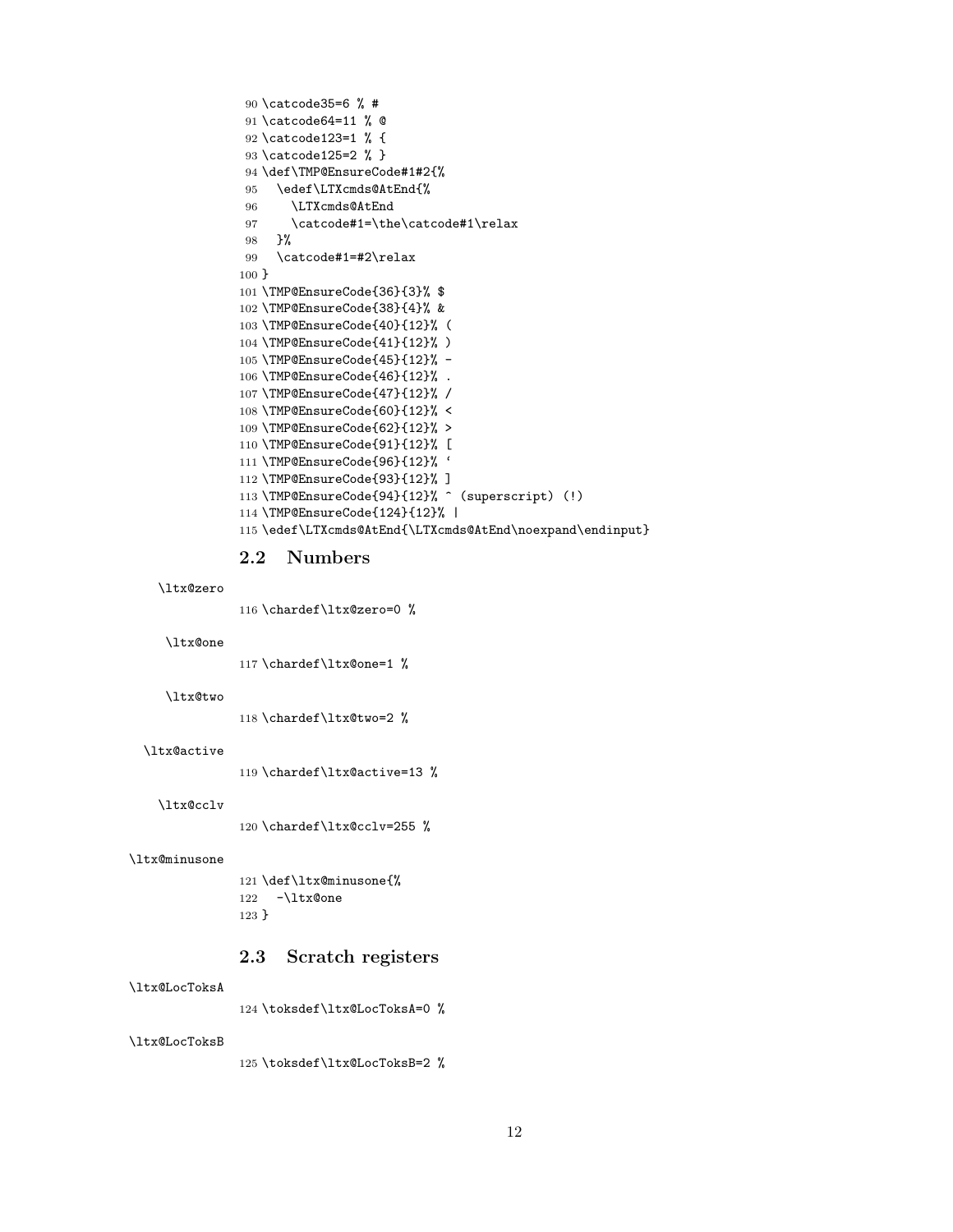<span id="page-12-37"></span><span id="page-12-36"></span><span id="page-12-35"></span><span id="page-12-34"></span><span id="page-12-33"></span><span id="page-12-32"></span><span id="page-12-31"></span><span id="page-12-30"></span><span id="page-12-29"></span><span id="page-12-28"></span><span id="page-12-27"></span><span id="page-12-26"></span><span id="page-12-25"></span><span id="page-12-24"></span><span id="page-12-23"></span><span id="page-12-22"></span><span id="page-12-21"></span><span id="page-12-20"></span><span id="page-12-19"></span><span id="page-12-18"></span><span id="page-12-17"></span><span id="page-12-16"></span><span id="page-12-15"></span><span id="page-12-14"></span><span id="page-12-13"></span><span id="page-12-12"></span><span id="page-12-11"></span><span id="page-12-10"></span><span id="page-12-9"></span><span id="page-12-8"></span><span id="page-12-7"></span><span id="page-12-6"></span><span id="page-12-5"></span><span id="page-12-4"></span><span id="page-12-3"></span><span id="page-12-2"></span><span id="page-12-1"></span><span id="page-12-0"></span>

| \ltx@LocToksC          | 126 \toksdef\ltx@LocToksC=4 %    |
|------------------------|----------------------------------|
| \ltx@LocToksD          | 127 \toksdef\ltx@LocToksD=6 %    |
| \ltx@LocToksE          | 128 \toksdef\ltx@LocToksE=8 %    |
| \ltx@GlobToksA         |                                  |
| \ltx@GlobToksB         | 129 \toksdef\ltx@GlobToksA=1 %   |
| \ltx@GlobToksC         | 130 \toksdef\ltx@GlobToksB=3 %   |
| \ltx@GlobToksD         | 131 \toksdef\ltx@GlobToksC=5 %   |
|                        | 132\toksdef\ltx@GlobToksD=7 %    |
| \ltx@GlobToksE         | 133\toksdef\ltx@GlobToksE=9 %    |
| \ltx@LocDimenA         | 134 \dimendef\ltx@LocDimenA=0 %  |
| \ltx@LocDimenB         | 135 \dimendef\ltx@LocDimenB=2 %  |
| \ltx@LocDimenC         | 136 \dimendef\ltx@LocDimenC=4 %  |
| \ltx@LocDimenD         | 137 \dimendef\ltx@LocDimenD=6 %  |
| <b>\ltx@LocDimenE</b>  |                                  |
| <b>\ltx@GlobDimenA</b> | 138 \dimendef\ltx@LocDimenE=8 %  |
| \ltx@GlobDimenB        | 139 \dimendef\ltx@GlobDimenA=1 % |
| \ltx@GlobDimenC        | 140 \dimendef\ltx@GlobDimenB=3 % |
|                        | 141 \dimendef\ltx@GlobDimenC=5 % |
| \ltx@GlobDimenD        | 142 \dimendef\ltx@GlobDimenD=7 % |
| \ltx@GlobDimenE        | 143 \dimendef\ltx@GlobDimenE=9 % |
| \ltx@LocSkipA          | 144 \skipdef\ltx@LocSkipA=0 %    |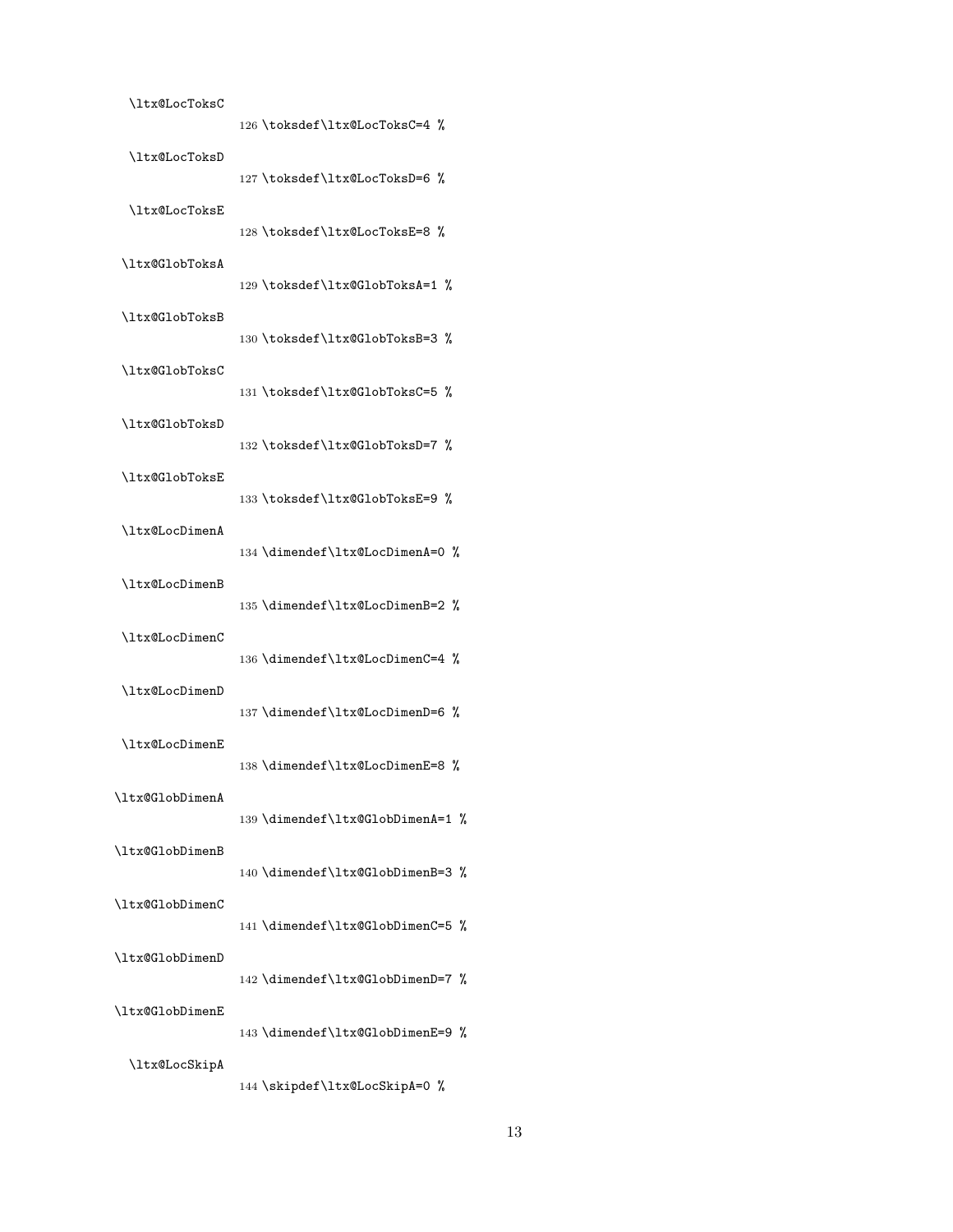<span id="page-13-31"></span><span id="page-13-30"></span><span id="page-13-29"></span><span id="page-13-28"></span><span id="page-13-27"></span><span id="page-13-26"></span><span id="page-13-25"></span><span id="page-13-24"></span><span id="page-13-23"></span><span id="page-13-18"></span><span id="page-13-17"></span><span id="page-13-16"></span><span id="page-13-15"></span><span id="page-13-9"></span><span id="page-13-8"></span><span id="page-13-7"></span><span id="page-13-6"></span><span id="page-13-5"></span>

| \ltx@LocSkipB      | 145 \skipdef\ltx@LocSkipB=2 %                                                                                                                                                                    |
|--------------------|--------------------------------------------------------------------------------------------------------------------------------------------------------------------------------------------------|
| \ltx@LocSkipC      | 146 \skipdef\ltx@LocSkipC=4 %                                                                                                                                                                    |
| \ltx@LocSkipD      | 147 \skipdef\ltx@LocSkipD=6 %                                                                                                                                                                    |
| \ltx@LocSkipE      | 148 \skipdef\ltx@LocSkipE=8 %                                                                                                                                                                    |
| \ltx@GlobSkipA     | 149 \skipdef\ltx@GlobSkipA=1 %                                                                                                                                                                   |
| \ltx@GlobSkipB     | 150 \skipdef\ltx@GlobSkipB=3 %                                                                                                                                                                   |
| \ltx@GlobSkipC     | 151 \skipdef\ltx@GlobSkipC=5 %                                                                                                                                                                   |
| \ltx@GlobSkipD     |                                                                                                                                                                                                  |
| \ltx@GlobSkipE     | 152 \skipdef\ltx@GlobSkipD=7 %                                                                                                                                                                   |
|                    | 153 \skipdef\ltx@GlobSkipE=9 %                                                                                                                                                                   |
|                    |                                                                                                                                                                                                  |
|                    | <b>Argument killers</b><br>$2.4\,$                                                                                                                                                               |
| \ltx@gobble        | 154 \long\def\ltx@gobble#1{}                                                                                                                                                                     |
| \ltx@gobbletwo     | 155 \long\def\ltx@gobbletwo#1#2{}                                                                                                                                                                |
| \ltx@gobblethree   | 156 \long\def\ltx@gobblethree#1#2#3{}                                                                                                                                                            |
| \ltx@gobblefour    |                                                                                                                                                                                                  |
|                    | 157\long\def\ltx@gobblefour#1#2#3#4{}                                                                                                                                                            |
| \ltx@GobbleNum     | 158 \def\ltx@GobbleNum#1{%<br>\romannumeral<br>159<br>\csname ltx@zero%<br>160<br>\expandafter\LTXcmds@GobbleNum<br>161<br>\romannumeral\LTXcmds@num{#1}000{m\endcsname}%<br>162<br>$163\,$ $\}$ |
| \LTXcmds@GobbleNum | 164 \def\LTXcmds@GobbleNum#1{%<br>\csname LTXcmds@G#1\LTXcmds@GobbleNum<br>165<br>$166$ }                                                                                                        |

<span id="page-13-22"></span><span id="page-13-21"></span><span id="page-13-20"></span><span id="page-13-19"></span><span id="page-13-14"></span><span id="page-13-13"></span><span id="page-13-12"></span><span id="page-13-11"></span><span id="page-13-10"></span><span id="page-13-4"></span><span id="page-13-3"></span><span id="page-13-2"></span><span id="page-13-1"></span><span id="page-13-0"></span> \long\def\LTXcmds@Gm#1{% \endcsname }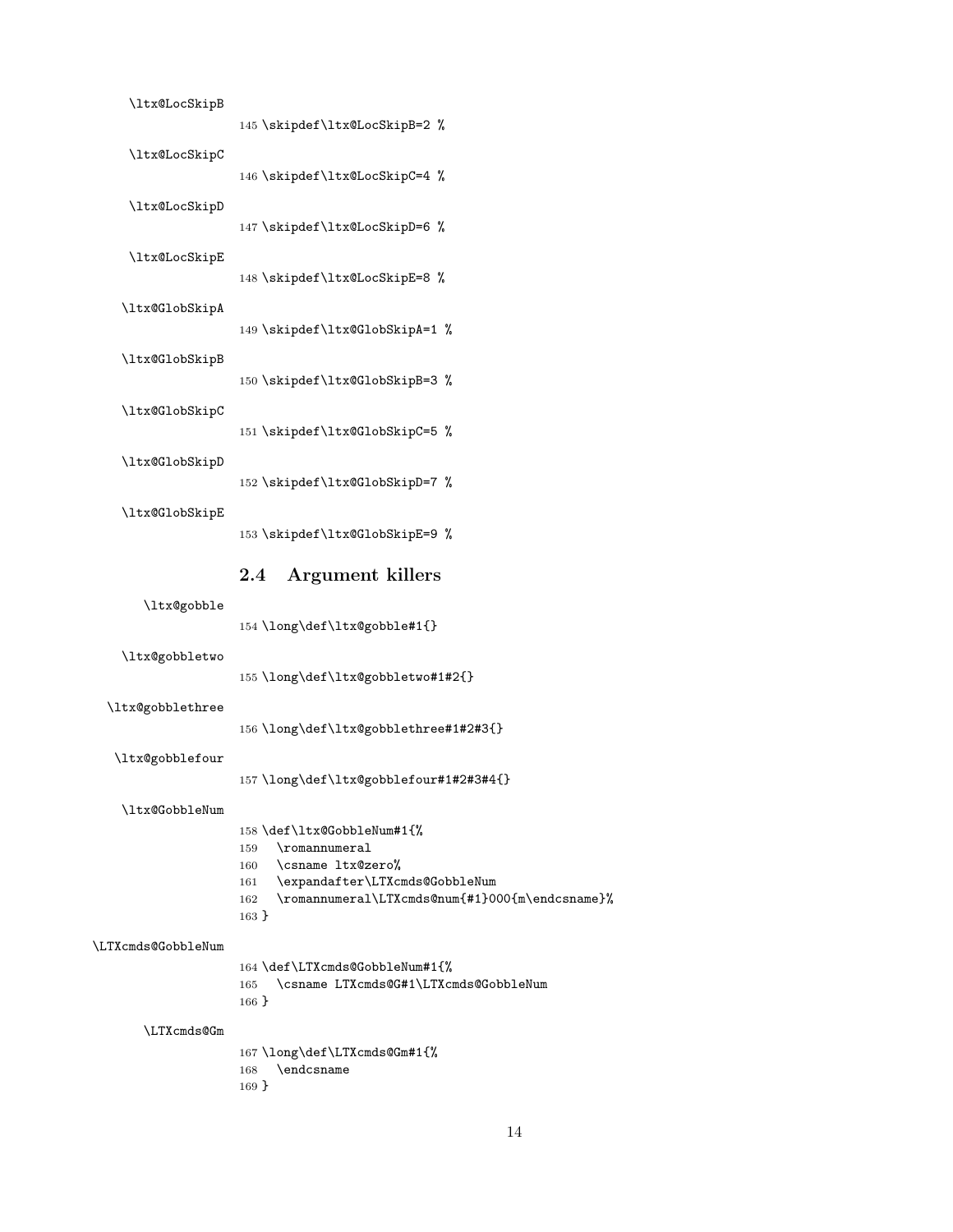<span id="page-14-20"></span><span id="page-14-19"></span><span id="page-14-18"></span><span id="page-14-17"></span><span id="page-14-16"></span><span id="page-14-15"></span><span id="page-14-14"></span><span id="page-14-13"></span><span id="page-14-12"></span><span id="page-14-11"></span><span id="page-14-0"></span>

|                    | $2.5\,$  | <b>Argument grabbers</b>                                                |
|--------------------|----------|-------------------------------------------------------------------------|
| \ltx@firstofone    |          | 170 \long\def\ltx@firstofone#1{#1}                                      |
| \ltx@firstoftwo    |          | 171 \long\def\ltx@firstoftwo#1#2{#1}                                    |
| \ltx@secondoftwo   |          | 172 \long\def\ltx@secondoftwo#1#2{#2}                                   |
| \ltx@firstofthree  |          | 173\long\def\ltx@firstofthree#1#2#3{#1}                                 |
| \ltx@secondofthree |          | 174 \long\def\ltx@secondofthree#1#2#3{#2}                               |
| \ltx@thirdofthree  |          | 175 \long\def\ltx@thirdofthree#1#2#3{#3}%                               |
| \ltx@firstoffour   |          | 176 \long\def\ltx@firstoffour#1#2#3#4{#1}                               |
| \ltx@secondoffour  |          | 177 \long\def\ltx@secondoffour#1#2#3#4{#2}                              |
| \ltx@thirdoffour   |          | 178 \long\def\ltx@thirdoffour#1#2#3#4{#3}%                              |
| \ltx@fourthoffour  |          | 179 \long\def\ltx@fourthoffour#1#2#3#4{#4}%                             |
|                    | $2.6\,$  | List helpers                                                            |
| \ltx@carzero       |          | 180\long\def\ltx@carzero#1\@nil{}%                                      |
| \LTXcmds@cdrzero   |          | 181\long\def\LTXcmds@cdrzero#1\@nil{#1}                                 |
| \ltx@cdrzero       | $184$ }  | 182 \def\ltx@cdrzero{%<br>183 \romannumeral\LTXcmds@cdrzero\ltx@zero    |
| \ltx@car           |          | 185\long\def\ltx@car#1#2\@nil{#1}                                       |
| \ltx@cdr           |          |                                                                         |
|                    | $188 \}$ | 186 \long\def\ltx@cdr#1{%<br>187 \romannumeral\LTXcmds@cdrzero\ltx@zero |
| \ltx@cartwo        |          | 189 \long\def\ltx@cartwo#1#2#3\@nil{#1#2}                               |

# <span id="page-14-23"></span><span id="page-14-22"></span><span id="page-14-21"></span><span id="page-14-10"></span><span id="page-14-9"></span><span id="page-14-8"></span><span id="page-14-7"></span><span id="page-14-6"></span><span id="page-14-5"></span><span id="page-14-4"></span><span id="page-14-3"></span><span id="page-14-2"></span><span id="page-14-1"></span>15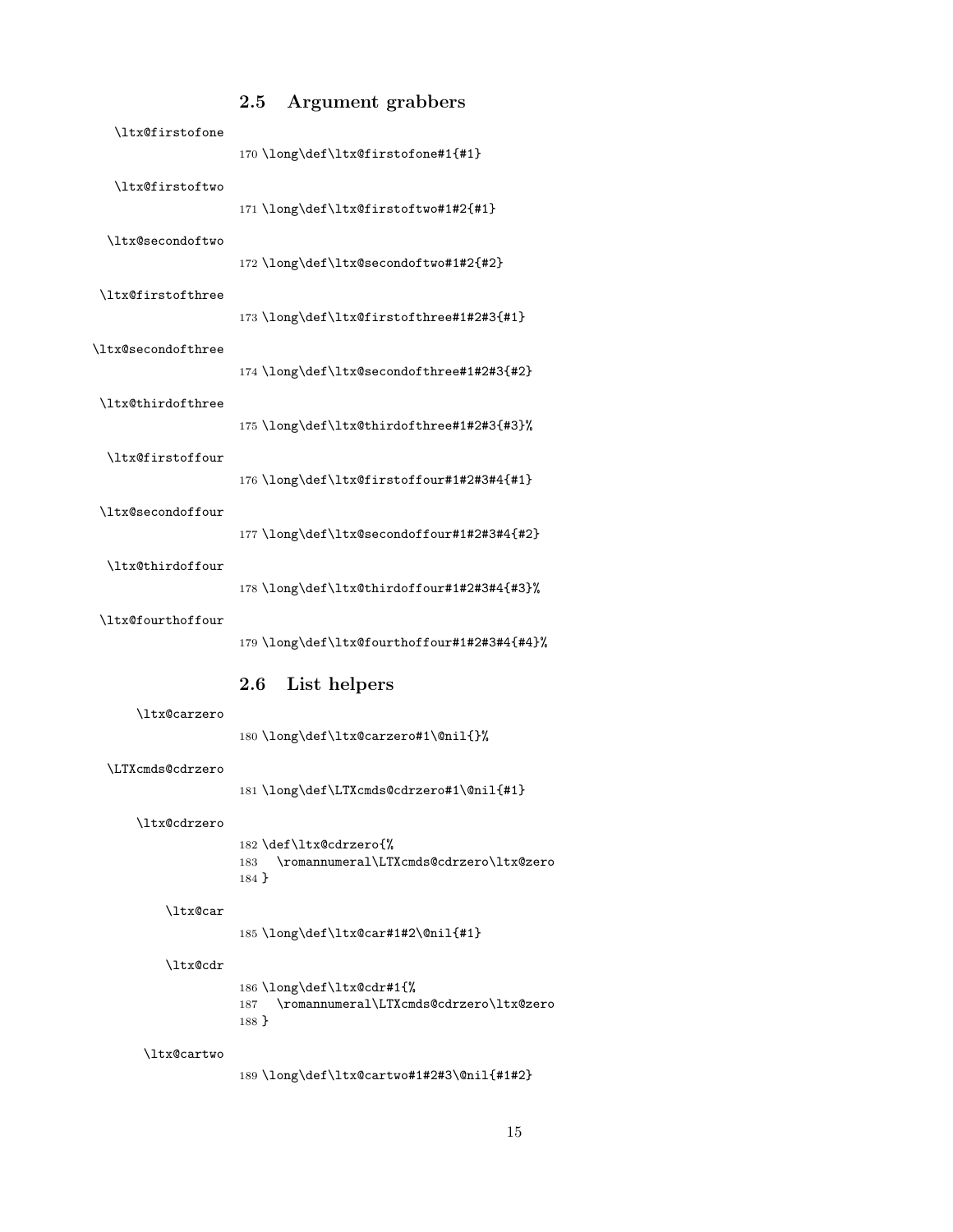<span id="page-15-29"></span><span id="page-15-28"></span><span id="page-15-27"></span><span id="page-15-26"></span><span id="page-15-25"></span><span id="page-15-24"></span><span id="page-15-23"></span><span id="page-15-22"></span><span id="page-15-21"></span><span id="page-15-20"></span><span id="page-15-19"></span><span id="page-15-18"></span><span id="page-15-17"></span><span id="page-15-16"></span><span id="page-15-15"></span><span id="page-15-14"></span><span id="page-15-13"></span><span id="page-15-12"></span><span id="page-15-11"></span><span id="page-15-10"></span><span id="page-15-9"></span><span id="page-15-8"></span><span id="page-15-7"></span><span id="page-15-6"></span><span id="page-15-5"></span><span id="page-15-4"></span><span id="page-15-3"></span><span id="page-15-2"></span><span id="page-15-1"></span><span id="page-15-0"></span>

| \ltx@carsecond        | 190\long\def\ltx@carsecond#1#2#3\@nil{#2}                                                                                                                                                       |
|-----------------------|-------------------------------------------------------------------------------------------------------------------------------------------------------------------------------------------------|
| \ltx@cdrtwo           |                                                                                                                                                                                                 |
|                       | 191 \long\def\ltx@cdrtwo#1#2{%<br>\romannumeral\LTXcmds@cdrzero\ltx@zero<br>192<br>$193 \}$                                                                                                     |
| \ltx@carthree         | 194 \long\def\ltx@carthree#1#2#3#4\@nil{#1#2#3}                                                                                                                                                 |
| \ltx@carthird         |                                                                                                                                                                                                 |
|                       | 195 \long\def\ltx@carthird#1#2#3#4\@nil{#3}                                                                                                                                                     |
| \ltx@cdrthree         | 196 \long\def\ltx@cdrthree#1#2#3{%<br>\romannumeral\LTXcmds@cdrzero\ltx@zero<br>197<br>$198 \}$                                                                                                 |
| \ltx@carfour          | 199 \long\def\ltx@carfour#1#2#3#4#5\@nil{#1#2#3#4}                                                                                                                                              |
| \ltx@carfourth        | 200\long\def\ltx@carfourth#1#2#3#4#5\@nil{#4}                                                                                                                                                   |
| \ltx@cdrfour          |                                                                                                                                                                                                 |
|                       | 201 \long\def\ltx@cdrfour#1#2#3#4{%<br>\romannumeral\LTXcmds@cdrzero\ltx@zero<br>202<br>$203 \}$                                                                                                |
| \ltx@CarNum           |                                                                                                                                                                                                 |
|                       | 204 \def\ltx@CarNum#1{%<br>\romannumeral<br>205<br>\csname LTXcmds@CarNumFinish%<br>206<br>\expandafter\LTXcmds@CarNum<br>207<br>\romannumeral\LTXcmds@num{#1}000{x\endcsname}%<br>208<br>209 } |
| \LTXcmds@CarNum       |                                                                                                                                                                                                 |
|                       | 210 \def\LTXcmds@CarNum#1{%<br>\csname LTXcmds@C#1\LTXcmds@CarNum<br>211<br>$212$ }                                                                                                             |
| \LTXcmds@Cm           |                                                                                                                                                                                                 |
|                       | 213 \long\def\LTXcmds@Cm#1#2{%<br>\endcsname{#1#2}%<br>214<br>$215$ }                                                                                                                           |
| \LTXcmds@Cx           |                                                                                                                                                                                                 |
|                       | 216 \def\LTXcmds@Cx#1{%<br>\endcsname{}%<br>217<br>218 }                                                                                                                                        |
| \LTXcmds@CarNumFinish |                                                                                                                                                                                                 |
|                       | 219 \long\def\LTXcmds@CarNumFinish#1#2\@nil{%<br>\ltx@zero<br>220<br>#1%<br>221<br>222 }                                                                                                        |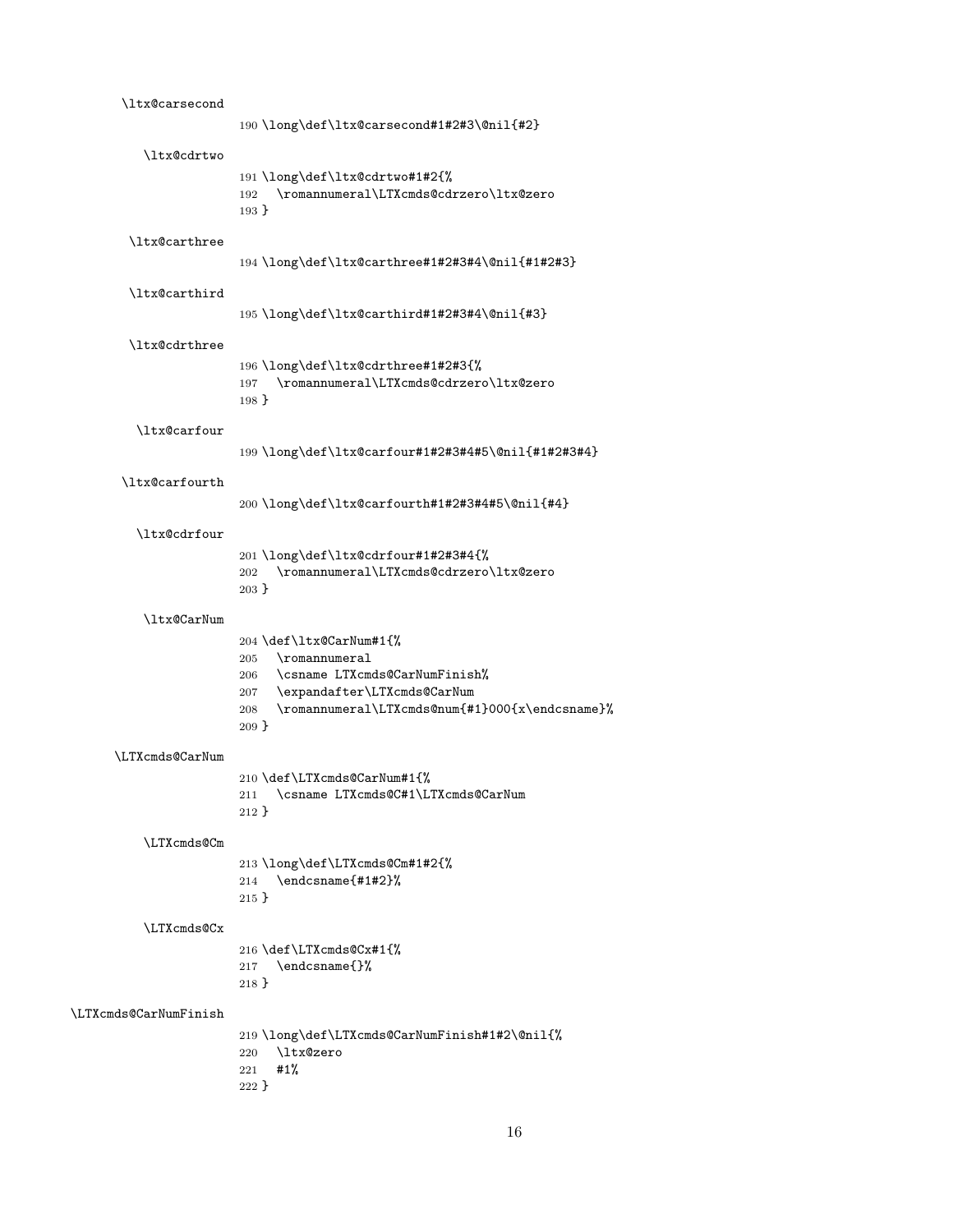#### <span id="page-16-9"></span>\ltx@CarNumth

- \def\ltx@CarNumth#1{%
- <span id="page-16-23"></span>\romannumeral
- \expandafter\expandafter\expandafter
- <span id="page-16-21"></span>\LTXcmds@CarNumth
- <span id="page-16-13"></span>\ltx@GobbleNum{#1}{}%
- }

#### <span id="page-16-22"></span>\LTXcmds@CarNumth

- <span id="page-16-19"></span><span id="page-16-4"></span> \long\def\LTXcmds@CarNumth#1#2\@nil{% \ltx@zero #1% }
- 

#### <span id="page-16-10"></span>\ltx@CdrNum

- \def\ltx@CdrNum#1{%
- <span id="page-16-24"></span>\romannumeral%
- <span id="page-16-11"></span>\expandafter\expandafter\expandafter\ltx@cdrzero
- <span id="page-16-20"></span>\expandafter\expandafter\expandafter\ltx@zero
- <span id="page-16-14"></span>\ltx@GobbleNum{#1}%
- }

## <span id="page-16-0"></span>2.7 Tail recursion

#### <span id="page-16-17"></span>\ltx@ReturnAfterFi

\long\def\ltx@ReturnAfterFi#1\fi{\fi#1}

#### <span id="page-16-16"></span>\ltx@ReturnAfterElseFi

\long\def\ltx@ReturnAfterElseFi#1\else#2\fi{\fi#1}

### <span id="page-16-1"></span>2.8 Empty macro

#### <span id="page-16-12"></span>\ltx@empty

\def\ltx@empty{}

### <span id="page-16-2"></span>2.9 Characters

<span id="page-16-18"></span>\ltx@space

\def\ltx@space{ }

#### <span id="page-16-15"></span>\ltx@percentchar

<span id="page-16-6"></span><span id="page-16-3"></span> \begingroup \lccode'0='\%\relax \lowercase{\endgroup \def\ltx@percentchar{0}% }

#### <span id="page-16-8"></span>\ltx@backslashchar

<span id="page-16-7"></span><span id="page-16-5"></span> \begingroup \lccode'0='\\\relax \lowercase{\endgroup \def\ltx@backslashchar{0}% }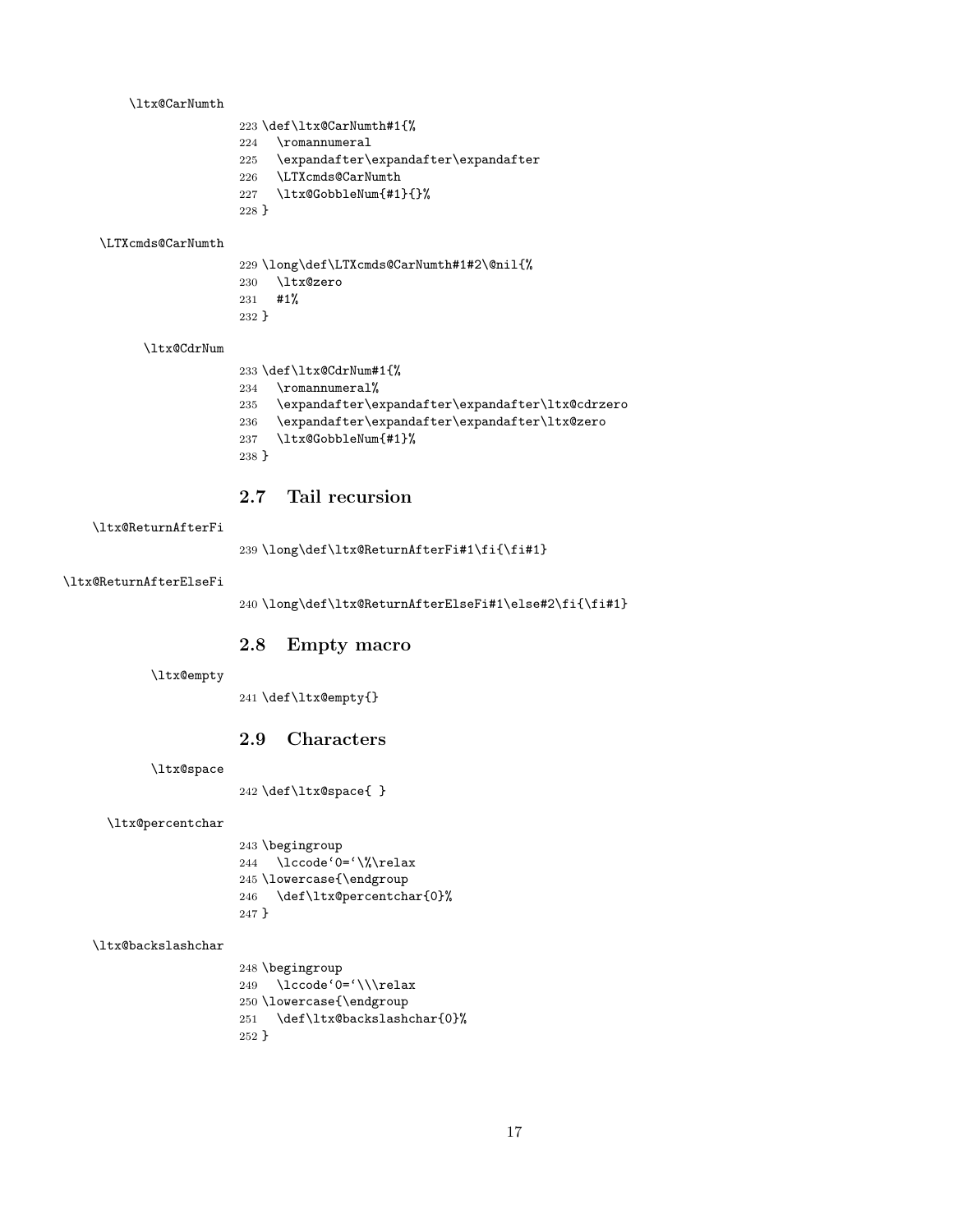#### <span id="page-17-20"></span>\ltx@hashchar

```
253 \begingroup
254 \lccode'0='\#\relax
255 \lowercase{\endgroup
256 \def\ltx@hashchar{0}%
257 }
```
#### <span id="page-17-21"></span>\ltx@leftbracechar

<span id="page-17-18"></span><span id="page-17-5"></span> \begingroup \lccode'0='\{\relax \lowercase{\endgroup \def\ltx@leftbracechar{0}% }

### <span id="page-17-24"></span>\ltx@rightbracechar

<span id="page-17-19"></span><span id="page-17-6"></span> \begingroup \lccode'0='\}\relax \lowercase{\endgroup \def\ltx@rightbracechar{0}% }

## <span id="page-17-0"></span>2.10 Boolean switch

#### <span id="page-17-23"></span>\ltx@newif

```
268 \def\ltx@newif#1{%
269 \begingroup
270 \escapechar=-1 %
271 \expandafter\endgroup
272 \expandafter\LTXcmds@newif\string#1\@nil
273 }
```
#### <span id="page-17-25"></span>\LTXcmds@newif

```
274 \begingroup
275 \escapechar=-1 %
276 \expandafter\endgroup
277 \expandafter\def\expandafter\LTXcmds@newif\string\if#1\@nil{%
278 \expandafter\edef\csname#1true\endcsname{%
279 \let
280 \expandafter\noexpand\csname if#1\endcsname
281 \noexpand\iftrue
282 }%
283 \expandafter\edef\csname#1false\endcsname{%
284 \let
285 \expandafter\noexpand\csname if#1\endcsname
286 \noexpand\iffalse
287 }%
288 \csname#1false\endcsname
289 }
```
## <span id="page-17-22"></span>\ltx@newglobalif

<span id="page-17-15"></span><span id="page-17-11"></span><span id="page-17-10"></span>\def\ltx@newglobalif#1{%

```
291 \begingroup
```

```
292 \escapechar=-1 %
```

```
293 \expandafter\endgroup
```
<span id="page-17-4"></span>\expandafter\LTXcmds@newglobalif\string#1\@nil

```
295 }
```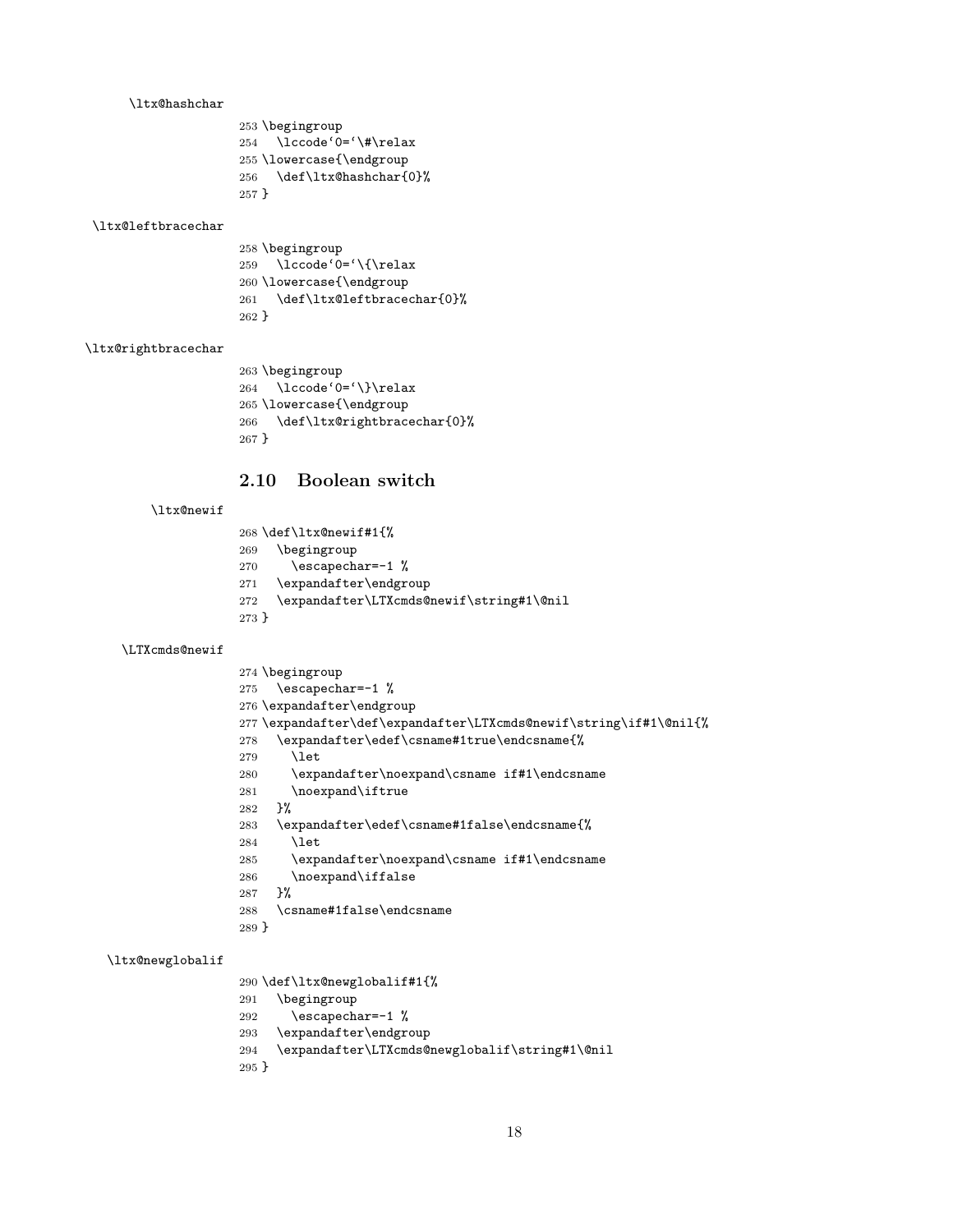<span id="page-18-23"></span>\LTXcmds@newglobalif

```
296 \begingroup
297 \escapechar=-1 %
298 \expandafter\endgroup
299 \expandafter
300 \def\expandafter\LTXcmds@newglobalif\string\if#1\@nil{%
301 \expandafter\edef\csname#1true\endcsname{%
302 \qquad \texttt{\texttt{global\let}}303 \expandafter\noexpand\csname if#1\endcsname
304 \noexpand\iftrue
305 }%
306 \expandafter\edef\csname#1false\endcsname{%
307 \global\let
308 \expandafter\noexpand\csname if#1\endcsname
309 \noexpand\iffalse
310 }%
311 \csname#1false\endcsname
312 }
```
## <span id="page-18-11"></span><span id="page-18-6"></span><span id="page-18-5"></span><span id="page-18-4"></span><span id="page-18-0"></span>2.11 Command definitions

### <span id="page-18-19"></span>\ltx@LocalExpandAfter

\def\ltx@LocalExpandAfter{%

- \begingroup
- $315 \qquad \verb|\expandafter\expandafter\expandafter|$
- \endgroup
- \expandafter
- }

<span id="page-18-20"></span>\ltx@LocalExpandAfter

<span id="page-18-7"></span>\ifx\csname ifcsname\endcsname\relax

### <span id="page-18-18"></span>\ltx@ifundefined

<span id="page-18-21"></span><span id="page-18-14"></span><span id="page-18-8"></span>

| 321 | \def\ltx@ifundefined#1{%                   |
|-----|--------------------------------------------|
| 322 | \expandafter\ifx\csname #1\endcsname\relax |
| 323 | \expandafter\ltx@firstoftwo                |
| 324 | \else                                      |
| 325 | \expandafter\ltx@secondoftwo               |
| 326 | \fi                                        |
| 327 | ጉ%                                         |
|     |                                            |

### <span id="page-18-17"></span>\ltx@IfUndefined

<span id="page-18-22"></span><span id="page-18-16"></span><span id="page-18-15"></span><span id="page-18-13"></span><span id="page-18-9"></span>

| 328               | \def\ltx@IfUndefined#1{%                                 |
|-------------------|----------------------------------------------------------|
| 329               | \begingroup\expandafter\expandafter\expandafter\endgroup |
| 330               | \expandafter\ifx\csname #1\endcsname\relax               |
| 331               | \expandafter\ltx@firstoftwo                              |
| 332               | \else                                                    |
| 333               | \expandafter\ltx@secondoftwo                             |
| 334               | \fi                                                      |
| 335               | ጉ%                                                       |
| 336               | \expandafter\ltx@gobble                                  |
|                   | $337$ \else                                              |
| 338               | \expandafter\ltx@firstofone                              |
|                   | $339$ \fi                                                |
| 340 $\frac{1}{6}$ |                                                          |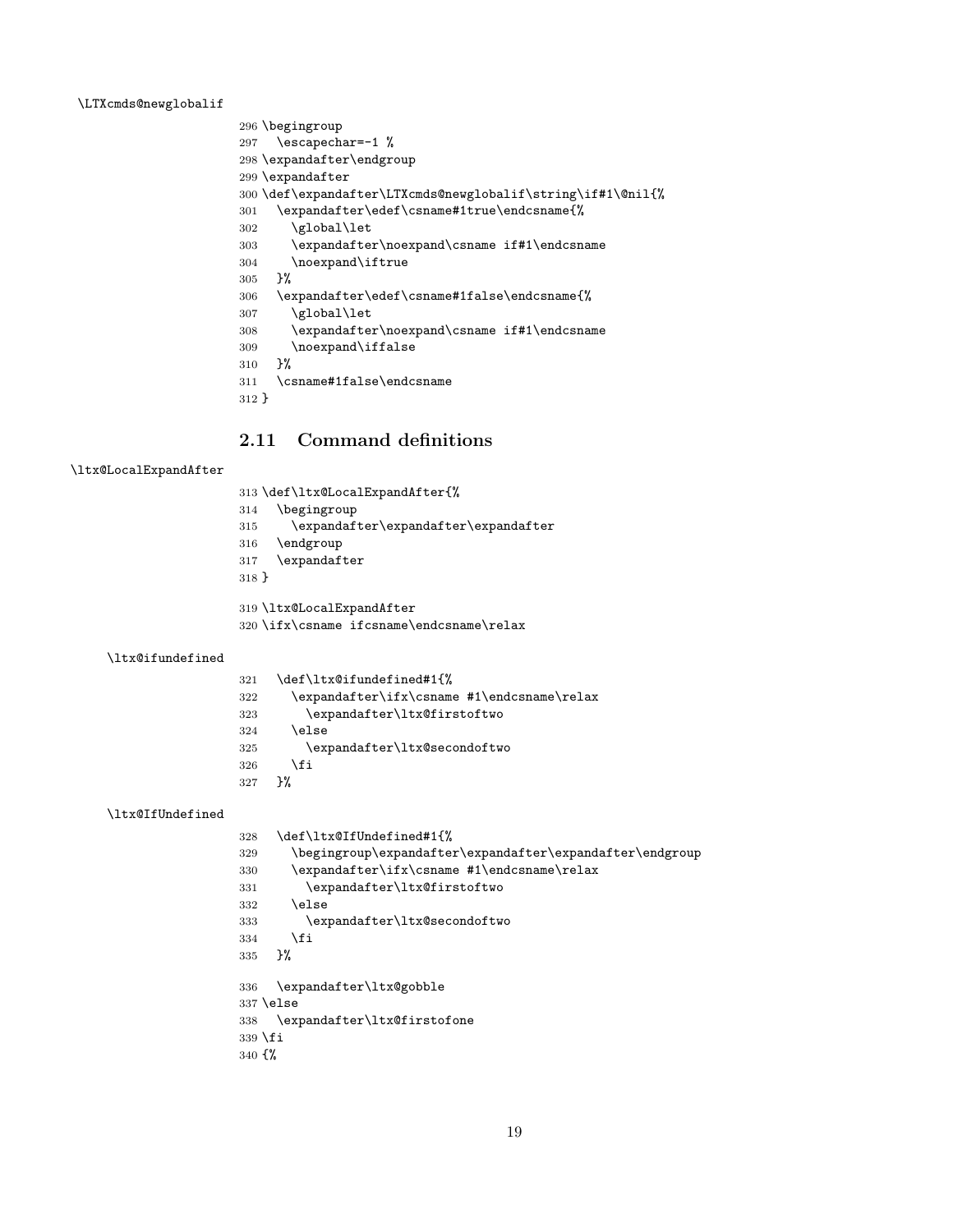### <span id="page-19-14"></span>\ltx@ifundefined

<span id="page-19-21"></span><span id="page-19-8"></span><span id="page-19-5"></span><span id="page-19-4"></span>

| 341 | \def\ltx@ifundefined#1{%                             |
|-----|------------------------------------------------------|
| 342 | \ifcsname #1\endcsname                               |
| 343 | \expandafter\ifx\csname #1\endcsname\relax           |
| 344 | \expandafter\expandafter\expandafter\ltx@firstoftwo  |
| 345 | \else                                                |
| 346 | \expandafter\expandafter\expandafter\ltx@secondoftwo |
| 347 | \fi                                                  |
| 348 | \else                                                |
| 349 | \expandafter\ltx@firstoftwo                          |
| 350 | \fi                                                  |
| 351 | ን%                                                   |

#### <span id="page-19-13"></span>\ltx@IfUndefined

<span id="page-19-15"></span><span id="page-19-9"></span>\let\ltx@IfUndefined\ltx@ifundefined

}

## <span id="page-19-0"></span>2.12 Stripping

<span id="page-19-18"></span>\ltx@RemovePrefix

\def\ltx@RemovePrefix#1>{}

<span id="page-19-22"></span>\ltx@StripPrefix

<span id="page-19-19"></span> \def\ltx@StripPrefix{% \expandafter\ltx@RemovePrefix }

#### <span id="page-19-16"></span>\ltx@onelevel@sanitize

```
358 \def\ltx@onelevel@sanitize#1{%
359 \edef#1{%
360 \expandafter
361 \ltx@RemovePrefix\meaning#1%
362 }%
363 }
```
### <span id="page-19-1"></span>2.13 File management

## <span id="page-19-2"></span>2.13.1 File extensions

<span id="page-19-6"></span>\ltx@clsextension

\def\ltx@clsextension{cls}

<span id="page-19-17"></span>\ltx@pkgextension

\def\ltx@pkgextension{sty}

### <span id="page-19-3"></span>2.13.2 Load check

#### <span id="page-19-12"></span>\ltx@iffileloaded

<span id="page-19-10"></span> \def\ltx@iffileloaded#1{% \ltx@ifundefined{ver@#1}\ltx@secondoftwo\ltx@firstoftwo }

#### <span id="page-19-11"></span>\ltx@ifclassloaded

```
369 \def\ltx@ifclassloaded#1{%
370 \ltx@iffileloaded{#1.\ltx@clsextension}%
371 }
```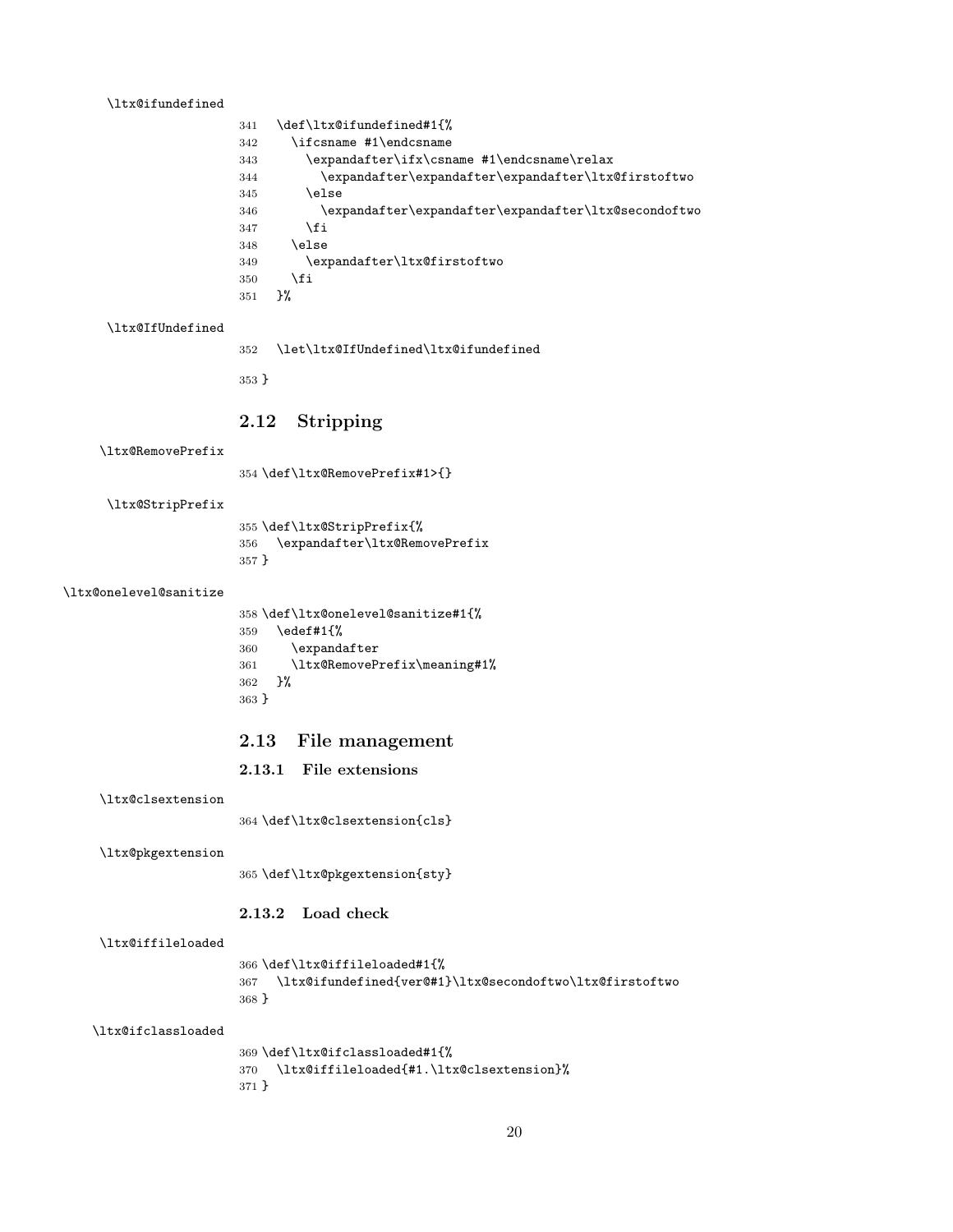```
372 \def\ltx@ifpackageloaded#1{%
373 \ltx@iffileloaded{#1.\ltx@pkgextension}%
374 }
```
#### <span id="page-20-0"></span>2.13.3 Version date check

<span id="page-20-22"></span><span id="page-20-21"></span><span id="page-20-9"></span><span id="page-20-8"></span><span id="page-20-4"></span><span id="page-20-3"></span>changed 2020-05-10 to adapt to dates with dashes (ISO) The core of the commands are copies from the latex commands.

```
\ltx@ifl@ter
```

```
\ltx@parse@version@ 375 \def\ltx@ifl@ter#1#2{%
                    376 \expandafter\ltx@ifl@t@r
                    377 \csname ver@#2.#1\endcsname}
                    378 \def\ltx@ifl@t@r#1#2{%
                    379 \ifnum\expandafter\ltx@parse@version@#1//00\@nil<%
                    380 \expandafter\ltx@parse@version@#2//00\@nil
                    381 \expandafter\@secondoftwo
                    382 \else
                    383 \expandafter\@firstoftwo
                    384 \fi}
                    385 \def\ltx@parse@version@#1{\ltx@parse@version0#1}
                    386 \def\ltx@parse@version#1/#2/#3#4#5\@nil{%
                    387 \ltx@parse@version@dash#1-#2-#3#4\@nil
                    388 }
                    389 \def\ltx@parse@version@dash#1-#2-#3#4#5\@nil{%
                    390 \if\relax#2\relax\else#1\fi#2#3#4 }
```
#### <span id="page-20-19"></span>\ltx@iffilelater

<span id="page-20-30"></span><span id="page-20-11"></span><span id="page-20-10"></span><span id="page-20-7"></span><span id="page-20-6"></span><span id="page-20-5"></span><span id="page-20-2"></span>\def\ltx@iffilelater#1{\expandafter\ltx@ifl@t@r\csname ver@#1\endcsname}

<span id="page-20-18"></span>\ltx@ifclasslater

<span id="page-20-14"></span>\def\ltx@ifclasslater{\ltx@ifl@ter\ltx@clsextension}

<span id="page-20-25"></span>\ltx@ifpackagelater

<span id="page-20-24"></span>\def\ltx@ifpackagelater{\ltx@ifl@ter\ltx@pkgextension}

## <span id="page-20-1"></span>2.14 Macro additions

```
\ltx@GlobalAppendToMacro
```

```
394 \long\def\ltx@GlobalAppendToMacro#1#2{%
395 \ifx\ltx@undefined#1%
396 \let#1\ltx@empty
397 \else
398 \ifx\relax#1%
399 \let#1\ltx@empty
400 \fi
401 \fi
402 \begingroup
403 \ltx@LocToksA\expandafter{#1#2}%
404 \xdef#1{\the\ltx@LocToksA}%
405 \endgroup
406 }
```
<span id="page-20-27"></span>\ltx@LocalAppendToMacro

```
407 \long\def\ltx@LocalAppendToMacro#1#2{%
408 \global\let\LTXcmds@gtemp#1%
```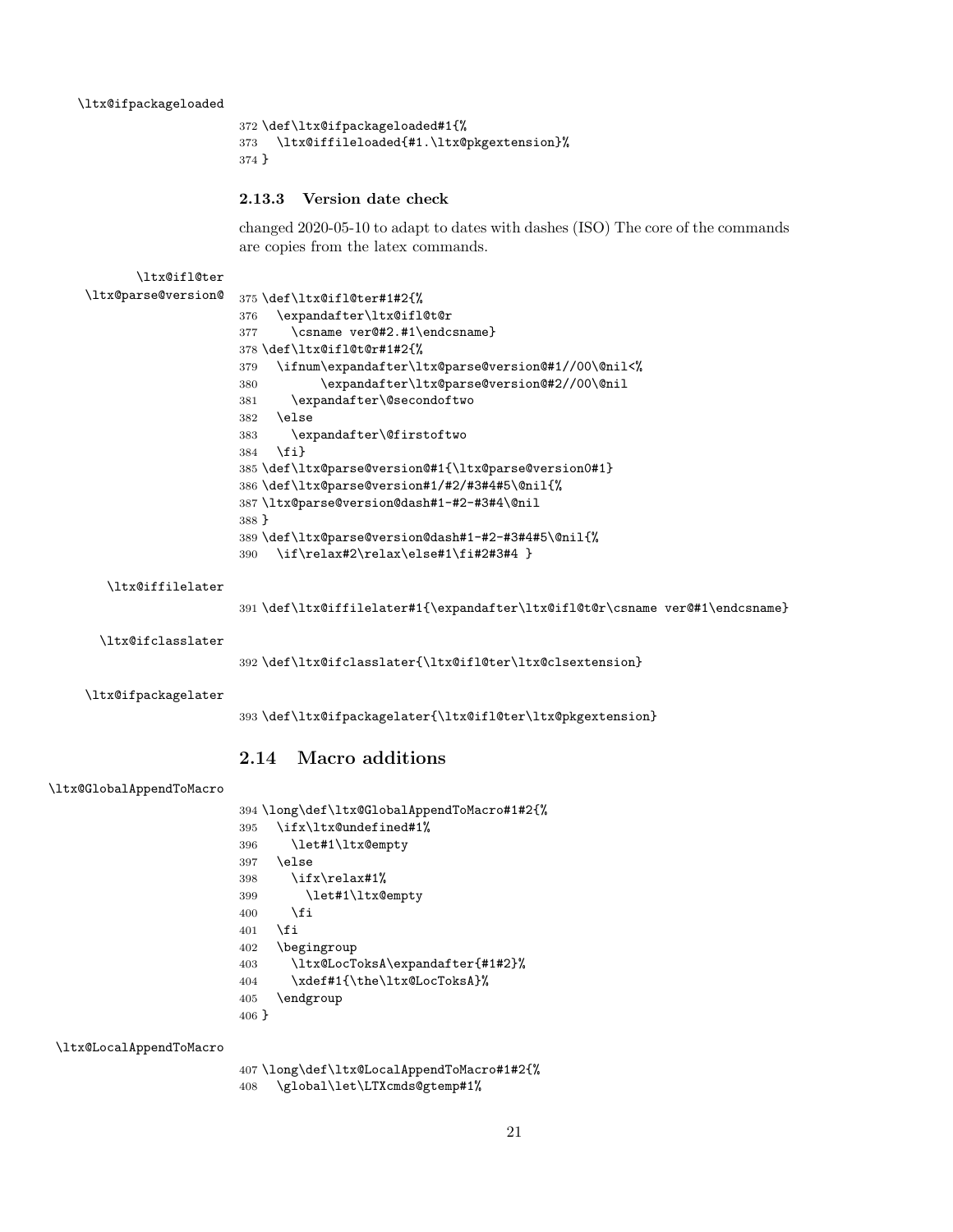<span id="page-21-10"></span><span id="page-21-8"></span><span id="page-21-3"></span><span id="page-21-2"></span> \ifx\ltx@undefined\LTXcmds@gtemp \global\let\LTXcmds@gtemp\ltx@empty \else \ifx\relax\LTXcmds@gtemp \global\letLTXcmds@gtemp\ltx@empty \fi \fi \begingroup \ltx@LocToksA\expandafter{\LTXcmds@gtemp#2}% \xdef\LTXcmds@gtemp{\the\ltx@LocToksA}% \endgroup \let#1\LTXcmds@gtemp }

#### <span id="page-21-14"></span>\ltx@GlobalPrependToMacro

<span id="page-21-28"></span><span id="page-21-18"></span><span id="page-21-17"></span>\long\def\ltx@GlobalPrependToMacro#1#2{%

- <span id="page-21-4"></span>\ifx\ltx@undefined#1%
- <span id="page-21-11"></span>\let#1\ltx@empty
- \else
- <span id="page-21-5"></span>\ifx\relax#1%
- <span id="page-21-12"></span>\let#1\ltx@empty
- 428  $\setminus$ fi
- \fi
- \begingroup
- <span id="page-21-19"></span>\ltx@LocToksA{#2}%
- <span id="page-21-24"></span>\ltx@LocToksB\expandafter{#1}%
- <span id="page-21-20"></span>\xdef#1{\the\ltx@LocToksA\the\ltx@LocToksB}%
- \endgroup
- }

### <span id="page-21-16"></span>\ltx@LocalPrependToMacro

<span id="page-21-29"></span><span id="page-21-13"></span><span id="page-21-9"></span><span id="page-21-7"></span><span id="page-21-6"></span>

|         | 436 \long\def\ltx@LocalPrependToMacro#1#2{%              |
|---------|----------------------------------------------------------|
| 437     | \global\let\LTXcmds@gtemp#1%                             |
| 438     | \ifx\ltx@undefined\LTXcmds@gtemp                         |
| 439     | \global\let\LTXcmds@gtemp\ltx@empty                      |
| 440     | \else                                                    |
| 441     | \ifx\relax\LTXcmds@gtemp                                 |
| 442     | \global\letLTXcmds@gtemp\ltx@empty                       |
| 443     | \fi                                                      |
| 444     | \fi                                                      |
| 445     | \begingroup                                              |
| 446     | \ltx@LocToksA{#2}%                                       |
| 447     | \ltx@LocToksB\expandafter{\LTXcmds@gtemp}%               |
| 448     | \xdef\LTXcmds@gtemp{\the\ltx@LocToksA\the\ltx@LocToksB}% |
| 449     | \endgroup                                                |
| 450     | \let#1\LTXcmds@gtemp                                     |
| $451$ } |                                                          |
|         |                                                          |

## <span id="page-21-30"></span><span id="page-21-25"></span><span id="page-21-22"></span><span id="page-21-21"></span><span id="page-21-0"></span>2.15 Next character detection

### <span id="page-21-15"></span>\ltx@ifnextchar

\long\def\ltx@ifnextchar#1#2#3{%

- \begingroup
- <span id="page-21-27"></span>\let\LTXcmds@CharToken= #1\relax
- <span id="page-21-23"></span>\ltx@LocToksA{\endgroup#2}%
- <span id="page-21-26"></span>\ltx@LocToksB{\endgroup#3}%
- <span id="page-21-1"></span>\futurelet\LTXcmds@LetToken\LTXcmds@ifnextchar
- }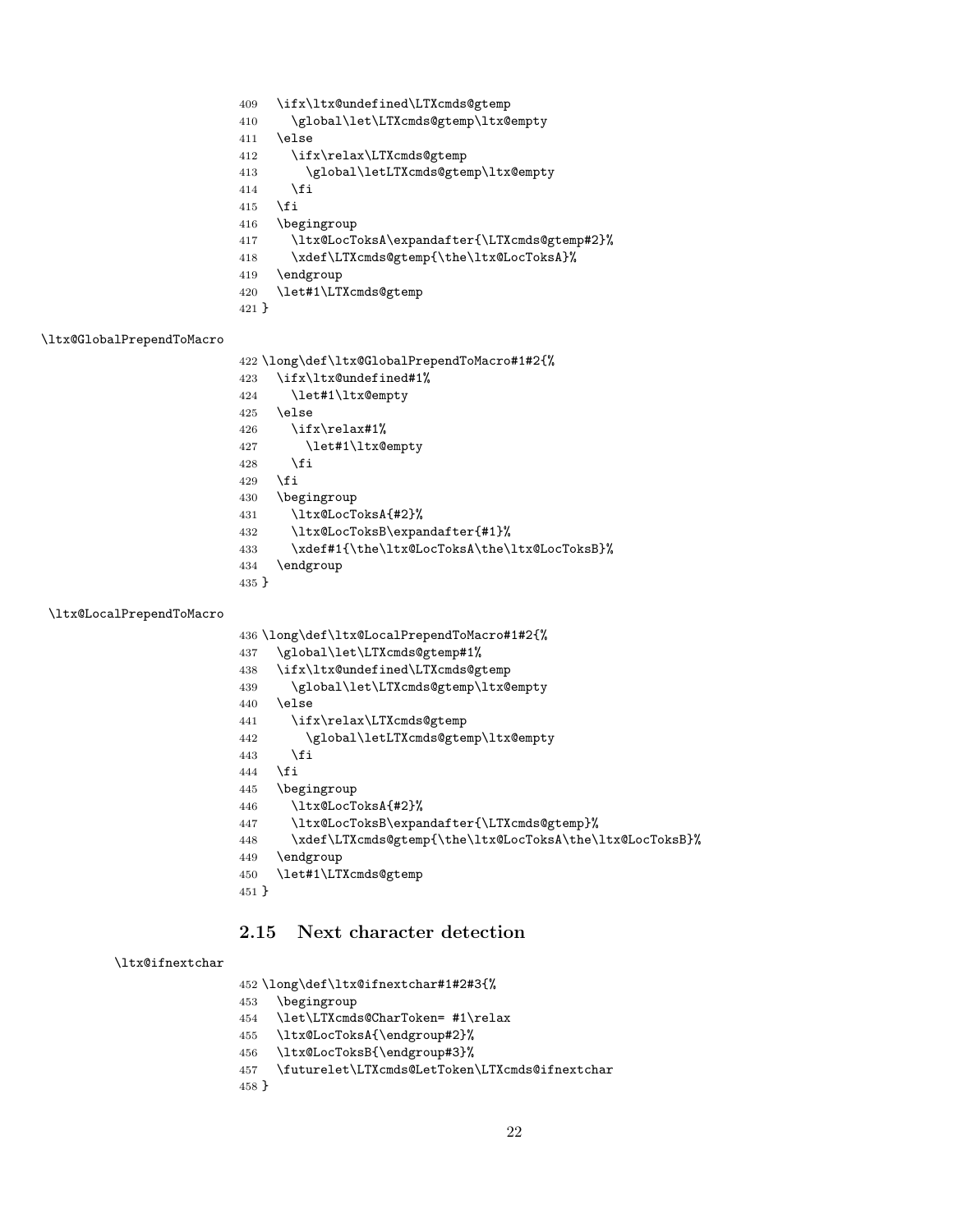#### <span id="page-22-24"></span>\LTXcmds@ifnextchar

<span id="page-22-21"></span><span id="page-22-18"></span><span id="page-22-15"></span><span id="page-22-6"></span><span id="page-22-2"></span>

|       | 459 \def\LTXcmds@ifnextchar{%                             |
|-------|-----------------------------------------------------------|
| 460   | \ifx\LTXcmds@LetToken\LTXcmds@CharToken                   |
| 461   | \the\expandafter\ltx@LocToksA                             |
| 462   | \else                                                     |
| 463   | $\verb \expandafter $                                     |
| 464   | \ifx\csname LTXcmds@LetToken\endcsname\LTXcmds@SpaceToken |
| 465   | \expandafter\expandafter\expandafter\LTXcmds@@ifnextchar  |
| 466   | \else                                                     |
| 467   | \the\expandafter\expandafter\expandafter\ltx@LocToksB     |
| 468   | \fi                                                       |
| 469   | \fi                                                       |
| 470 } |                                                           |

## <span id="page-22-22"></span>\LTXcmds@@ifnextchar \futurelet does not distinguish between a character and a command that is a character (defined by using \let or \futurelet). Therefore the space is catched by \romannumeral with negative character constant that gobbles one optional space.

\def\LTXcmds@@ifnextchar{%

- <span id="page-22-3"></span>\expandafter\futurelet
- <span id="page-22-27"></span>\expandafter\LTXcmds@LetToken
- <span id="page-22-25"></span>\expandafter\LTXcmds@ifnextchar
- <span id="page-22-1"></span>\romannumeral-'\.%
- }

<span id="page-22-28"></span>\LTXcmds@SpaceToken

<span id="page-22-8"></span>\ltx@firstofone{\let\LTXcmds@SpaceToken= } %

<span id="page-22-9"></span>\ltx@ifnextchar@nospace

\long\def\ltx@ifnextchar@nospace#1#2#3{%

- \begingroup
- <span id="page-22-23"></span>\let\LTXcmds@CharToken= #1\relax
- 
- <span id="page-22-16"></span>\ltx@LocToksA{\endgroup#2}%
- <span id="page-22-19"></span>\ltx@LocToksB{\endgroup#3}%
- <span id="page-22-4"></span>\futurelet\LTXcmds@LetToken\LTXcmds@ifnextchar@nospace
- }

#### <span id="page-22-26"></span>\LTXcmds@ifnextchar@nospace

\def\LTXcmds@ifnextchar@nospace{%

- <span id="page-22-29"></span>\the
- <span id="page-22-7"></span>\ifx\LTXcmds@LetToken\LTXcmds@CharToken
- <span id="page-22-17"></span>\expandafter\ltx@LocToksA
- \else
- <span id="page-22-20"></span>\expandafter\ltx@LocToksB
- \fi
- }

## <span id="page-22-0"></span>2.16 \ltx@leavevmode, \ltx@mbox

#### <span id="page-22-14"></span>\ltx@leavevmode

<span id="page-22-10"></span>

|               | 493 \ltx@IfUndefined{quitvmode}{%                                                                                                                  |
|---------------|----------------------------------------------------------------------------------------------------------------------------------------------------|
|               |                                                                                                                                                    |
| $\sim$ $\sim$ | $\lambda$ 1+ $ \lambda$ T $\epsilon$ II, $\lambda$ $\epsilon$ $\lambda$ $\ldots$ $\lambda$ $\Gamma$ $\ldots$ $\ldots$ $\ldots$ $\lambda$ $\lambda$ |

- <span id="page-22-12"></span><span id="page-22-11"></span> \ltx@IfUndefined{leavevmode}{% \ltx@IfUndefined{voidb@x}{%
- <span id="page-22-13"></span>\ltx@IfUndefined{newbox}{%
- \def\ltx@leavevmode{%
- \begingroup
- <span id="page-22-5"></span>499 \setbox\ltx@zero=\hbox{}%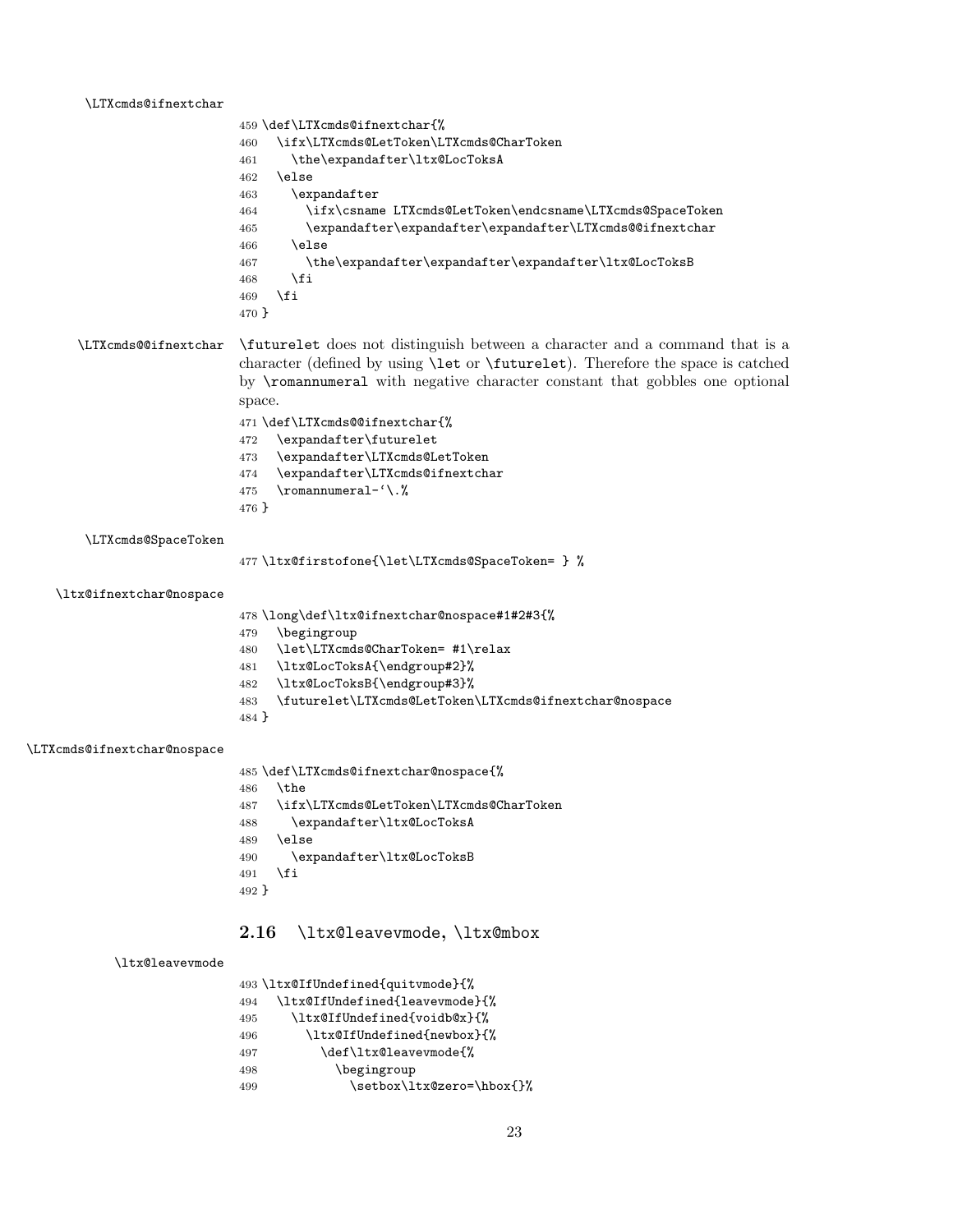```
500 \begingroup
501 \setbox\ltx@zero=\hbox{\box\ltx@zero}%
502 \endgroup
503 \unhbox\ltx@zero
504 \endgroup
505 }%
506 }{%
507 \csname newbox\endcsname\LTXcmds@VoidBox
508 \ifvoid\LTXcmds@VoidBox
509 \else
510 \setbox\LTXcmds@VoidBox=\hbox{}%
511 \begingroup
512 \setbox\LTXcmds@VoidBox=\hbox{\box\LTXcmds@VoidBox}%
513 \endgroup
514 \fi
515 \def\ltx@leavevmode{\unhbox\LTXcmds@VoidBox}%
516 }%
517 }{%
518 \def\ltx@leavevmode{\unhbox\voidb@x}%
519 }%
520 }{%
521 \let\ltx@leavevmode\leavevmode
522 }%
523 }{%
524 \let\ltx@leavevmode\quitvmode
525 }
```
### <span id="page-23-23"></span><span id="page-23-19"></span><span id="page-23-16"></span>\ltx@mbox

<span id="page-23-22"></span><span id="page-23-15"></span><span id="page-23-9"></span><span id="page-23-7"></span> \def\ltx@mbox{% \ltx@leavevmode \hbox }

## <span id="page-23-0"></span>2.17 Help macros

```
\LTXcmds@num
```

```
530 \ltx@IfUndefined{numexpr}{%
531 \def\LTXcmds@num#1{%
532 \expandafter\ltx@firstofone\expandafter{%
533 \number#1%
534 }%
535 }%
536 }{%
537 \def\LTXcmds@num#1{%
538 \expandafter\ltx@firstofone\expandafter{%
539 \the\numexpr#1%
540 }%
541 }%
542 }
```
## <span id="page-23-21"></span><span id="page-23-11"></span><span id="page-23-1"></span>2.18 Expandable test for emptiness

<span id="page-23-14"></span>\ltx@IfUndefined{detokenize}{%

#### <span id="page-23-2"></span>2.18.1 Vanilla TFX

<span id="page-23-12"></span>\ltx@ifempty The macro is based on \@ifempty of Robert R. Schneck [\[1\]](#page-28-1) and \@ifnull of Ulrich Diez [\[2\]](#page-28-2). There are three cases to consider: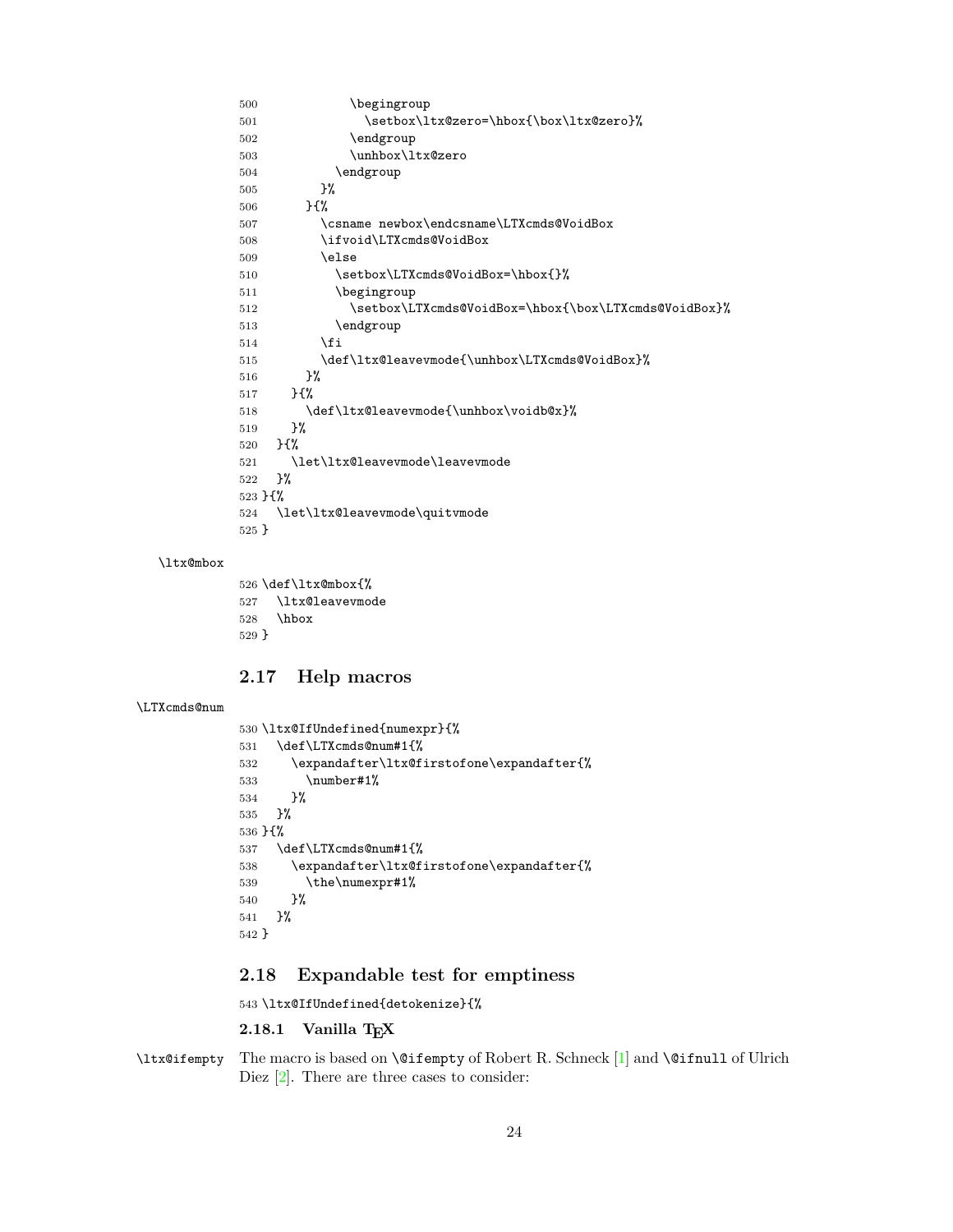- 1. #1 is empty,
- 2. #1 is not empty and the first token is not a begingroup character,
- 3. #1 starts with a begingroup character (catcode 1).

<span id="page-24-23"></span><span id="page-24-21"></span><span id="page-24-13"></span><span id="page-24-12"></span><span id="page-24-8"></span><span id="page-24-4"></span>

| 544 | \def\LTXcmds@temp#1{%                     |
|-----|-------------------------------------------|
| 545 | \long\def\ltx@ifempty##1{%                |
| 546 | \romannumera10%                           |
| 547 | \iffalse{\fi                              |
| 548 | \expandafter\ltx@gobble\expandafter{%     |
| 549 | \expandafter{\string##1}%                 |
| 550 | \expandafter\ltx@gobble\string            |
| 551 | ጉ%                                        |
| 552 | \expandafter\ltx@firstofthree\expandafter |
| 553 | {\iffalse}\fi                             |
| 554 | \expandafter#1\ltx@secondoftwo            |
| 555 | ጉ%                                        |
| 556 | \expandafter#1\ltx@firstoftwo             |
| 557 | ጉ%                                        |

### <span id="page-24-17"></span>\ltx@ifblank

<span id="page-24-24"></span><span id="page-24-19"></span><span id="page-24-16"></span><span id="page-24-15"></span><span id="page-24-14"></span><span id="page-24-10"></span><span id="page-24-6"></span><span id="page-24-5"></span>

| 558 | \long\def\ltx@ifblank##1{%                      |
|-----|-------------------------------------------------|
| 559 | \romannumeral0%                                 |
| 560 | \iffalse{\fi                                    |
| 561 | \expandafter\expandafter\expandafter\ltx@gobble |
| 562 | \expandafter\expandafter\expandafter{%          |
| 563 | \expandafter\expandafter\expandafter{%          |
| 564 | \expandafter\string\ltx@gobble##1.%             |
| 565 | ጉ%                                              |
| 566 | \expandafter\ltx@gobble\string                  |
| 567 | ጉ%                                              |
| 568 | \expandafter\ltx@firstofthree\expandafter       |
| 569 | $\{\i{iffalse}\}$                               |
| 570 | \expandafter#1\ltx@secondoftwo                  |
| 571 | ጉ%                                              |
| 572 | \expandafter#1\ltx@firstoftwo                   |
| 573 | ጉ%                                              |
| 574 | ጉ%                                              |
| 575 | \LTXcmds@temp{}%                                |
|     |                                                 |

<span id="page-24-22"></span><span id="page-24-20"></span><span id="page-24-11"></span><span id="page-24-9"></span><span id="page-24-7"></span>}{%

### <span id="page-24-0"></span>2.18.2 With \detokenize

Ahmed Musa provided \ifstrempty using \detokenize and \pdfstrcmp [\[3\]](#page-28-3). Ulrich Diez, GL, Heiko Oberdiek improved it further by removing \pdfstrcmp and taking three arguments  $[4, 5, 6, 7, 8]$  $[4, 5, 6, 7, 8]$  $[4, 5, 6, 7, 8]$  $[4, 5, 6, 7, 8]$  $[4, 5, 6, 7, 8]$  $[4, 5, 6, 7, 8]$  $[4, 5, 6, 7, 8]$  $[4, 5, 6, 7, 8]$  $[4, 5, 6, 7, 8]$ .

## <span id="page-24-18"></span>\ltx@ifempty

<span id="page-24-25"></span><span id="page-24-3"></span><span id="page-24-2"></span><span id="page-24-1"></span>

| 577 | \long\def\ltx@ifempty#1{%  |
|-----|----------------------------|
| 578 | \romannumeral%             |
| 579 | <b>\csname</b>             |
| 580 | LTXcmds@ifempty%           |
| 581 | \ifcat\$\detokenize{#1}\$% |
| 582 | Q%                         |
| 583 | \fi                        |
| 584 | \endcsname                 |
| 585 | ጉ%                         |
|     |                            |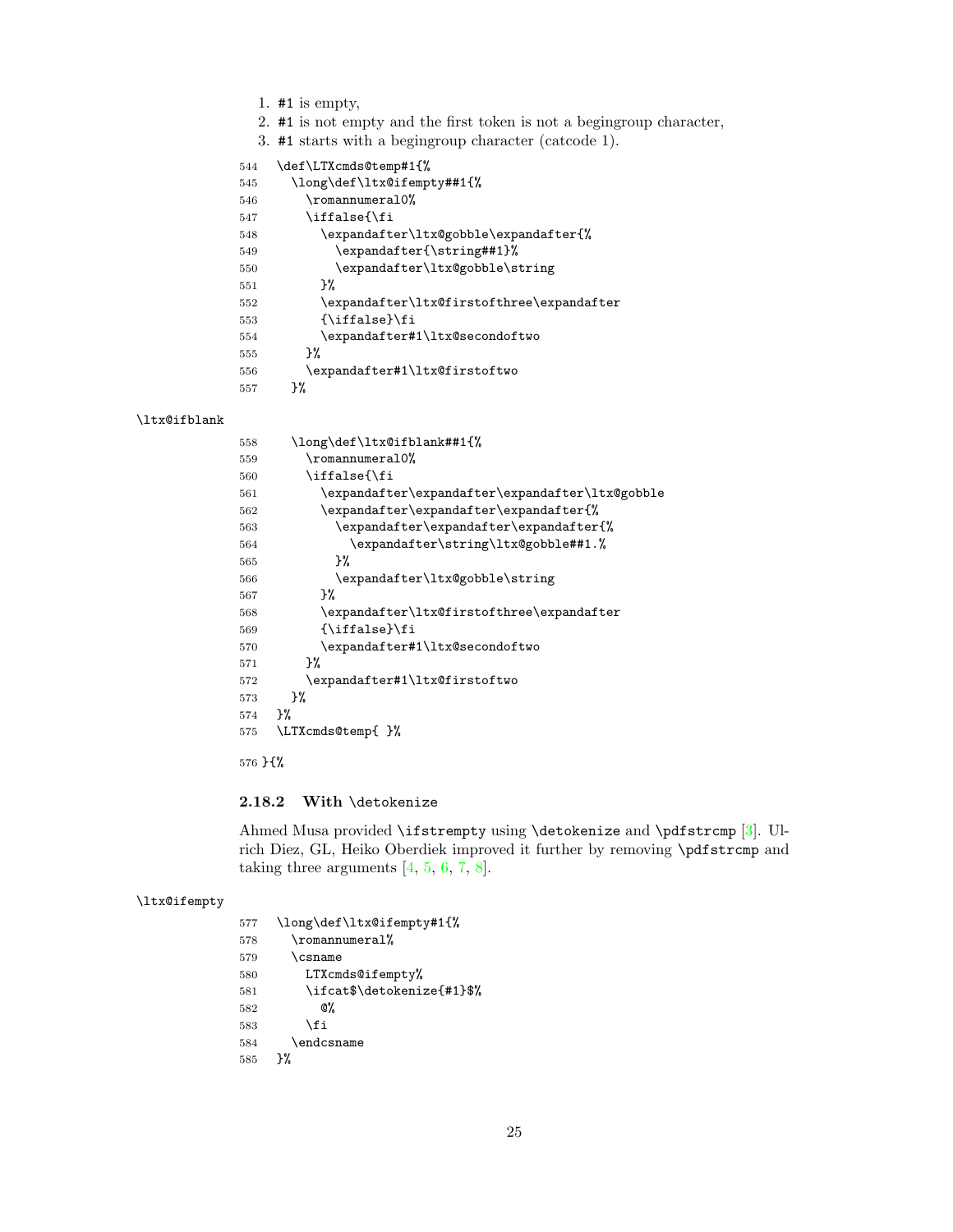#### <span id="page-25-21"></span>\LTXcmds@ifempty@

\long\def\LTXcmds@ifempty@#1#2{0 #1}%

<span id="page-25-20"></span>\LTXcmds@ifempty

\long\def\LTXcmds@ifempty#1#2{0 #2}%

### <span id="page-25-0"></span>2.18.3 \ltx@ifblank

#### <span id="page-25-14"></span>\ltx@ifblank

<span id="page-25-23"></span><span id="page-25-11"></span><span id="page-25-10"></span>

| 588      | \long\def\ltx@ifblank#1{%                          |
|----------|----------------------------------------------------|
| 589      | \romannumeral%                                     |
| 590      | \csname                                            |
| 591      | LTXcmds@ifempty%                                   |
| 592      | \ifcat\$\detokenize\expandafter{\ltx@gobble#1.}\$% |
| 593      | @%                                                 |
| 594      | \fi                                                |
| 595      | \endcsname                                         |
| 596      | ጉ%                                                 |
| $-2 - 7$ |                                                    |

<span id="page-25-12"></span>}

## <span id="page-25-1"></span>2.19 \ltx@zapspace

#### <span id="page-25-19"></span>\ltx@zapspace

<span id="page-25-24"></span><span id="page-25-7"></span> \long\def\ltx@zapspace#1{% \romannumeral \LTXcmds@zapspace\ltx@zero#1 \@nil }

### <span id="page-25-22"></span>\LTXcmds@zapspace

```
602 \long\def\LTXcmds@zapspace#1 #2\@nil{%
603 \ltx@ifempty{#2}{%
604 #1%
605 }{%
606 \LTXcmds@zapspace#1#2\@nil
607 }%
608 }
```
## <span id="page-25-2"></span>2.20 \ltx@IfBoxEmpty

In case of ε-TEX the test for an empty box is done via \lastnodetype as suggested by David Kastrup [\[9\]](#page-28-9).

```
609 \ltx@IfUndefined{lastnodetype}{%
610 \catcode'\$=9 %
611 \catcode'\&=14 %
612 }{%
613 \catcode'\$=14 %
614 \catcode'\&=9 %
615 }
```
### <span id="page-25-15"></span>\ltx@IfBoxEmpty

```
616 \def\ltx@IfBoxEmpty#1{%
617 \ifvoid#1\relax
618 \expandafter\ltx@secondoftwo
619 \else
```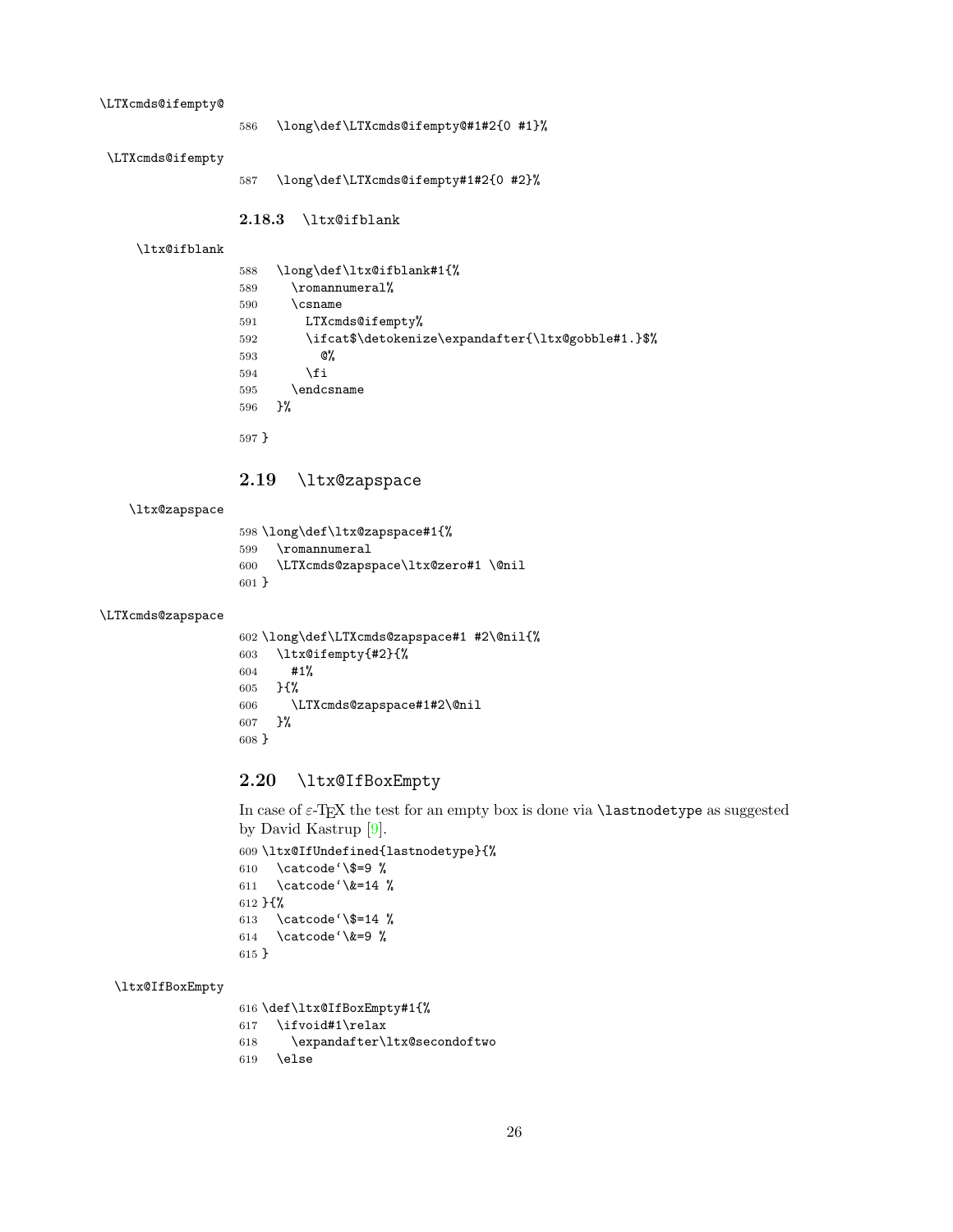<span id="page-26-15"></span><span id="page-26-14"></span><span id="page-26-10"></span><span id="page-26-7"></span><span id="page-26-6"></span><span id="page-26-4"></span><span id="page-26-3"></span><span id="page-26-1"></span><span id="page-26-0"></span>Implementation using  $\varepsilon$ -T<sub>E</sub>X's **\lastnodetype**. & \begingroup 621 & \setbox\ltx@zero=\ifhbox#1\hbox\else\vbox\fi{% & \ifhmode\unhcopy\else\unvcopy\fi#1\relax & \expandafter  $624 \& \frac{\cancel{10}}{624}$  & \expandafter\endgroup & \ifnum\lastnodetype<\ltx@zero & \expandafter\expandafter\expandafter\ltx@firstoftwo  $628 \&$  \else & \expandafter\expandafter\expandafter\ltx@secondoftwo & \fi Implementation without  $\varepsilon$ -T<sub>E</sub>X using a signature at the beginning of the test box. \$ \begingroup 632 \$ \setbox\ltx@zero=\ifhbox#1\hbox\else\vbox\fi{% \$ \penalty\ltx@one \$ \ifhmode\unhcopy\else\unvcopy\fi#1\relax 635 \$ \expandafter \$ }% \$ \ifnum\lastpenalty=\ltx@one Box 0 has been changed and is restored by closing the group. \$ \endgroup \$ \begingroup 640 \$ \setbox\ltx@zero=\ifhbox#1\hbox\else\vbox\fi{% 641 \$ \penalty\ltx@two \$ \ifhmode\unhcopy\else\unvcopy\fi#1\relax \$ \expandafter \$ }% \$ \ifnum\lastpenalty=\ltx@two 646 \$ \def\next{\endgroup\expandafter\ltx@firstoftwo}% \$ \else \$ \def\next{\endgroup\expandafter\ltx@secondoftwo}% \$ \fi \$ \else \$ \def\next{\endgroup\expandafter\ltx@secondoftwo}% \$ \fi \$ \next \fi }

#### <span id="page-26-13"></span>\ltx@IfBoxVoidOrEmpty

<span id="page-26-21"></span><span id="page-26-19"></span><span id="page-26-18"></span><span id="page-26-17"></span><span id="page-26-16"></span><span id="page-26-12"></span><span id="page-26-11"></span><span id="page-26-9"></span><span id="page-26-8"></span><span id="page-26-5"></span><span id="page-26-2"></span> \def\ltx@IfBoxVoidOrEmpty#1{% \ifvoid#1\relax \expandafter\ltx@thirdoffour \fi \ltx@IfBoxEmpty{#1}% } \LTXcmds@AtEnd%

<span id="page-26-20"></span>663  $\langle$ /package $\rangle$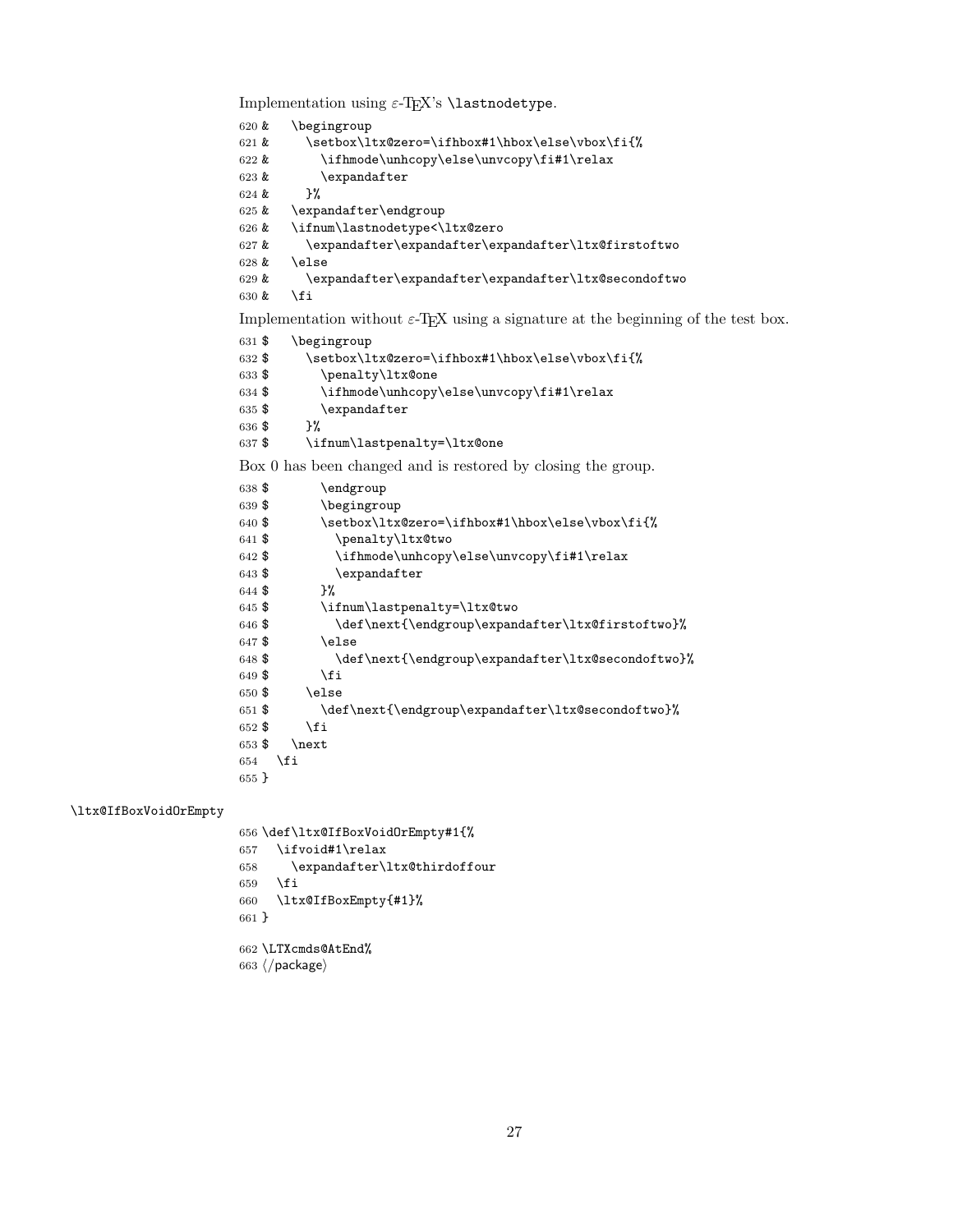## <span id="page-27-0"></span>3 Installation

### <span id="page-27-1"></span>3.1 Download

**Package.** This package is available on  $CTAN^1$  $CTAN^1$ :

[CTAN:macros/latex/contrib/ltxcmds/ltxcmds.dtx](https://ctan.org/tex-archive/macros/latex/contrib/ltxcmds/ltxcmds.dtx) The source file.

[CTAN:macros/latex/contrib/ltxcmds/ltxcmds.pdf](https://ctan.org/tex-archive/macros/latex/contrib/ltxcmds/ltxcmds.pdf) Documentation.

## <span id="page-27-2"></span>3.2 Package installation

The package is at best installed with the package manager of the T<sub>E</sub>X system. Manual installation is possible too:

Unpacking. The .dtx file is a self-extracting docstrip archive. The files are extracted by running the .dtx through plain TFX:

tex ltxcmds.dtx

TDS. Now the different files must be moved into the different directories in your installation TDS tree (also known as texmf tree):

```
ltxcmds.sty \rightarrow tex/generic/ltxcmds/ltxcmds.sty
ltx\ncmds.pdf \rightarrow doc/latex/ltx\ncmds/ltx\ncmds.pdf\verb|ltxcmds.dtx \rightarrow source/lates/ltxcmds/ltxcmds.dtx
```
If you have a docstrip.cfg that configures and enables docstrip's TDS installing feature, then some files can already be in the right place, see the documentation of docstrip.

### <span id="page-27-3"></span>3.3 Refresh file name databases

If your T<sub>E</sub>X distribution (T<sub>E</sub>X Live, MiKT<sub>E</sub>X, ...) relies on file name databases, you must refresh these. For example, TEX Live users run texhash or mktexlsr.

### <span id="page-27-4"></span>3.4 Some details for the interested

Unpacking with LAT<sub>EX</sub>. The .dtx chooses its action depending on the format:

plain T<sub>E</sub>X: Run docstrip and extract the files.

LATEX: Generate the documentation.

If you insist on using  $L^2T_FX$  for docstrip (really, docstrip does not need  $L^2T_FX$ ), then inform the autodetect routine about your intention:

latex \let\install=y\input{ltxcmds.dtx}

Do not forget to quote the argument according to the demands of your shell.

<span id="page-27-5"></span><sup>1&</sup>lt;sub>[CTAN:pkg/ltxcmds](http://ctan.org/pkg/ltxcmds)</sub>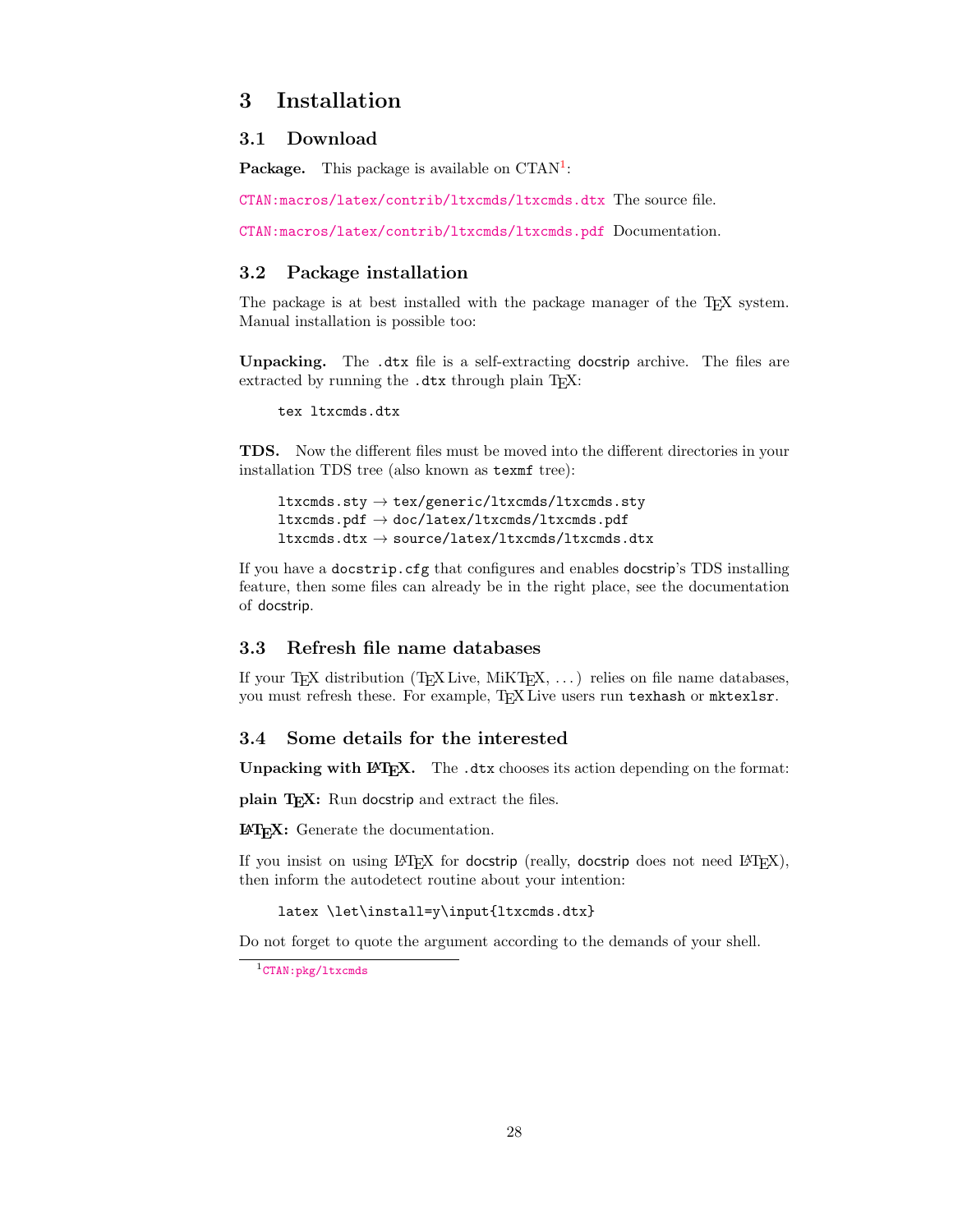Generating the documentation. You can use both the .dtx or the .drv to generate the documentation. The process can be configured by the configuration file ltxdoc.cfg. For instance, put this line into this file, if you want to have A4 as paper format:

\PassOptionsToClass{a4paper}{article}

An example follows how to generate the documentation with pdfIAT<sub>E</sub>X:

pdflatex ltxcmds.dtx makeindex -s gind.ist ltxcmds.idx pdflatex ltxcmds.dtx makeindex -s gind.ist ltxcmds.idx pdflatex ltxcmds.dtx

## <span id="page-28-0"></span>4 References

- <span id="page-28-1"></span>[1] Robert R. Schneck: Re: \ifempty solution (was Macro puzzle: maximally  $general \{if \epsilon m p t v\};$  newsgroup [comp.text.tex](news:comp.text.tex), [news:3eef1ada\\_6@corp.newsgroups.com](news:3eef1ada_6@corp.newsgroups.com), 2003-06-17. <https://groups.google.com/group/comp.text.tex/msg/be03a159ec374895>
- <span id="page-28-2"></span>[2] Ulrich Diez: Re: TeX refuses to strip outer braces in argument; newsgroup [comp.text.tex](news:comp.text.tex), [news:ibk3t8\\$ee7\\$1@news.albasani.net](news:ibk3t8$ee7$1@news.albasani.net), 2010-11-12. <https://groups.google.com/group/comp.text.tex/msg/803bd57221a04996>
- <span id="page-28-3"></span>[3] Ahmed Musa: Re: TeX refuses to strip outer braces in argument; newsgroup [comp.text.tex](news:comp.text.tex), [news:f5496afe-40ed-42bd-b629-a2419ecf7c0d@](news:f5496afe-40ed-42bd-b629-a2419ecf7c0d@o14g2000prn.googlegroups.com) [o14g2000prn.googlegroups.com](news:f5496afe-40ed-42bd-b629-a2419ecf7c0d@o14g2000prn.googlegroups.com), 2010-12-03. <https://groups.google.com/group/comp.text.tex/msg/fbf7d61a0c3a807d>
- <span id="page-28-4"></span>[4] Ulrich Diez: Re: TeX refuses to strip outer braces in argument; newsgroup [comp.text.tex](news:comp.text.tex), [news:idbo94\\$uka\\$1@four.albasani.net](news:idbo94$uka$1@four.albasani.net), 2010-12-03. <https://groups.google.com/group/comp.text.tex/msg/0c230ee479487962>
- <span id="page-28-5"></span>[5] Ulrich Diez: Re: TeX refuses to strip outer braces in argument; newsgroup [comp.text.tex](news:comp.text.tex), [news:idbpu4\\$cg1\\$1@news.albasani.net](news:idbpu4$cg1$1@news.albasani.net), 2010-12-03. <https://groups.google.com/group/comp.text.tex/msg/bbef4263390d647b>
- <span id="page-28-6"></span>[6] Ulrich Diez: Re: TeX refuses to strip outer braces in argument; newsgroup [comp.text.tex](news:comp.text.tex), [news:idd4ga\\$r83\\$1@four.albasani.net](news:idd4ga$r83$1@four.albasani.net), 2010-12-04. <https://groups.google.com/group/comp.text.tex/msg/00dfd1ec103cd272>
- <span id="page-28-7"></span>[7] GL: Re: TeX refuses to strip outer braces in argument; newsgroup [comp.text.tex](news:comp.text.tex), [news:4cfa2e27\\$0\\$7389\\$426a74cc@news.free.fr](news:4cfa2e27$0$7389$426a74cc@news.free.fr), 2010-12-04. <https://groups.google.com/group/comp.text.tex/msg/d3a75995c1cf267e>
- <span id="page-28-8"></span>[8] Heiko Oberdiek: Re: TeX refuses to strip outer braces in argument; newsgroup [comp.text.tex](news:comp.text.tex), [news:iddhq1\\$3kj\\$1@news.eternal-september.org](news:iddhq1$3kj$1@news.eternal-september.org), 2010-12-04. <https://groups.google.com/group/comp.text.tex/msg/5f7a23e3ab70e347>
- <span id="page-28-9"></span>[9] David Kastrup: How to detect if  $\text{vbox}$  is empty; newsgroup [comp.text.tex](news:comp.text.tex), 2011-02-04. <https://groups.google.com/group/comp.text.tex/msg/8d3cb89496a4d86d>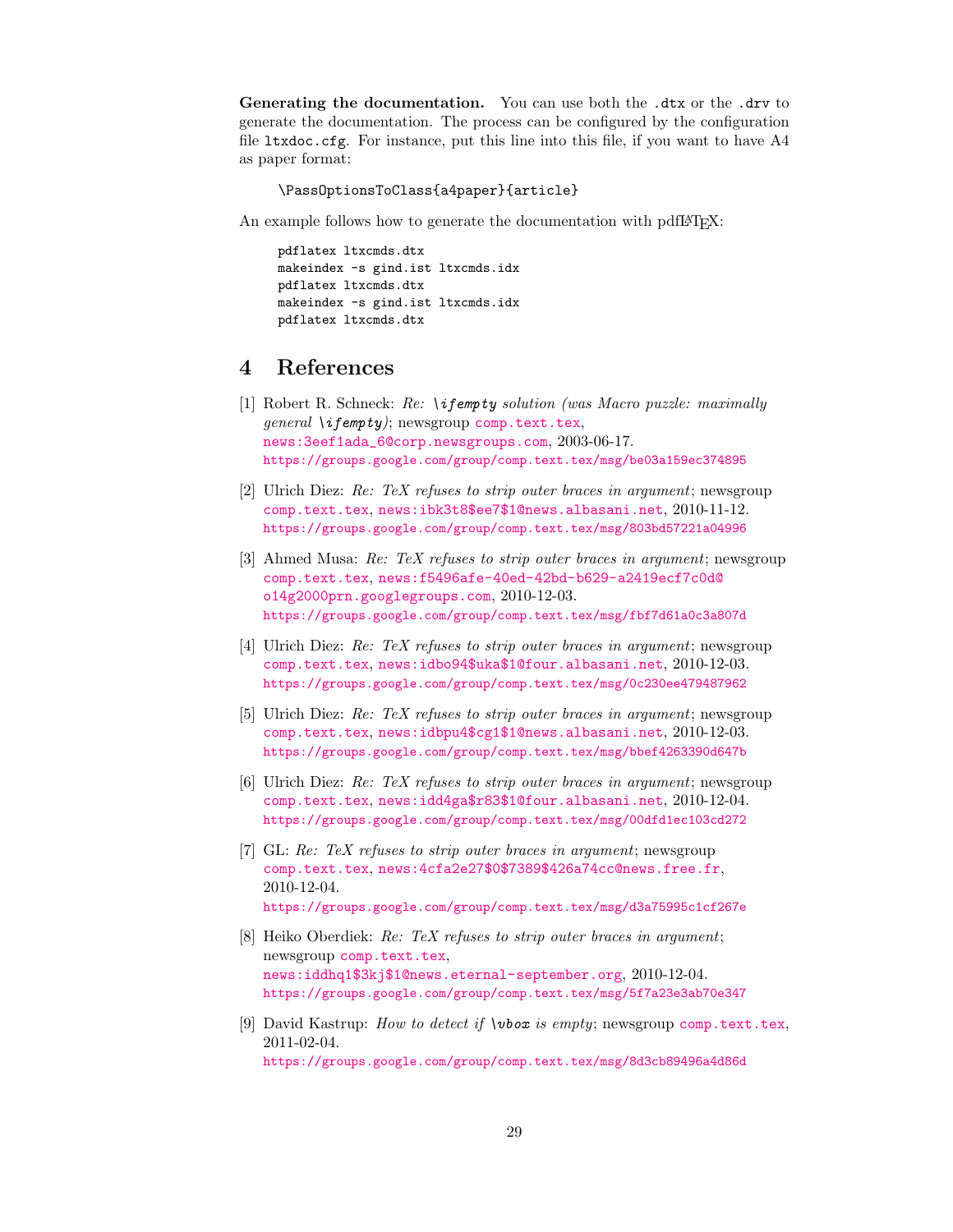## <span id="page-29-0"></span>5 History

## <span id="page-29-1"></span>[2009/08/05 v1.0]

• First version.

## <span id="page-29-2"></span>[2009/12/12 v1.1]

- Short title shortened.
- **\ltx@IfUndefined** added.

## <span id="page-29-3"></span>[2010/01/28 v1.2]

- \ltx@RemovePrefix and \ltx@StripPrefix added.
- \ltx@ifclassloaded, \ltx@ifpackageloaded, \ltx@iffileloaded, \ltx@ifclasslater, \ltx@ifpackagelater, \ltx@iffilelater, \ltx@clsextension, \ltx@pkgextension added.
- \ltx@GlobalAppendToMacro, \ltx@LocalAppendToMacro added.

## <span id="page-29-4"></span> $[2010/03/01 \text{ v}1.3]$

- \ltx@newif added.
- \ltx@ifnextchar added.
- Numbers \ltx@zero, \ltx@one, \ltx@two, \ltx@cclv added.

## <span id="page-29-5"></span> $[2010/03/09 \text{ v}1.4]$

• \ltx@pkgextension and \ltx@clsextension are hardcoded to avoid trouble with \@onlypreamble.

## <span id="page-29-6"></span> $[2010/04/08 \text{ v}1.5]$

- \ltx@cartwo, \ltx@cdrtwo, \ltx@carthree, \ltx@cdrthree, \ltx@carfour, \ltx@cdrfour added.
- \ltx@ReturnAfterFi and \ltx@ReturnAfterElseFi fixed.

## <span id="page-29-7"></span> $[2010/04/16 \text{ v}1.6]$

• \ltx@leavevmode, \ltx@mbox added.

## <span id="page-29-8"></span> $[2010/04/26 \text{ v}1.7]$

- \ltx@GobbleNum, \ltx@CdrNum, \ltx@CarNum added.
- \ltx@carzero, \ltx@cdrzero added.
- \ltx@hashchar added.

## <span id="page-29-9"></span>[2010/09/11 v1.8]

• \ltx@leftbracechar, \ltx@rightbracechar added.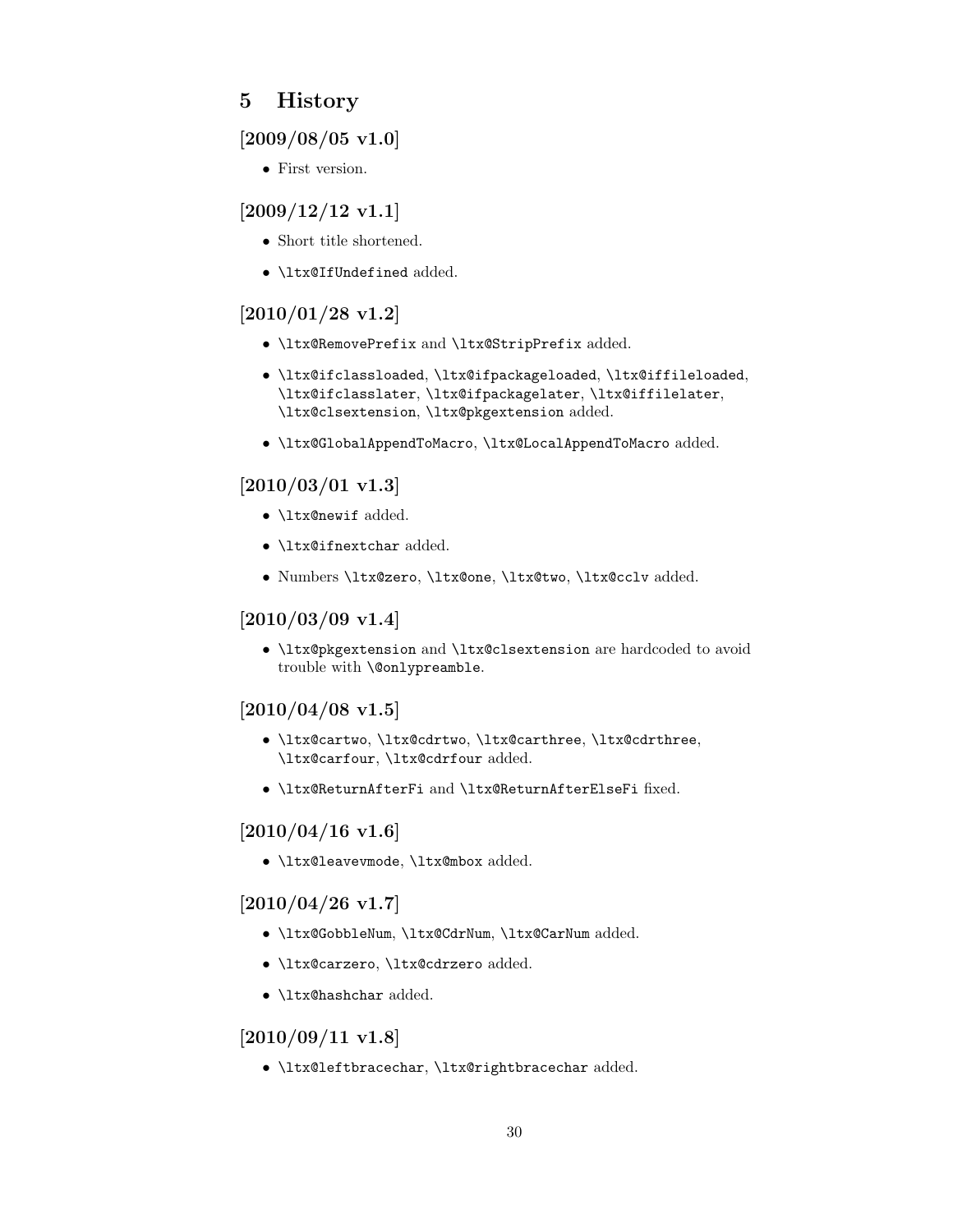## <span id="page-30-0"></span> $[2010/10/25 \text{ v}1.9]$

• \ltx@LocalAppendToMacro and \ltx@GlobalAppendToMacro are now \long.

## <span id="page-30-1"></span> $[2010/10/31 \text{ v}1.10]$

• \ltx@newglobalif added.

## <span id="page-30-2"></span> $[2010/11/12 \text{ v}1.11]$

- \ltx@ifempty added.
- \ltx@firstofthree, \ltx@secondofthree, \ltx@thirdofthree added.

## <span id="page-30-3"></span>[2010/12/02 v1.12]

- \ltx@onelevel@sanitize added.
- \LTXcmds@num fixed for the case with \numexpr (bug found by GL).

## <span id="page-30-4"></span> $[2010/12/04 \text{ v}1.13]$

- \ltx@ifblank added.
- Optimization for \ltx@ifempty.

## <span id="page-30-5"></span> $[2010/12/07 \text{ v}1.14]$

• \ltx@zapspace added.

## <span id="page-30-6"></span>[2010/12/12 v1.15]

• \ltx@minusone added.

## <span id="page-30-7"></span> $[2011/02/04 \text{ v}1.16]$

- \ltx@IfBoxEmpty and \ltx@IfBoxVoidOrEmpty added.
- \ltx@firstoffour, . . . , \ltx@fourthoffour added.

## <span id="page-30-8"></span> $[2011/02/05 \text{ v}1.17]$

• \ltx@IfBoxEmpty: an empty box may have non-zero dimensions.

## <span id="page-30-9"></span> $[2011/03/16 \text{ v}1.18]$

• \ltx@ifclasslater fixed.

## <span id="page-30-10"></span> $[2011/04/14 \text{ v}1.19]$

- \ltx@ifnextchar: detection of optional spaces modified.
- \ltx(Loc,Glob)(Toks,Dimen,Skip)(A,B,C,D,E) added.

## <span id="page-30-11"></span>[2011/04/18 v1.20]

• \ltx@ifnextchar with conditional support (thanks GL for bug report).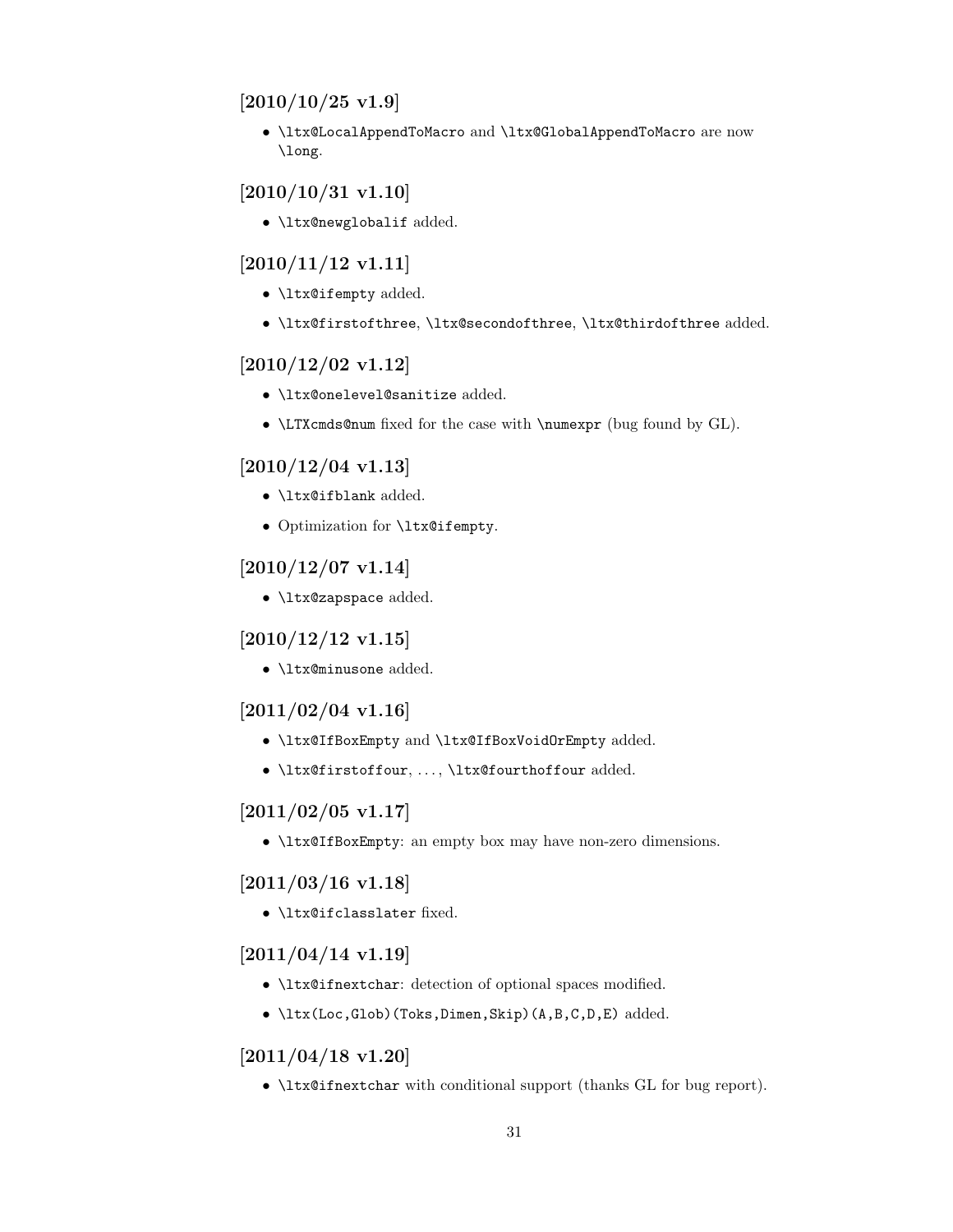## <span id="page-31-0"></span>[2011/08/22 v1.21]

• \ltx@GlobalPrependToMacro, \ltx@LocalPrependToMacro added (feature request of Martin Münch).

## <span id="page-31-1"></span>[2011/11/09 v1.22]

- \ltx@carsecond, \ltx@carthird, \ltx@carfourth, \ltx@CarNumth added.
- \ltx@cdrzero, \ltx@cdr, \ltx@cdrtwo, csltx@cdrthree, \ltx@cdrfour, \ltx@CdrNum modified to retain braces and spaces. They are expandable in two expansion steps.

## <span id="page-31-2"></span>[2016/05/16 v1.23]

• Documentation updates.

## <span id="page-31-3"></span>[2019/12/15 v1.24]

• Documentation updates.

## <span id="page-31-4"></span>[2020-05-10 v1.25]

• Changed the definitions of \ltx@iffilelater, \ltx@ifpackagelater and \ltx@ifclasslater to support dates in ISO format in same way as the LaTeX kernel does it since 2017. The commands now use the same test as the LaTeX kernel. \pdfmatch is no longer used with pdftex, and the tests for dates before 1994 have been removed

## <span id="page-31-5"></span>6 Index

Numbers written in italic refer to the page where the corresponding entry is described; numbers underlined refer to the code line of the definition; plain numbers refer to the code lines where the entry is used.

| <b>Symbols</b>                                                 | B                                                                    |
|----------------------------------------------------------------|----------------------------------------------------------------------|
|                                                                | $\text{box} \dots \dots \dots \dots \dots \dots \dots \ 501, \, 512$ |
| \\$                                                            |                                                                      |
| \%                                                             | C                                                                    |
| $\& \ldots \ldots \ldots \ldots \ldots \ldots \quad 611, 614$  | $\text{Catcode} \dots \dots \dots \quad 2, 3, 5, 6, 7, 8,$           |
|                                                                | 9, 10, 11, 12, 13, 33, 34, 36, 37,                                   |
| $\left\{\mathcal{C}$ firstoftwo  383                           | 38, 39, 40, 41, 42, 43, 44, 45, 46,                                  |
| \@nil  180, 181, 185, 189,                                     | 47, 48, 49, 69, 70, 72, 73, 74, 78,                                  |
| 190, 194, 195, 199, 200, 219,                                  | 79, 80, 81, 82, 83, 84, 87, 88, 90,                                  |
| 229, 272, 277, 294, 300, 379,                                  | 91, 92, 93, 97, 99, 610, 611, 613, 614                               |
| 380, 386, 387, 389, 600, 602, 606                              | \chardef $116, 117, 118, 119, 120$                                   |
| $\sqrt{Q}$ secondoftwo  381                                    | \csname  14, 21, 50,                                                 |
| $\{\text{Qundefined} \dots \dots \dots \dots \dots \quad 58\}$ | 66, 76, 160, 165, 206, 211, 278,                                     |
| $\setminus$ 249                                                | 280, 283, 285, 288, 301, 303,                                        |
|                                                                | 306, 308, 311, 320, 322, 330,                                        |
|                                                                | 343, 377, 391, 464, 507, 579, 590                                    |
| $\mathbf{A}$                                                   | D                                                                    |
|                                                                |                                                                      |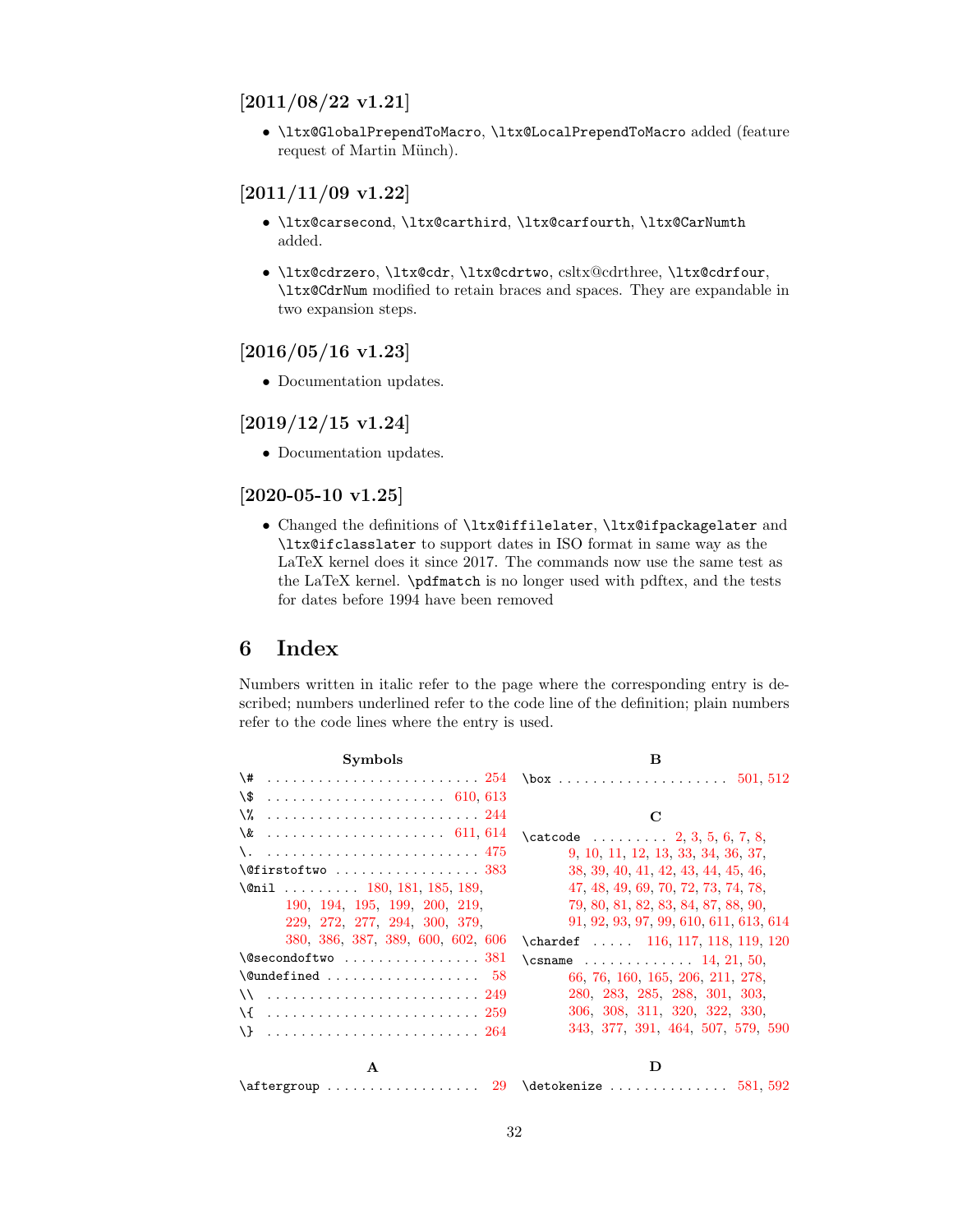| $\dim$ endef  134, 135, 136,                                                                                         | $\texttt{ltx@cdfour} \dots \dots \dots \dots \dots \ 201$                                                                   |  |
|----------------------------------------------------------------------------------------------------------------------|-----------------------------------------------------------------------------------------------------------------------------|--|
| 137, 138, 139, 140, 141, 142, 143                                                                                    | $\texttt{ltx@CdrNum} \dots \dots \dots \dots \dots \ 233$                                                                   |  |
|                                                                                                                      | $\texttt{ltx@cdrthree}$ 196                                                                                                 |  |
| E                                                                                                                    | $\texttt{ltx@cdrtwo} \dots \dots \dots \dots \dots \dots \dots \dots \dots$                                                 |  |
|                                                                                                                      | $\texttt{ltx@cdrzero} \dots \dots \dots \dots \_182, 235$                                                                   |  |
| \endcsname . 14, 21, 50, 66, 76, 162,                                                                                | \ltx@clsextension  7, 364, 370, 392                                                                                         |  |
| 168, 208, 214, 217, 278, 280,                                                                                        | $\texttt{ltxQempty}$ 6, 241, 396,                                                                                           |  |
| 283, 285, 288, 301, 303, 306,                                                                                        | 399, 410, 413, 424, 427, 439, 442                                                                                           |  |
| 308, 311, 320, 322, 330, 342,                                                                                        | \ltx@firstoffour  176                                                                                                       |  |
| 343, 377, 391, 464, 507, 584, 595                                                                                    | \ltx@firstofone                                                                                                             |  |
| $\end{im}$ ut  29, 115                                                                                               | $\ldots$ , 4, 170, 338, 477, 532, 538                                                                                       |  |
| $\end{tikz}$ 4, 35, 71, 77, 89                                                                                       | $\text{Utx@first of three} \dots \frac{173}{552}$ , 568                                                                     |  |
| $\text{Vescapechar } \ldots 270, 275, 292, 297$                                                                      | $\text{Utx0first}$ $\frac{171}{323}$ , 331,                                                                                 |  |
| F                                                                                                                    | 344, 349, 367, 556, 572, 627, 646                                                                                           |  |
| $\{\text{futurelet } \dots \dots \ 457, 472, 483\}$                                                                  | $\texttt{ltx@fourthoffour} \dots \dots \dots \frac{179}{}$                                                                  |  |
|                                                                                                                      | $\texttt{ltx@GlobalAppendToMaccro} \ldots \ldots \quad 8, \, \underline{394}$                                               |  |
| н                                                                                                                    | $\texttt{\texttt{ltx@GlobalPrependToMaccro}} \dots 8, 422$                                                                  |  |
| $hbox \dots \dots \dots \dots \dots \ 499,$                                                                          | $\texttt{ltx@GlobalimenA}$ 139                                                                                              |  |
| 501, 510, 512, 528, 621, 632, 640                                                                                    | $\texttt{ltx@GlobDimenB}$ 140                                                                                               |  |
|                                                                                                                      | \ltx@GlobDimenC  141                                                                                                        |  |
| 1                                                                                                                    | $\texttt{ltx@GlobalimenD}$ 142                                                                                              |  |
| \if $\ldots \ldots \ldots \ldots \ldots 277, 300, 390$                                                               | $\texttt{ltx@GlobalimenE}$ 143<br>$\texttt{ltx@GlobSkipA} \dots \dots \dots \dots \underline{149}$                          |  |
| \ifcat $581, 592$                                                                                                    | \ltx@GlobSkipB<br>. <u>150</u>                                                                                              |  |
|                                                                                                                      | \ltx@GlobSkipC<br>. <u>151</u>                                                                                              |  |
| \iffalse  286, 309, 547, 553, 560, 569                                                                               | \ltx@GlobSkipD<br>. 152                                                                                                     |  |
| \ifhbox $621, 632, 640$                                                                                              | \ltx@GlobSkipE<br>. <u>153</u>                                                                                              |  |
| \ifhmode $622, 634, 642$                                                                                             |                                                                                                                             |  |
| \ifnum  379, 626, 637, 645                                                                                           |                                                                                                                             |  |
| $\left\{\text{iftrue}\dots\dots\dots\dots\quad281,\,304\right\}$                                                     | \ltx@GlobToksC<br>. 131                                                                                                     |  |
| \ifx . 15, 18, 21, 50, 58, 61, 320, 322,                                                                             |                                                                                                                             |  |
| 330, 343, 395, 398, 409, 412,                                                                                        |                                                                                                                             |  |
| 423, 426, 438, 441, 460, 464, 487                                                                                    | $\texttt{ltx@gobble} \ldots \ldots \ldots \quad 3, \underline{154},$                                                        |  |
| $\lambda$ immediate $23, 52$                                                                                         | 336, 548, 550, 561, 564, 566, 592                                                                                           |  |
|                                                                                                                      | \ltx@gobblefour  157                                                                                                        |  |
| L                                                                                                                    | $\texttt{ltx@GobbleNum} \dots \dots 3, 158, 227, 237$                                                                       |  |
| $\lambda$ astnodetype  626                                                                                           | $\text{ltx@gobblethree}$ 156                                                                                                |  |
| $\lambda$ astpenalty  637, 645                                                                                       | $\texttt{ltx@gobbletwo} \dots \dots \dots \dots \frac{155}{}$                                                               |  |
| $\text{Nccode}$ 244, 249, 254, 259, 264                                                                              |                                                                                                                             |  |
| $\texttt{\textbackslash}$ leavevmode $\ldots \ldots \ldots \ldots \ldots \quad 521$                                  | $\texttt{ltxQifblank} \dots \dots \dots \ 9, \frac{558}{588}$                                                               |  |
| \letLTXcmds@gtemp  413, 442                                                                                          | $\texttt{ltx@IfBoxEmpty} \dots 10, 616, 660$                                                                                |  |
| \lowercase $\ldots$ 245, 250, 255, 260, 265                                                                          | \ltx@IfBoxVoidOrEmpty  10, 656                                                                                              |  |
| $\setminus$ ltx@(Loc,Glob)(Toks,Dimen,Skip)(A,B,C, $\bigtriangledown$ ,t $\cong$ @ifclasslater $8,\,\underline{392}$ |                                                                                                                             |  |
|                                                                                                                      | $\texttt{ltx@ifclassloaded} \dots \dots \dots \quad \texttt{7, } \frac{369}{369}$<br>\ltx@ifempty $9, \frac{544}{577}, 603$ |  |
| $\texttt{\texttt{ltx@active}} \dots \dots \dots \dots \dots \dots \ 119$                                             | $\texttt{ltx@iffilelater}$ 391                                                                                              |  |
|                                                                                                                      | $\texttt{ltx@iffileloaded} \dots 7, \frac{366}{370}, 373$                                                                   |  |
| $\texttt{ltx@carfour} \dots \dots \dots \dots 5, \underline{199}$                                                    | \ltx@ifl@t@r  376, 378, 391                                                                                                 |  |
| $\texttt{ltx@carfourth}$ 200                                                                                         | $\texttt{ltx@ifleter} \dots \dots \quad \frac{375}{392}$ , 393                                                              |  |
| $\texttt{ltx@CarNum} \; \ldots \; \ldots \; \ldots \; . \; . \; . \; . \; . \; . \; . \; . \; . \; .$                | $\texttt{ltx@ifnextchar}$ 8, 452                                                                                            |  |
| $\texttt{ltx@CarNumber}\dots\dots\dots\dots\ 223$                                                                    | $\texttt{ltx@ifnextchar@nospace}$ $9,478$                                                                                   |  |
| $\texttt{\texttt{ltx@carsecond}} \dots \dots \dots \dots \dots \underline{190}$                                      | \ltx@ifpackagelater  393                                                                                                    |  |
| $\texttt{ltx@carthird} \dots \dots \dots \dots \dots \frac{195}{195}$                                                | $\texttt{ltx@ifpackageloaded} \dots \dots \dots \frac{372}{372}$                                                            |  |
|                                                                                                                      | \ltx@IfUndefined $6, 328, 352,$                                                                                             |  |
| $\texttt{ltx@cartwo} \dots \dots \dots \dots 5, 189$                                                                 | 493, 494, 495, 496, 530, 543, 609                                                                                           |  |
| $\texttt{\texttt{ltx@carzero}} \dots \dots \dots \dots \dots 5, \underline{180}$                                     | $\text{Utx@ifundefined} \quad 6, \frac{321}{341}, \frac{341}{352}, \frac{367}{362}$                                         |  |
|                                                                                                                      | $\texttt{ltx@leavevmode} \dots \dots \quad 9, \frac{493}{527}$                                                              |  |
| $\texttt{ltx@cdr}$ 186                                                                                               | $\texttt{ltx@leftbracechar} \dots \dots \dots \frac{258}{258}$                                                              |  |
|                                                                                                                      |                                                                                                                             |  |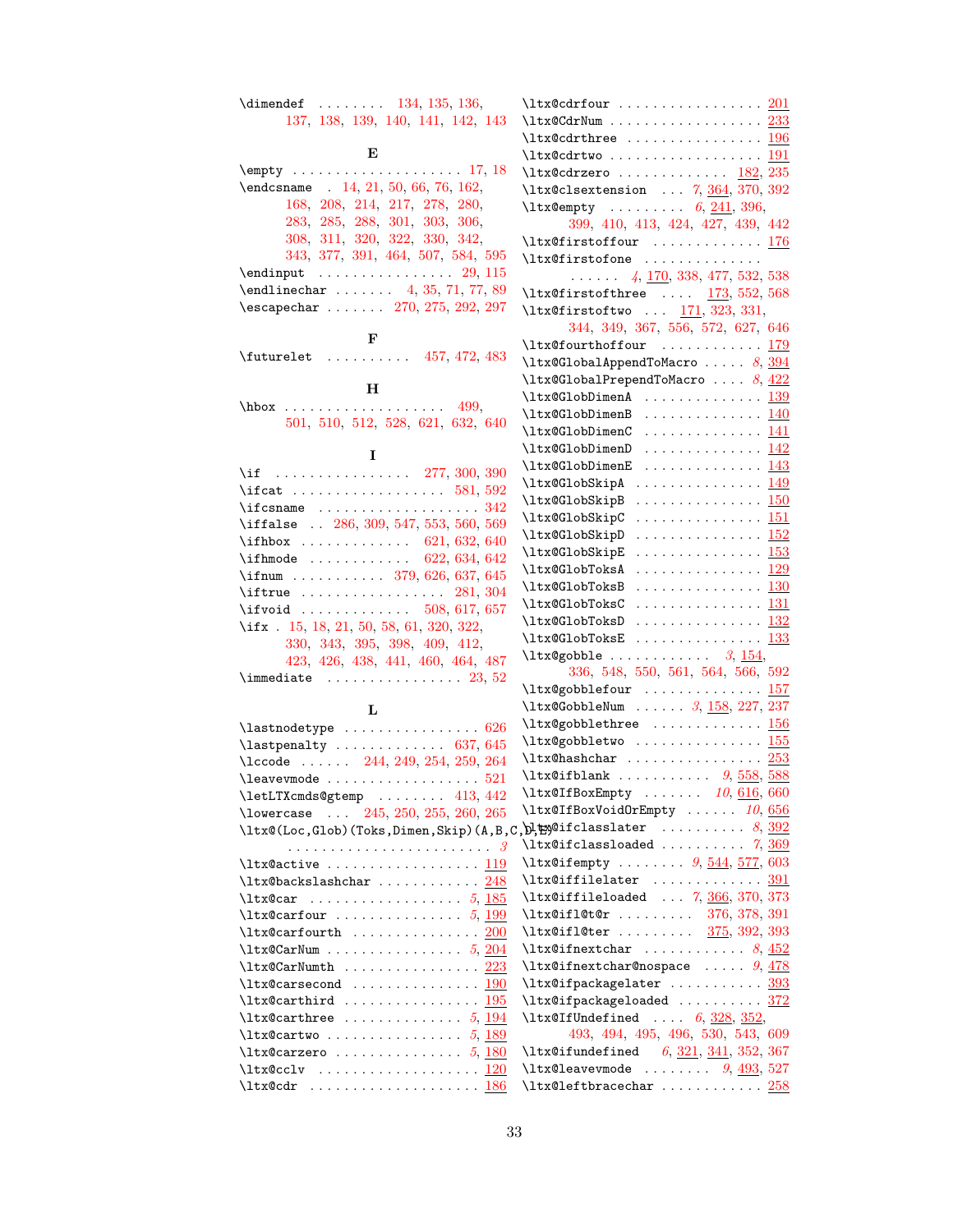| $\text{ltx@LocalAppendToMaccro} \dots 407$                                                |                                                                                      |
|-------------------------------------------------------------------------------------------|--------------------------------------------------------------------------------------|
| $\texttt{ltx@LocalExpandAfter} \dots 6, \frac{313}{319}$                                  |                                                                                      |
| $\texttt{ltx@LocalPrependToMaccro}$ 436                                                   | \LTXcmds@Gm 167                                                                      |
| \ltx@LocDimenA  134                                                                       | $\LTXcmds@GobbleNum \ldots \ldots \quad 161, 164$                                    |
| $\text{ltx@LocDimension}$ 135                                                             | \LTXcmds@gtemp  408,                                                                 |
|                                                                                           | 409, 410, 412, 417, 418, 420,                                                        |
| $\texttt{ltx@LocDimension}$ 137                                                           | 437, 438, 439, 441, 447, 448, 450                                                    |
|                                                                                           | \LTXcmds@ifempty  587                                                                |
| \ltx@LocSkipA  144                                                                        | \LTXcmds@ifempty@586                                                                 |
|                                                                                           | \LTXcmds@ifnextchar  457, 459, 474                                                   |
| $\texttt{ltx@LocSkipC} \dots \dots \dots \dots \_146$                                     | \LTXcmds@ifnextchar@nospace 483, 485                                                 |
| \ltx@LocSkipD  147                                                                        | \LTXcmds@LetToken                                                                    |
| $\texttt{ltx@LocSkipE}$ 148                                                               | $\ldots \ldots \ldots$ 457, 460, 473, 483, 487                                       |
| \ltx@LocToksA                                                                             | \LTXcmds@newglobalif $294, 296$                                                      |
| $\frac{124}{124}$ , 403, 404, 417, 418, 431,                                              | $\LTXcmds$ @newif  272, 274                                                          |
| 433, 446, 448, 455, 461, 481, 488                                                         | \LTXcmds@num  162, 208, 530                                                          |
| $\texttt{ltx@LocToksB} \dots \dots \dots \_125, 432,$                                     | \LTXcmds@SpaceToken  464, 477                                                        |
| 433, 447, 448, 456, 467, 482, 490                                                         | \LTXcmds@temp  544,575                                                               |
| $\texttt{ltx@LocToksC} \dots \dots \dots \dots \dots \ 126$                               | \LTXcmds@VoidBox 507, 508, 510, 512, 515                                             |
| $\text{ltx@LocToksD}$ 127                                                                 | $\L{TXcmds}$ @zapspace  600, 602                                                     |
|                                                                                           | м                                                                                    |
|                                                                                           |                                                                                      |
|                                                                                           |                                                                                      |
| $\texttt{ltx@newglobalif}$ 6, 290                                                         | N                                                                                    |
|                                                                                           | \next 646, 648, 651, 653                                                             |
| \ltx@one  117, 122, 633, 637                                                              |                                                                                      |
| $\texttt{ltx@onelevel@sanitize} \dots \dots \ 7, \frac{358}{358}$                         |                                                                                      |
| \ltx@parse@version  385, 386                                                              |                                                                                      |
| \ltx@parse@version@ 375                                                                   | P                                                                                    |
|                                                                                           |                                                                                      |
| \ltx@parse@version@dash  387, 389                                                         | $\Pack$ ackageInfo  26                                                               |
| $\texttt{ltx@percentchar}$ 243                                                            | $\penalty$ 633, 641                                                                  |
| \ltx@pkgextension  365, 373, 393                                                          | $\ProvidesPackage \ldots \ldots \ldots 19,67$                                        |
| $\texttt{ltx@RemovePrefix} \dots 7, \frac{354}{356}, 361$                                 |                                                                                      |
| \ltx@ReturnAfterElseFi  240                                                               | $\bf{Q}$                                                                             |
| $\texttt{ltx@ReturnAfterFi}$ 5, 239                                                       |                                                                                      |
| \ltx@rightbracechar  263                                                                  | R                                                                                    |
| \ltx@secondoffour  177                                                                    | \romannumeral  159, 162, 183, 187,                                                   |
| $\texttt{ltx@secondofthree} \dots \dots \dots \dots \frac{174}{}$                         | 192, 197, 202, 205, 208, 224,                                                        |
| \ltx@secondoftwo 172, 325, 333, 346,                                                      | 234, 475, 546, 559, 578, 589, 599                                                    |
| 367, 554, 570, 618, 629, 648, 651                                                         |                                                                                      |
|                                                                                           | S                                                                                    |
| $\texttt{ltx@StringPrefix}$ 355                                                           | \setbox 499, 501, 510, 512, 621, 632, 640                                            |
| $\text{Utx@third of four} \dots \dots \dots \frac{178}{658}$                              | $\kappa$ ipdef  144, 145, 146,                                                       |
| $\texttt{ltx@thirdofthree}$ 175                                                           | 147, 148, 149, 150, 151, 152, 153                                                    |
| \ltx@two $118,641,645$                                                                    | т                                                                                    |
| \ltx@undefined  395, 409, 423, 438                                                        | \the  77, 78,                                                                        |
| $\texttt{ltx@zapspace} \ldots \ldots \ldots \ldots \ldots \ldots \quad 9, \, 598$         | 79, 80, 81, 82, 83, 84, 97, 404,                                                     |
| \ltx@zero  3, 116, 183, 187, 192,                                                         | 418, 433, 448, 461, 467, 486, 539                                                    |
| 197, 202, 220, 230, 236, 499,                                                             | $\Upsilon$ MP@EnsureCode  94, 101,                                                   |
| 501, 503, 600, 621, 626, 632, 640                                                         | 102, 103, 104, 105, 106, 107,                                                        |
| \LTXcmds@@ifnextchar $465, \frac{471}{1000}$                                              | 108, 109, 110, 111, 112, 113, 114                                                    |
| $\LT X cm ds @ A t End$ 95, 96, 115, 662                                                  | \toksdef $124, 125, 126,$                                                            |
| $\LT X cm ds @CarNum$ $207, 210$                                                          | 127, 128, 129, 130, 131, 132, 133                                                    |
| $\verb \LTXcmds@CarNumFinish         219 $                                                |                                                                                      |
| \LTXcmds@CarNumth  226, 229                                                               | U                                                                                    |
| \LTXcmds@cdrzero                                                                          | $\unhbox$<br>503, 515, 518                                                           |
| $\ldots$ $\ldots$ 181, 183, 187, 192, 197, 202<br>\LTXcmds@CharToken . 454, 460, 480, 487 | $\unhcopy \dots \dots$<br>622, 634, 642<br>$\unveopy \ldots \ldots$<br>622, 634, 642 |